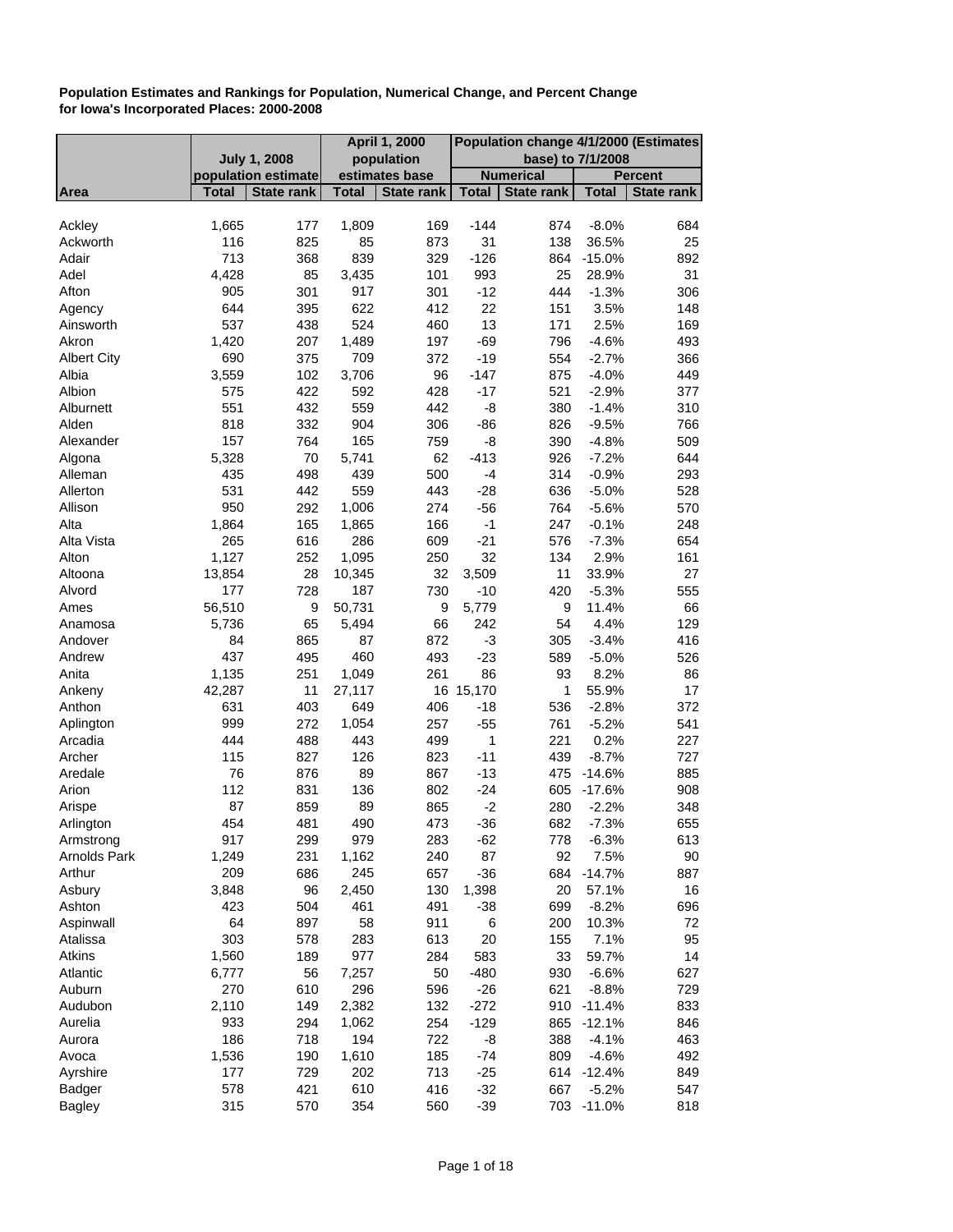|                       |                     |                   |              | <b>April 1, 2000</b> | Population change 4/1/2000 (Estimates |                   |              |                   |
|-----------------------|---------------------|-------------------|--------------|----------------------|---------------------------------------|-------------------|--------------|-------------------|
|                       | <b>July 1, 2008</b> |                   |              | population           |                                       | base) to 7/1/2008 |              |                   |
|                       | population estimate |                   |              | estimates base       |                                       | <b>Numerical</b>  |              | <b>Percent</b>    |
| <b>Area</b>           | <b>Total</b>        | <b>State rank</b> | <b>Total</b> | <b>State rank</b>    | Total                                 | <b>State rank</b> | <b>Total</b> | <b>State rank</b> |
| <b>Baldwin</b>        | 134                 | 791               | 127          | 818                  | $\overline{7}$                        | 192               | 5.5%         | 109               |
| <b>Balltown</b>       | 72                  | 887               | 73           | 894                  | $-1$                                  | 264               | $-1.4%$      | 307               |
| <b>Bancroft</b>       | 729                 | 361               | 808          | 341                  | $-79$                                 | 815               | $-9.8%$      | 778               |
| Bankston              | 26                  |                   | 27           | 939                  | $-1$                                  | 268               |              |                   |
|                       | 200                 | 939               | 201          | 714                  | $-1$                                  | 254               | $-3.7%$      | 428               |
| <b>Barnes City</b>    |                     | 692               |              |                      | $-2$                                  |                   | $-0.5%$      | 263               |
| Barnum                | 193                 | 705               | 195          | 720                  |                                       | 275               | $-1.0%$      | 296               |
| <b>Bassett</b>        | 69                  | 891               | 74           | 890                  | $-5$                                  | 345               | $-6.8%$      | 633               |
| Batavia               | 473                 | 472               | 500          | 467                  | $-27$                                 | 627               | $-5.4%$      | 559               |
| <b>Battle Creek</b>   | 651                 | 392               | 743          | 361                  | $-92$                                 |                   | 834 -12.4%   | 850               |
| Baxter                | 1,043               | 264               | 1,052        | 259                  | -9                                    | 401               | $-0.9%$      | 290               |
| Bayard                | 474                 | 470               | 536          | 452                  | $-62$                                 | 780               | $-11.6%$     | 838               |
| Beacon                | 527                 | 445               | 518          | 461                  | 9                                     | 180               | 1.7%         | 182               |
| Beaconsfield          | 11                  | 946               | 11           | 946                  | $\mathbf 0$                           | 246               | 0.0%         | 246               |
| Beaman                | 173                 | 734               | 210          | 702                  | $-37$                                 | 693               | $-17.6%$     | 907               |
| Beaver                | 51                  | 916               | 53           | 924                  | $-2$                                  | 287               | $-3.8%$      | 435               |
| Bedford               | 1,460               | 198               | 1,620        | 183                  | $-160$                                | 883               | $-9.9%$      | 783               |
| <b>Belle Plaine</b>   | 2,812               | 117               | 2,878        | 114                  | $-66$                                 | 790               | $-2.3%$      | 350               |
| Bellevue              | 2,337               | 138               | 2,350        | 134                  | $-13$                                 | 462               | $-0.6%$      | 269               |
| Belmond               | 2,304               | 141               | 2,560        | 124                  | $-256$                                | 906               | $-10.0%$     | 789               |
| <b>Bennett</b>        | 365                 | 535               | 395          | 533                  | $-30$                                 | 656               | $-7.6%$      | 667               |
| Benton                | 38                  | 929               | 40           | 929                  | $-2$                                  | 288               | $-5.0%$      | 523               |
| <b>Berkley</b>        | 27                  | 937               | 24           | 941                  | 3                                     | 212               | 12.5%        | 63                |
| Bernard               | 94                  | 847               | 97           | 851                  | $-3$                                  | 303               | $-3.1%$      | 395               |
| Bertram               | 287                 | 591               | 681          | 387                  | $-394$                                |                   | 924 - 57.9%  | 946               |
| Bettendorf            | 32,584              | 15                | 31,275       | 12                   | 1,309                                 | 22                | 4.2%         | 133               |
| Bevington             | 60                  | 904               | 58           | 912                  | $\overline{\mathbf{c}}$               | 219               | 3.4%         | 152               |
| Birmingham            | 420                 | 505               | 423          | 518                  | -3                                    | 297               | $-0.7%$      | 283               |
| Blairsburg            | 215                 | 674               | 235          | 666                  | $-20$                                 | 565               | $-8.5%$      | 718               |
| Blairstown            | 685                 | 382               | 682          | 385                  | 3                                     | 206               | 0.4%         | 216               |
| Blakesburg            | 356                 | 544               | 374          | 544                  | $-18$                                 | 541               | $-4.8%$      | 507               |
| Blanchard             | 62                  | 900               | 61           | 906                  | 1                                     | 228               | 1.6%         | 185               |
| <b>Blencoe</b>        | 199                 | 698               | 231          | 672                  | $-32$                                 | 670               | $-13.9%$     | 873               |
| Blockton              | 160                 | 758               | 192          | 723                  | $-32$                                 | 671               | $-16.7%$     | 902               |
| Bloomfield            | 2,582               | 126               | 2,601        | 121                  | $-19$                                 | 551               | $-0.7%$      | 284               |
| <b>Blue Grass</b>     | 1,341               | 218               | 1,169        | 239                  | 172                                   | 70                | 14.7%        | 59                |
| Bode                  | 297                 | 585               | 327          | 573                  | $-30$                                 | 658               | $-9.2%$      | 749               |
| <b>Bonaparte</b>      | 448                 | 487               | 458          | 495                  | $-10$                                 | 416               | $-2.2%$      | 343               |
| <b>Bondurant</b>      | 2,714               | 123               | 1,846        | 167                  | 868                                   | 27                | 47.0%        | 19                |
| Boone                 | 12,614              | 29                | 12,803       | 27                   | $-189$                                | 892               | $-1.5%$      | 311               |
| Bouton                | 161                 | 754               | 136          | 799                  | 25                                    | 148               | 18.4%        | 52                |
| <b>Boxholm</b>        | 200                 | 693               | 215          | 693                  | $-15$                                 | 497               | $-7.0%$      | 639               |
|                       | 683                 | 384               | 672          | 397                  | 11                                    | 176               | 1.6%         | 186               |
| Boyden<br>Braddyville | 163                 |                   | 176          |                      |                                       |                   |              |                   |
|                       |                     | 748               |              | 746                  | $-13$                                 | 470               | $-7.4%$      | 658               |
| <b>Bradgate</b>       | 92                  | 850               | 101          | 847                  | -9                                    | 410               | $-8.9%$      | 734               |
| <b>Brandon</b>        | 334                 | 558               | 311          | 584                  | 23                                    | 150               | 7.4%         | 91                |
| <b>Brayton</b>        | 132                 | 796               | 145          | 791                  | $-13$                                 | 471               | $-9.0%$      | 739               |
| <b>Breda</b>          | 449                 | 484               | 477          | 481                  | $-28$                                 | 637               | $-5.9%$      | 588               |
| <b>Bridgewater</b>    | 161                 | 755               | 178          | 743                  | $-17$                                 | 532               | $-9.6%$      | 771               |
| <b>Brighton</b>       | 683                 | 385               | 687          | 383                  | $-4$                                  | 312               | $-0.6%$      | 271               |
| <b>Bristow</b>        | 190                 | 709               | 202          | 711                  | $-12$                                 | 452               | $-5.9%$      | 597               |
| <b>Britt</b>          | 1,920               | 160               | 2,052        | 152                  | $-132$                                | 866               | $-6.4%$      | 617               |
| Bronson               | 283                 | 595               | 269          | 629                  | 14                                    | 170               | 5.2%         | 114               |
| <b>Brooklyn</b>       | 1,355               | 214               | 1,367        | 209                  | $-12$                                 | 443               | $-0.9%$      | 291               |
| <b>Brunsville</b>     | 139                 | 786               | 146          | 787                  | $-7$                                  | 370               | $-4.8%$      | 504               |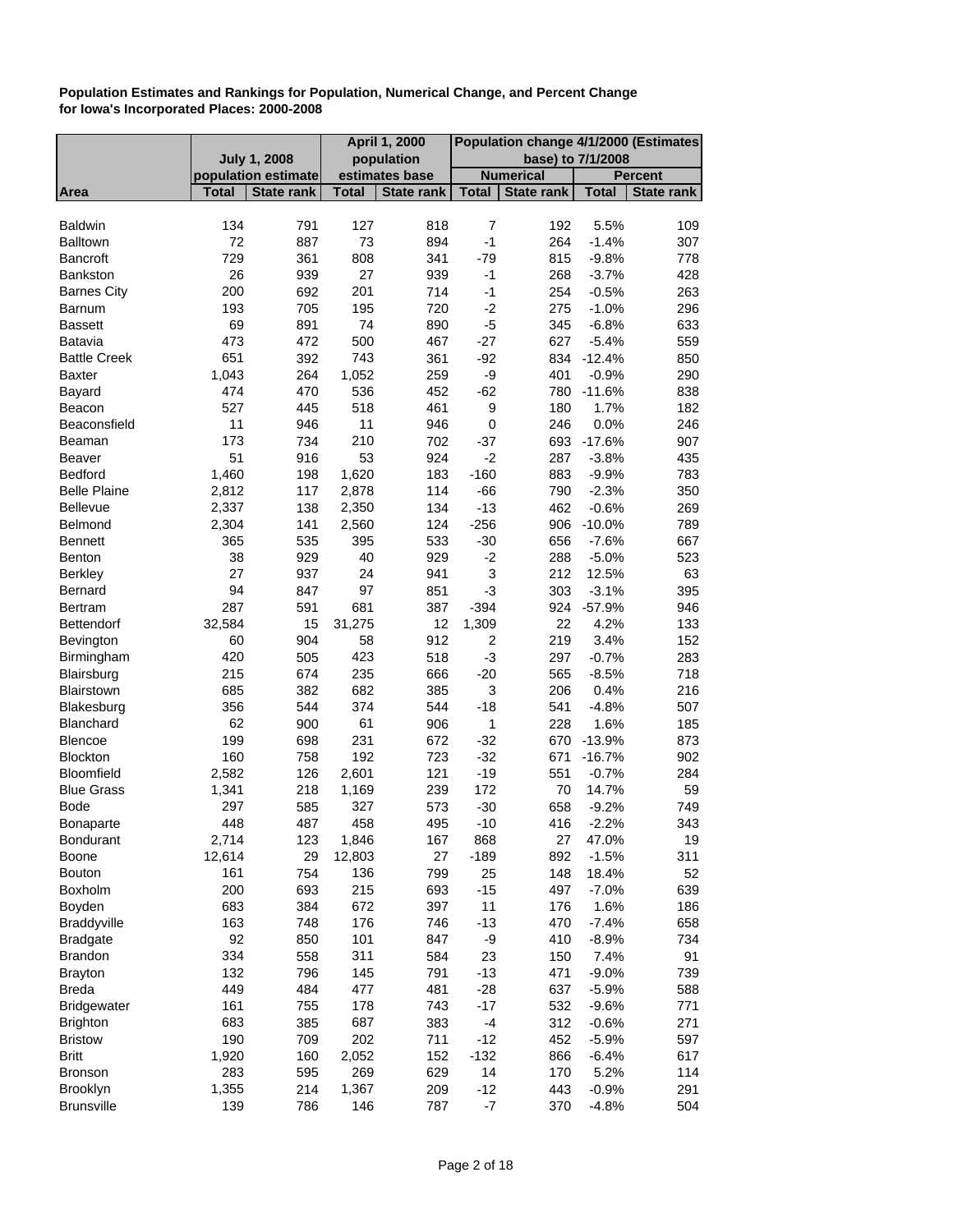| <b>July 1, 2008</b><br>population<br>base) to 7/1/2008<br><b>Numerical</b><br>population estimate<br>estimates base<br><b>Percent</b><br>State rank<br>State rank<br><b>State rank</b><br><b>Total</b><br><b>Total</b><br><b>State rank</b><br>Area<br><b>Total</b><br><b>Total</b><br>51<br>49<br>$\overline{c}$<br><b>Buck Grove</b><br>917<br>926<br>220<br>4.1%<br>137<br>96<br>110<br>$-14$<br>$-12.7%$<br>844<br>834<br>488<br>856<br><b>Buckeye</b><br><b>Buffalo Center</b><br>856<br>963<br>288<br>$-107$<br>$-11.1%$<br>821<br>315<br>847<br>1.6%<br><b>Buffalo</b><br>1,342<br>217<br>1,321<br>217<br>21<br>152<br>188<br>$-1,512$<br>25,327<br>19<br>26,839<br>17<br>942<br>$-5.6%$<br>574<br><b>Burlington</b><br>458<br>556<br>$-59$<br>497<br>444<br>770 -10.6%<br>807<br><b>Burt</b><br>436<br>497<br>450<br>498<br>$-14$<br>$-3.1%$<br>398<br><b>Bussey</b><br>478<br>Calamus<br>395<br>518<br>394<br>1<br>223<br>0.3%<br>224<br>534<br>424<br>0.2%<br>Callender<br>425<br>502<br>517<br>1<br>222<br>226<br>Calmar<br>1,017<br>268<br>1,058<br>255<br>$-41$<br>713<br>$-3.9%$<br>440<br>152<br>768<br>181<br>739<br>$-29$<br>650<br>$-16.0%$<br>898<br>Calumet<br>4,280<br>87<br>4,215<br>89<br>65<br>1.5%<br>Camanche<br>103<br>189<br>338<br>819<br>415<br>$-1.2%$<br>Cambridge<br>809<br>336<br>-10<br>303<br>257<br>255<br>$-2$<br>Cantril<br>631<br>637<br>273<br>$-0.8%$<br>286<br>22<br>28<br>-6<br>Carbon<br>941<br>937<br>360<br>$-21.4%$<br>926<br>3,693<br>Carlisle<br>3,497<br>5.6%<br>98<br>99<br>196<br>66<br>107<br>128<br>803<br>130<br>812<br>$-2$<br>$-1.5%$<br>316<br>Carpenter<br>276<br>9,985<br>10,106<br>Carroll<br>37<br>33<br>$-121$<br>859<br>$-1.2%$<br>301<br>725<br>57<br>362<br>668<br>401<br>112<br>8.5%<br>84<br>Carson<br>3,268<br>3,248<br>0.6%<br>Carter Lake<br>108<br>105<br>20<br>153<br>211<br>1,958<br>160<br>75<br>8.2%<br>87<br>Cascade<br>2,118<br>148<br>160<br>478<br>Casey<br>393<br>521<br>$-85$<br>825<br>$-17.8%$<br>910<br>480<br>421<br>165<br>746<br>175<br>748<br>$-10$<br>$-5.7%$<br>582<br>Castalia<br>178<br>159<br>$-19$<br>Castana<br>759<br>744<br>560 -10.7%<br>810<br>5.3%<br><b>Cedar Falls</b><br>38,059<br>13<br>36,145<br>11<br>1,914<br>19<br>112<br>$\overline{c}$<br>6.0%<br>Cedar Rapids<br>128,056<br>2<br>120,758<br>7,298<br>103<br>4<br>Center Junction<br>114<br>828<br>131<br>811<br>$-17$<br>$-13.0%$<br>860<br>533<br><b>Center Point</b><br>2,342<br>2,007<br>137<br>155<br>335<br>46<br>16.7%<br>55<br>69<br>61<br>$-482$<br>$-8.1%$<br>693<br>Centerville<br>5,442<br>5,924<br>931<br>244<br>26<br>2.2%<br>173<br><b>Central City</b><br>1,183<br>1,157<br>241<br>143<br>99<br>839<br>101<br>846<br>$-2$<br>$-2.0%$<br>Centralia<br>279<br>329<br>Chariton<br>4,419<br>86<br>4,573<br>83<br>$-154$<br>878<br>$-3.4%$<br>410<br>52<br>$-342$<br>7,812<br>45<br>919<br>$-4.4%$<br>473<br><b>Charles City</b><br>7,470<br>421<br>Charlotte<br>438<br>492<br>521<br>17<br>161<br>4.0%<br>139<br>500<br>457<br>530<br>457<br>$-30$<br>$-5.7%$<br>576<br>Charter Oak<br>655<br>Chatsworth<br>88<br>857<br>89<br>864<br>$-1$<br>262<br>$-1.1%$<br>298<br>606<br>272<br>287<br>607<br>$-15$<br>494<br>$-5.2%$<br>544<br>Chelsea<br>Cherokee<br>4,697<br>82<br>5,369<br>67<br>$-672$<br>939 -12.5%<br>854<br>137<br>151<br>Chester<br>788<br>780<br>$-14$<br>487<br>757<br>$-9.3%$<br>85<br>863<br>90<br>862<br>$-5$<br>340<br>Chillicothe<br>$-5.6%$<br>568<br>361<br>418<br>Churdan<br>538<br>523<br>$-57$<br>768<br>$-13.6%$<br>871<br>391<br>523<br>428<br>511<br>$-37$<br>691<br>Cincinnati<br>$-8.6%$<br>722<br>174<br>190<br>Clare<br>733<br>$-16$<br>510<br>$-8.4%$<br>708<br>726<br>966<br>287<br>1,008<br>$-42$<br>717<br>$-4.2%$<br>273<br>466<br>Clarence<br>5,493<br>Clarinda<br>68<br>5,690<br>63<br>$-197$<br>894<br>$-3.5%$<br>417<br>2,718<br>122<br>112<br>$-250$<br>904<br>Clarion<br>2,968<br>$-8.4%$<br>709<br>Clarksville<br>1,336<br>221<br>1,441<br>202<br>$-105$<br>845<br>$-7.3%$<br>652<br>51<br>918<br>55<br>920<br>328<br>$-7.3%$<br>Clayton<br>$-4$<br>651<br>7,820<br>Clear Lake<br>8,161<br>44<br>$-4.2%$<br>49<br>$-341$<br>918<br>467<br>Clearfield<br>352<br>547<br>371<br>548<br>$-19$<br>557<br>$-5.1%$<br>535<br>226<br>250<br>Cleghorn<br>661<br>648<br>$-24$<br>602<br>$-9.6%$<br>772<br>774<br>148<br>$-1$<br>259<br>Clemons<br>147<br>784<br>$-0.7%$<br>279<br>688<br>716<br>Clermont<br>376<br>$-3.9%$<br>445<br>366<br>$-28$<br>633<br>15 -1,365 |         |        |    |        | <b>April 1, 2000</b> | Population change 4/1/2000 (Estimates |         |     |  |
|--------------------------------------------------------------------------------------------------------------------------------------------------------------------------------------------------------------------------------------------------------------------------------------------------------------------------------------------------------------------------------------------------------------------------------------------------------------------------------------------------------------------------------------------------------------------------------------------------------------------------------------------------------------------------------------------------------------------------------------------------------------------------------------------------------------------------------------------------------------------------------------------------------------------------------------------------------------------------------------------------------------------------------------------------------------------------------------------------------------------------------------------------------------------------------------------------------------------------------------------------------------------------------------------------------------------------------------------------------------------------------------------------------------------------------------------------------------------------------------------------------------------------------------------------------------------------------------------------------------------------------------------------------------------------------------------------------------------------------------------------------------------------------------------------------------------------------------------------------------------------------------------------------------------------------------------------------------------------------------------------------------------------------------------------------------------------------------------------------------------------------------------------------------------------------------------------------------------------------------------------------------------------------------------------------------------------------------------------------------------------------------------------------------------------------------------------------------------------------------------------------------------------------------------------------------------------------------------------------------------------------------------------------------------------------------------------------------------------------------------------------------------------------------------------------------------------------------------------------------------------------------------------------------------------------------------------------------------------------------------------------------------------------------------------------------------------------------------------------------------------------------------------------------------------------------------------------------------------------------------------------------------------------------------------------------------------------------------------------------------------------------------------------------------------------------------------------------------------------------------------------------------------------------------------------------------------------------------------------------------------------------------------------------------------------------------------------------------------------------------------------------------------------------------------------------------------------------------------------------------------------------------------------------------------------------------------------------------------------------------------------------------------------------------------------------------------------------------------------------------------------------------------------------------------------------------------------------------------------------------------------------------------------------------------------------------------------------------------------------------------------------------------------------------------------------------------------------------------------------|---------|--------|----|--------|----------------------|---------------------------------------|---------|-----|--|
|                                                                                                                                                                                                                                                                                                                                                                                                                                                                                                                                                                                                                                                                                                                                                                                                                                                                                                                                                                                                                                                                                                                                                                                                                                                                                                                                                                                                                                                                                                                                                                                                                                                                                                                                                                                                                                                                                                                                                                                                                                                                                                                                                                                                                                                                                                                                                                                                                                                                                                                                                                                                                                                                                                                                                                                                                                                                                                                                                                                                                                                                                                                                                                                                                                                                                                                                                                                                                                                                                                                                                                                                                                                                                                                                                                                                                                                                                                                                                                                                                                                                                                                                                                                                                                                                                                                                                                                                                                                                                      |         |        |    |        |                      |                                       |         |     |  |
|                                                                                                                                                                                                                                                                                                                                                                                                                                                                                                                                                                                                                                                                                                                                                                                                                                                                                                                                                                                                                                                                                                                                                                                                                                                                                                                                                                                                                                                                                                                                                                                                                                                                                                                                                                                                                                                                                                                                                                                                                                                                                                                                                                                                                                                                                                                                                                                                                                                                                                                                                                                                                                                                                                                                                                                                                                                                                                                                                                                                                                                                                                                                                                                                                                                                                                                                                                                                                                                                                                                                                                                                                                                                                                                                                                                                                                                                                                                                                                                                                                                                                                                                                                                                                                                                                                                                                                                                                                                                                      |         |        |    |        |                      |                                       |         |     |  |
|                                                                                                                                                                                                                                                                                                                                                                                                                                                                                                                                                                                                                                                                                                                                                                                                                                                                                                                                                                                                                                                                                                                                                                                                                                                                                                                                                                                                                                                                                                                                                                                                                                                                                                                                                                                                                                                                                                                                                                                                                                                                                                                                                                                                                                                                                                                                                                                                                                                                                                                                                                                                                                                                                                                                                                                                                                                                                                                                                                                                                                                                                                                                                                                                                                                                                                                                                                                                                                                                                                                                                                                                                                                                                                                                                                                                                                                                                                                                                                                                                                                                                                                                                                                                                                                                                                                                                                                                                                                                                      |         |        |    |        |                      |                                       |         |     |  |
|                                                                                                                                                                                                                                                                                                                                                                                                                                                                                                                                                                                                                                                                                                                                                                                                                                                                                                                                                                                                                                                                                                                                                                                                                                                                                                                                                                                                                                                                                                                                                                                                                                                                                                                                                                                                                                                                                                                                                                                                                                                                                                                                                                                                                                                                                                                                                                                                                                                                                                                                                                                                                                                                                                                                                                                                                                                                                                                                                                                                                                                                                                                                                                                                                                                                                                                                                                                                                                                                                                                                                                                                                                                                                                                                                                                                                                                                                                                                                                                                                                                                                                                                                                                                                                                                                                                                                                                                                                                                                      |         |        |    |        |                      |                                       |         |     |  |
|                                                                                                                                                                                                                                                                                                                                                                                                                                                                                                                                                                                                                                                                                                                                                                                                                                                                                                                                                                                                                                                                                                                                                                                                                                                                                                                                                                                                                                                                                                                                                                                                                                                                                                                                                                                                                                                                                                                                                                                                                                                                                                                                                                                                                                                                                                                                                                                                                                                                                                                                                                                                                                                                                                                                                                                                                                                                                                                                                                                                                                                                                                                                                                                                                                                                                                                                                                                                                                                                                                                                                                                                                                                                                                                                                                                                                                                                                                                                                                                                                                                                                                                                                                                                                                                                                                                                                                                                                                                                                      |         |        |    |        |                      |                                       |         |     |  |
|                                                                                                                                                                                                                                                                                                                                                                                                                                                                                                                                                                                                                                                                                                                                                                                                                                                                                                                                                                                                                                                                                                                                                                                                                                                                                                                                                                                                                                                                                                                                                                                                                                                                                                                                                                                                                                                                                                                                                                                                                                                                                                                                                                                                                                                                                                                                                                                                                                                                                                                                                                                                                                                                                                                                                                                                                                                                                                                                                                                                                                                                                                                                                                                                                                                                                                                                                                                                                                                                                                                                                                                                                                                                                                                                                                                                                                                                                                                                                                                                                                                                                                                                                                                                                                                                                                                                                                                                                                                                                      |         |        |    |        |                      |                                       |         |     |  |
|                                                                                                                                                                                                                                                                                                                                                                                                                                                                                                                                                                                                                                                                                                                                                                                                                                                                                                                                                                                                                                                                                                                                                                                                                                                                                                                                                                                                                                                                                                                                                                                                                                                                                                                                                                                                                                                                                                                                                                                                                                                                                                                                                                                                                                                                                                                                                                                                                                                                                                                                                                                                                                                                                                                                                                                                                                                                                                                                                                                                                                                                                                                                                                                                                                                                                                                                                                                                                                                                                                                                                                                                                                                                                                                                                                                                                                                                                                                                                                                                                                                                                                                                                                                                                                                                                                                                                                                                                                                                                      |         |        |    |        |                      |                                       |         |     |  |
|                                                                                                                                                                                                                                                                                                                                                                                                                                                                                                                                                                                                                                                                                                                                                                                                                                                                                                                                                                                                                                                                                                                                                                                                                                                                                                                                                                                                                                                                                                                                                                                                                                                                                                                                                                                                                                                                                                                                                                                                                                                                                                                                                                                                                                                                                                                                                                                                                                                                                                                                                                                                                                                                                                                                                                                                                                                                                                                                                                                                                                                                                                                                                                                                                                                                                                                                                                                                                                                                                                                                                                                                                                                                                                                                                                                                                                                                                                                                                                                                                                                                                                                                                                                                                                                                                                                                                                                                                                                                                      |         |        |    |        |                      |                                       |         |     |  |
|                                                                                                                                                                                                                                                                                                                                                                                                                                                                                                                                                                                                                                                                                                                                                                                                                                                                                                                                                                                                                                                                                                                                                                                                                                                                                                                                                                                                                                                                                                                                                                                                                                                                                                                                                                                                                                                                                                                                                                                                                                                                                                                                                                                                                                                                                                                                                                                                                                                                                                                                                                                                                                                                                                                                                                                                                                                                                                                                                                                                                                                                                                                                                                                                                                                                                                                                                                                                                                                                                                                                                                                                                                                                                                                                                                                                                                                                                                                                                                                                                                                                                                                                                                                                                                                                                                                                                                                                                                                                                      |         |        |    |        |                      |                                       |         |     |  |
|                                                                                                                                                                                                                                                                                                                                                                                                                                                                                                                                                                                                                                                                                                                                                                                                                                                                                                                                                                                                                                                                                                                                                                                                                                                                                                                                                                                                                                                                                                                                                                                                                                                                                                                                                                                                                                                                                                                                                                                                                                                                                                                                                                                                                                                                                                                                                                                                                                                                                                                                                                                                                                                                                                                                                                                                                                                                                                                                                                                                                                                                                                                                                                                                                                                                                                                                                                                                                                                                                                                                                                                                                                                                                                                                                                                                                                                                                                                                                                                                                                                                                                                                                                                                                                                                                                                                                                                                                                                                                      |         |        |    |        |                      |                                       |         |     |  |
|                                                                                                                                                                                                                                                                                                                                                                                                                                                                                                                                                                                                                                                                                                                                                                                                                                                                                                                                                                                                                                                                                                                                                                                                                                                                                                                                                                                                                                                                                                                                                                                                                                                                                                                                                                                                                                                                                                                                                                                                                                                                                                                                                                                                                                                                                                                                                                                                                                                                                                                                                                                                                                                                                                                                                                                                                                                                                                                                                                                                                                                                                                                                                                                                                                                                                                                                                                                                                                                                                                                                                                                                                                                                                                                                                                                                                                                                                                                                                                                                                                                                                                                                                                                                                                                                                                                                                                                                                                                                                      |         |        |    |        |                      |                                       |         |     |  |
|                                                                                                                                                                                                                                                                                                                                                                                                                                                                                                                                                                                                                                                                                                                                                                                                                                                                                                                                                                                                                                                                                                                                                                                                                                                                                                                                                                                                                                                                                                                                                                                                                                                                                                                                                                                                                                                                                                                                                                                                                                                                                                                                                                                                                                                                                                                                                                                                                                                                                                                                                                                                                                                                                                                                                                                                                                                                                                                                                                                                                                                                                                                                                                                                                                                                                                                                                                                                                                                                                                                                                                                                                                                                                                                                                                                                                                                                                                                                                                                                                                                                                                                                                                                                                                                                                                                                                                                                                                                                                      |         |        |    |        |                      |                                       |         |     |  |
|                                                                                                                                                                                                                                                                                                                                                                                                                                                                                                                                                                                                                                                                                                                                                                                                                                                                                                                                                                                                                                                                                                                                                                                                                                                                                                                                                                                                                                                                                                                                                                                                                                                                                                                                                                                                                                                                                                                                                                                                                                                                                                                                                                                                                                                                                                                                                                                                                                                                                                                                                                                                                                                                                                                                                                                                                                                                                                                                                                                                                                                                                                                                                                                                                                                                                                                                                                                                                                                                                                                                                                                                                                                                                                                                                                                                                                                                                                                                                                                                                                                                                                                                                                                                                                                                                                                                                                                                                                                                                      |         |        |    |        |                      |                                       |         |     |  |
|                                                                                                                                                                                                                                                                                                                                                                                                                                                                                                                                                                                                                                                                                                                                                                                                                                                                                                                                                                                                                                                                                                                                                                                                                                                                                                                                                                                                                                                                                                                                                                                                                                                                                                                                                                                                                                                                                                                                                                                                                                                                                                                                                                                                                                                                                                                                                                                                                                                                                                                                                                                                                                                                                                                                                                                                                                                                                                                                                                                                                                                                                                                                                                                                                                                                                                                                                                                                                                                                                                                                                                                                                                                                                                                                                                                                                                                                                                                                                                                                                                                                                                                                                                                                                                                                                                                                                                                                                                                                                      |         |        |    |        |                      |                                       |         |     |  |
|                                                                                                                                                                                                                                                                                                                                                                                                                                                                                                                                                                                                                                                                                                                                                                                                                                                                                                                                                                                                                                                                                                                                                                                                                                                                                                                                                                                                                                                                                                                                                                                                                                                                                                                                                                                                                                                                                                                                                                                                                                                                                                                                                                                                                                                                                                                                                                                                                                                                                                                                                                                                                                                                                                                                                                                                                                                                                                                                                                                                                                                                                                                                                                                                                                                                                                                                                                                                                                                                                                                                                                                                                                                                                                                                                                                                                                                                                                                                                                                                                                                                                                                                                                                                                                                                                                                                                                                                                                                                                      |         |        |    |        |                      |                                       |         |     |  |
|                                                                                                                                                                                                                                                                                                                                                                                                                                                                                                                                                                                                                                                                                                                                                                                                                                                                                                                                                                                                                                                                                                                                                                                                                                                                                                                                                                                                                                                                                                                                                                                                                                                                                                                                                                                                                                                                                                                                                                                                                                                                                                                                                                                                                                                                                                                                                                                                                                                                                                                                                                                                                                                                                                                                                                                                                                                                                                                                                                                                                                                                                                                                                                                                                                                                                                                                                                                                                                                                                                                                                                                                                                                                                                                                                                                                                                                                                                                                                                                                                                                                                                                                                                                                                                                                                                                                                                                                                                                                                      |         |        |    |        |                      |                                       |         |     |  |
|                                                                                                                                                                                                                                                                                                                                                                                                                                                                                                                                                                                                                                                                                                                                                                                                                                                                                                                                                                                                                                                                                                                                                                                                                                                                                                                                                                                                                                                                                                                                                                                                                                                                                                                                                                                                                                                                                                                                                                                                                                                                                                                                                                                                                                                                                                                                                                                                                                                                                                                                                                                                                                                                                                                                                                                                                                                                                                                                                                                                                                                                                                                                                                                                                                                                                                                                                                                                                                                                                                                                                                                                                                                                                                                                                                                                                                                                                                                                                                                                                                                                                                                                                                                                                                                                                                                                                                                                                                                                                      |         |        |    |        |                      |                                       |         |     |  |
|                                                                                                                                                                                                                                                                                                                                                                                                                                                                                                                                                                                                                                                                                                                                                                                                                                                                                                                                                                                                                                                                                                                                                                                                                                                                                                                                                                                                                                                                                                                                                                                                                                                                                                                                                                                                                                                                                                                                                                                                                                                                                                                                                                                                                                                                                                                                                                                                                                                                                                                                                                                                                                                                                                                                                                                                                                                                                                                                                                                                                                                                                                                                                                                                                                                                                                                                                                                                                                                                                                                                                                                                                                                                                                                                                                                                                                                                                                                                                                                                                                                                                                                                                                                                                                                                                                                                                                                                                                                                                      |         |        |    |        |                      |                                       |         |     |  |
|                                                                                                                                                                                                                                                                                                                                                                                                                                                                                                                                                                                                                                                                                                                                                                                                                                                                                                                                                                                                                                                                                                                                                                                                                                                                                                                                                                                                                                                                                                                                                                                                                                                                                                                                                                                                                                                                                                                                                                                                                                                                                                                                                                                                                                                                                                                                                                                                                                                                                                                                                                                                                                                                                                                                                                                                                                                                                                                                                                                                                                                                                                                                                                                                                                                                                                                                                                                                                                                                                                                                                                                                                                                                                                                                                                                                                                                                                                                                                                                                                                                                                                                                                                                                                                                                                                                                                                                                                                                                                      |         |        |    |        |                      |                                       |         |     |  |
|                                                                                                                                                                                                                                                                                                                                                                                                                                                                                                                                                                                                                                                                                                                                                                                                                                                                                                                                                                                                                                                                                                                                                                                                                                                                                                                                                                                                                                                                                                                                                                                                                                                                                                                                                                                                                                                                                                                                                                                                                                                                                                                                                                                                                                                                                                                                                                                                                                                                                                                                                                                                                                                                                                                                                                                                                                                                                                                                                                                                                                                                                                                                                                                                                                                                                                                                                                                                                                                                                                                                                                                                                                                                                                                                                                                                                                                                                                                                                                                                                                                                                                                                                                                                                                                                                                                                                                                                                                                                                      |         |        |    |        |                      |                                       |         |     |  |
|                                                                                                                                                                                                                                                                                                                                                                                                                                                                                                                                                                                                                                                                                                                                                                                                                                                                                                                                                                                                                                                                                                                                                                                                                                                                                                                                                                                                                                                                                                                                                                                                                                                                                                                                                                                                                                                                                                                                                                                                                                                                                                                                                                                                                                                                                                                                                                                                                                                                                                                                                                                                                                                                                                                                                                                                                                                                                                                                                                                                                                                                                                                                                                                                                                                                                                                                                                                                                                                                                                                                                                                                                                                                                                                                                                                                                                                                                                                                                                                                                                                                                                                                                                                                                                                                                                                                                                                                                                                                                      |         |        |    |        |                      |                                       |         |     |  |
|                                                                                                                                                                                                                                                                                                                                                                                                                                                                                                                                                                                                                                                                                                                                                                                                                                                                                                                                                                                                                                                                                                                                                                                                                                                                                                                                                                                                                                                                                                                                                                                                                                                                                                                                                                                                                                                                                                                                                                                                                                                                                                                                                                                                                                                                                                                                                                                                                                                                                                                                                                                                                                                                                                                                                                                                                                                                                                                                                                                                                                                                                                                                                                                                                                                                                                                                                                                                                                                                                                                                                                                                                                                                                                                                                                                                                                                                                                                                                                                                                                                                                                                                                                                                                                                                                                                                                                                                                                                                                      |         |        |    |        |                      |                                       |         |     |  |
|                                                                                                                                                                                                                                                                                                                                                                                                                                                                                                                                                                                                                                                                                                                                                                                                                                                                                                                                                                                                                                                                                                                                                                                                                                                                                                                                                                                                                                                                                                                                                                                                                                                                                                                                                                                                                                                                                                                                                                                                                                                                                                                                                                                                                                                                                                                                                                                                                                                                                                                                                                                                                                                                                                                                                                                                                                                                                                                                                                                                                                                                                                                                                                                                                                                                                                                                                                                                                                                                                                                                                                                                                                                                                                                                                                                                                                                                                                                                                                                                                                                                                                                                                                                                                                                                                                                                                                                                                                                                                      |         |        |    |        |                      |                                       |         |     |  |
|                                                                                                                                                                                                                                                                                                                                                                                                                                                                                                                                                                                                                                                                                                                                                                                                                                                                                                                                                                                                                                                                                                                                                                                                                                                                                                                                                                                                                                                                                                                                                                                                                                                                                                                                                                                                                                                                                                                                                                                                                                                                                                                                                                                                                                                                                                                                                                                                                                                                                                                                                                                                                                                                                                                                                                                                                                                                                                                                                                                                                                                                                                                                                                                                                                                                                                                                                                                                                                                                                                                                                                                                                                                                                                                                                                                                                                                                                                                                                                                                                                                                                                                                                                                                                                                                                                                                                                                                                                                                                      |         |        |    |        |                      |                                       |         |     |  |
|                                                                                                                                                                                                                                                                                                                                                                                                                                                                                                                                                                                                                                                                                                                                                                                                                                                                                                                                                                                                                                                                                                                                                                                                                                                                                                                                                                                                                                                                                                                                                                                                                                                                                                                                                                                                                                                                                                                                                                                                                                                                                                                                                                                                                                                                                                                                                                                                                                                                                                                                                                                                                                                                                                                                                                                                                                                                                                                                                                                                                                                                                                                                                                                                                                                                                                                                                                                                                                                                                                                                                                                                                                                                                                                                                                                                                                                                                                                                                                                                                                                                                                                                                                                                                                                                                                                                                                                                                                                                                      |         |        |    |        |                      |                                       |         |     |  |
|                                                                                                                                                                                                                                                                                                                                                                                                                                                                                                                                                                                                                                                                                                                                                                                                                                                                                                                                                                                                                                                                                                                                                                                                                                                                                                                                                                                                                                                                                                                                                                                                                                                                                                                                                                                                                                                                                                                                                                                                                                                                                                                                                                                                                                                                                                                                                                                                                                                                                                                                                                                                                                                                                                                                                                                                                                                                                                                                                                                                                                                                                                                                                                                                                                                                                                                                                                                                                                                                                                                                                                                                                                                                                                                                                                                                                                                                                                                                                                                                                                                                                                                                                                                                                                                                                                                                                                                                                                                                                      |         |        |    |        |                      |                                       |         |     |  |
|                                                                                                                                                                                                                                                                                                                                                                                                                                                                                                                                                                                                                                                                                                                                                                                                                                                                                                                                                                                                                                                                                                                                                                                                                                                                                                                                                                                                                                                                                                                                                                                                                                                                                                                                                                                                                                                                                                                                                                                                                                                                                                                                                                                                                                                                                                                                                                                                                                                                                                                                                                                                                                                                                                                                                                                                                                                                                                                                                                                                                                                                                                                                                                                                                                                                                                                                                                                                                                                                                                                                                                                                                                                                                                                                                                                                                                                                                                                                                                                                                                                                                                                                                                                                                                                                                                                                                                                                                                                                                      |         |        |    |        |                      |                                       |         |     |  |
|                                                                                                                                                                                                                                                                                                                                                                                                                                                                                                                                                                                                                                                                                                                                                                                                                                                                                                                                                                                                                                                                                                                                                                                                                                                                                                                                                                                                                                                                                                                                                                                                                                                                                                                                                                                                                                                                                                                                                                                                                                                                                                                                                                                                                                                                                                                                                                                                                                                                                                                                                                                                                                                                                                                                                                                                                                                                                                                                                                                                                                                                                                                                                                                                                                                                                                                                                                                                                                                                                                                                                                                                                                                                                                                                                                                                                                                                                                                                                                                                                                                                                                                                                                                                                                                                                                                                                                                                                                                                                      |         |        |    |        |                      |                                       |         |     |  |
|                                                                                                                                                                                                                                                                                                                                                                                                                                                                                                                                                                                                                                                                                                                                                                                                                                                                                                                                                                                                                                                                                                                                                                                                                                                                                                                                                                                                                                                                                                                                                                                                                                                                                                                                                                                                                                                                                                                                                                                                                                                                                                                                                                                                                                                                                                                                                                                                                                                                                                                                                                                                                                                                                                                                                                                                                                                                                                                                                                                                                                                                                                                                                                                                                                                                                                                                                                                                                                                                                                                                                                                                                                                                                                                                                                                                                                                                                                                                                                                                                                                                                                                                                                                                                                                                                                                                                                                                                                                                                      |         |        |    |        |                      |                                       |         |     |  |
|                                                                                                                                                                                                                                                                                                                                                                                                                                                                                                                                                                                                                                                                                                                                                                                                                                                                                                                                                                                                                                                                                                                                                                                                                                                                                                                                                                                                                                                                                                                                                                                                                                                                                                                                                                                                                                                                                                                                                                                                                                                                                                                                                                                                                                                                                                                                                                                                                                                                                                                                                                                                                                                                                                                                                                                                                                                                                                                                                                                                                                                                                                                                                                                                                                                                                                                                                                                                                                                                                                                                                                                                                                                                                                                                                                                                                                                                                                                                                                                                                                                                                                                                                                                                                                                                                                                                                                                                                                                                                      |         |        |    |        |                      |                                       |         |     |  |
|                                                                                                                                                                                                                                                                                                                                                                                                                                                                                                                                                                                                                                                                                                                                                                                                                                                                                                                                                                                                                                                                                                                                                                                                                                                                                                                                                                                                                                                                                                                                                                                                                                                                                                                                                                                                                                                                                                                                                                                                                                                                                                                                                                                                                                                                                                                                                                                                                                                                                                                                                                                                                                                                                                                                                                                                                                                                                                                                                                                                                                                                                                                                                                                                                                                                                                                                                                                                                                                                                                                                                                                                                                                                                                                                                                                                                                                                                                                                                                                                                                                                                                                                                                                                                                                                                                                                                                                                                                                                                      |         |        |    |        |                      |                                       |         |     |  |
|                                                                                                                                                                                                                                                                                                                                                                                                                                                                                                                                                                                                                                                                                                                                                                                                                                                                                                                                                                                                                                                                                                                                                                                                                                                                                                                                                                                                                                                                                                                                                                                                                                                                                                                                                                                                                                                                                                                                                                                                                                                                                                                                                                                                                                                                                                                                                                                                                                                                                                                                                                                                                                                                                                                                                                                                                                                                                                                                                                                                                                                                                                                                                                                                                                                                                                                                                                                                                                                                                                                                                                                                                                                                                                                                                                                                                                                                                                                                                                                                                                                                                                                                                                                                                                                                                                                                                                                                                                                                                      |         |        |    |        |                      |                                       |         |     |  |
|                                                                                                                                                                                                                                                                                                                                                                                                                                                                                                                                                                                                                                                                                                                                                                                                                                                                                                                                                                                                                                                                                                                                                                                                                                                                                                                                                                                                                                                                                                                                                                                                                                                                                                                                                                                                                                                                                                                                                                                                                                                                                                                                                                                                                                                                                                                                                                                                                                                                                                                                                                                                                                                                                                                                                                                                                                                                                                                                                                                                                                                                                                                                                                                                                                                                                                                                                                                                                                                                                                                                                                                                                                                                                                                                                                                                                                                                                                                                                                                                                                                                                                                                                                                                                                                                                                                                                                                                                                                                                      |         |        |    |        |                      |                                       |         |     |  |
|                                                                                                                                                                                                                                                                                                                                                                                                                                                                                                                                                                                                                                                                                                                                                                                                                                                                                                                                                                                                                                                                                                                                                                                                                                                                                                                                                                                                                                                                                                                                                                                                                                                                                                                                                                                                                                                                                                                                                                                                                                                                                                                                                                                                                                                                                                                                                                                                                                                                                                                                                                                                                                                                                                                                                                                                                                                                                                                                                                                                                                                                                                                                                                                                                                                                                                                                                                                                                                                                                                                                                                                                                                                                                                                                                                                                                                                                                                                                                                                                                                                                                                                                                                                                                                                                                                                                                                                                                                                                                      |         |        |    |        |                      |                                       |         |     |  |
|                                                                                                                                                                                                                                                                                                                                                                                                                                                                                                                                                                                                                                                                                                                                                                                                                                                                                                                                                                                                                                                                                                                                                                                                                                                                                                                                                                                                                                                                                                                                                                                                                                                                                                                                                                                                                                                                                                                                                                                                                                                                                                                                                                                                                                                                                                                                                                                                                                                                                                                                                                                                                                                                                                                                                                                                                                                                                                                                                                                                                                                                                                                                                                                                                                                                                                                                                                                                                                                                                                                                                                                                                                                                                                                                                                                                                                                                                                                                                                                                                                                                                                                                                                                                                                                                                                                                                                                                                                                                                      |         |        |    |        |                      |                                       |         |     |  |
|                                                                                                                                                                                                                                                                                                                                                                                                                                                                                                                                                                                                                                                                                                                                                                                                                                                                                                                                                                                                                                                                                                                                                                                                                                                                                                                                                                                                                                                                                                                                                                                                                                                                                                                                                                                                                                                                                                                                                                                                                                                                                                                                                                                                                                                                                                                                                                                                                                                                                                                                                                                                                                                                                                                                                                                                                                                                                                                                                                                                                                                                                                                                                                                                                                                                                                                                                                                                                                                                                                                                                                                                                                                                                                                                                                                                                                                                                                                                                                                                                                                                                                                                                                                                                                                                                                                                                                                                                                                                                      |         |        |    |        |                      |                                       |         |     |  |
|                                                                                                                                                                                                                                                                                                                                                                                                                                                                                                                                                                                                                                                                                                                                                                                                                                                                                                                                                                                                                                                                                                                                                                                                                                                                                                                                                                                                                                                                                                                                                                                                                                                                                                                                                                                                                                                                                                                                                                                                                                                                                                                                                                                                                                                                                                                                                                                                                                                                                                                                                                                                                                                                                                                                                                                                                                                                                                                                                                                                                                                                                                                                                                                                                                                                                                                                                                                                                                                                                                                                                                                                                                                                                                                                                                                                                                                                                                                                                                                                                                                                                                                                                                                                                                                                                                                                                                                                                                                                                      |         |        |    |        |                      |                                       |         |     |  |
|                                                                                                                                                                                                                                                                                                                                                                                                                                                                                                                                                                                                                                                                                                                                                                                                                                                                                                                                                                                                                                                                                                                                                                                                                                                                                                                                                                                                                                                                                                                                                                                                                                                                                                                                                                                                                                                                                                                                                                                                                                                                                                                                                                                                                                                                                                                                                                                                                                                                                                                                                                                                                                                                                                                                                                                                                                                                                                                                                                                                                                                                                                                                                                                                                                                                                                                                                                                                                                                                                                                                                                                                                                                                                                                                                                                                                                                                                                                                                                                                                                                                                                                                                                                                                                                                                                                                                                                                                                                                                      |         |        |    |        |                      |                                       |         |     |  |
|                                                                                                                                                                                                                                                                                                                                                                                                                                                                                                                                                                                                                                                                                                                                                                                                                                                                                                                                                                                                                                                                                                                                                                                                                                                                                                                                                                                                                                                                                                                                                                                                                                                                                                                                                                                                                                                                                                                                                                                                                                                                                                                                                                                                                                                                                                                                                                                                                                                                                                                                                                                                                                                                                                                                                                                                                                                                                                                                                                                                                                                                                                                                                                                                                                                                                                                                                                                                                                                                                                                                                                                                                                                                                                                                                                                                                                                                                                                                                                                                                                                                                                                                                                                                                                                                                                                                                                                                                                                                                      |         |        |    |        |                      |                                       |         |     |  |
|                                                                                                                                                                                                                                                                                                                                                                                                                                                                                                                                                                                                                                                                                                                                                                                                                                                                                                                                                                                                                                                                                                                                                                                                                                                                                                                                                                                                                                                                                                                                                                                                                                                                                                                                                                                                                                                                                                                                                                                                                                                                                                                                                                                                                                                                                                                                                                                                                                                                                                                                                                                                                                                                                                                                                                                                                                                                                                                                                                                                                                                                                                                                                                                                                                                                                                                                                                                                                                                                                                                                                                                                                                                                                                                                                                                                                                                                                                                                                                                                                                                                                                                                                                                                                                                                                                                                                                                                                                                                                      |         |        |    |        |                      |                                       |         |     |  |
|                                                                                                                                                                                                                                                                                                                                                                                                                                                                                                                                                                                                                                                                                                                                                                                                                                                                                                                                                                                                                                                                                                                                                                                                                                                                                                                                                                                                                                                                                                                                                                                                                                                                                                                                                                                                                                                                                                                                                                                                                                                                                                                                                                                                                                                                                                                                                                                                                                                                                                                                                                                                                                                                                                                                                                                                                                                                                                                                                                                                                                                                                                                                                                                                                                                                                                                                                                                                                                                                                                                                                                                                                                                                                                                                                                                                                                                                                                                                                                                                                                                                                                                                                                                                                                                                                                                                                                                                                                                                                      |         |        |    |        |                      |                                       |         |     |  |
|                                                                                                                                                                                                                                                                                                                                                                                                                                                                                                                                                                                                                                                                                                                                                                                                                                                                                                                                                                                                                                                                                                                                                                                                                                                                                                                                                                                                                                                                                                                                                                                                                                                                                                                                                                                                                                                                                                                                                                                                                                                                                                                                                                                                                                                                                                                                                                                                                                                                                                                                                                                                                                                                                                                                                                                                                                                                                                                                                                                                                                                                                                                                                                                                                                                                                                                                                                                                                                                                                                                                                                                                                                                                                                                                                                                                                                                                                                                                                                                                                                                                                                                                                                                                                                                                                                                                                                                                                                                                                      |         |        |    |        |                      |                                       |         |     |  |
|                                                                                                                                                                                                                                                                                                                                                                                                                                                                                                                                                                                                                                                                                                                                                                                                                                                                                                                                                                                                                                                                                                                                                                                                                                                                                                                                                                                                                                                                                                                                                                                                                                                                                                                                                                                                                                                                                                                                                                                                                                                                                                                                                                                                                                                                                                                                                                                                                                                                                                                                                                                                                                                                                                                                                                                                                                                                                                                                                                                                                                                                                                                                                                                                                                                                                                                                                                                                                                                                                                                                                                                                                                                                                                                                                                                                                                                                                                                                                                                                                                                                                                                                                                                                                                                                                                                                                                                                                                                                                      |         |        |    |        |                      |                                       |         |     |  |
|                                                                                                                                                                                                                                                                                                                                                                                                                                                                                                                                                                                                                                                                                                                                                                                                                                                                                                                                                                                                                                                                                                                                                                                                                                                                                                                                                                                                                                                                                                                                                                                                                                                                                                                                                                                                                                                                                                                                                                                                                                                                                                                                                                                                                                                                                                                                                                                                                                                                                                                                                                                                                                                                                                                                                                                                                                                                                                                                                                                                                                                                                                                                                                                                                                                                                                                                                                                                                                                                                                                                                                                                                                                                                                                                                                                                                                                                                                                                                                                                                                                                                                                                                                                                                                                                                                                                                                                                                                                                                      |         |        |    |        |                      |                                       |         |     |  |
|                                                                                                                                                                                                                                                                                                                                                                                                                                                                                                                                                                                                                                                                                                                                                                                                                                                                                                                                                                                                                                                                                                                                                                                                                                                                                                                                                                                                                                                                                                                                                                                                                                                                                                                                                                                                                                                                                                                                                                                                                                                                                                                                                                                                                                                                                                                                                                                                                                                                                                                                                                                                                                                                                                                                                                                                                                                                                                                                                                                                                                                                                                                                                                                                                                                                                                                                                                                                                                                                                                                                                                                                                                                                                                                                                                                                                                                                                                                                                                                                                                                                                                                                                                                                                                                                                                                                                                                                                                                                                      |         |        |    |        |                      |                                       |         |     |  |
|                                                                                                                                                                                                                                                                                                                                                                                                                                                                                                                                                                                                                                                                                                                                                                                                                                                                                                                                                                                                                                                                                                                                                                                                                                                                                                                                                                                                                                                                                                                                                                                                                                                                                                                                                                                                                                                                                                                                                                                                                                                                                                                                                                                                                                                                                                                                                                                                                                                                                                                                                                                                                                                                                                                                                                                                                                                                                                                                                                                                                                                                                                                                                                                                                                                                                                                                                                                                                                                                                                                                                                                                                                                                                                                                                                                                                                                                                                                                                                                                                                                                                                                                                                                                                                                                                                                                                                                                                                                                                      |         |        |    |        |                      |                                       |         |     |  |
|                                                                                                                                                                                                                                                                                                                                                                                                                                                                                                                                                                                                                                                                                                                                                                                                                                                                                                                                                                                                                                                                                                                                                                                                                                                                                                                                                                                                                                                                                                                                                                                                                                                                                                                                                                                                                                                                                                                                                                                                                                                                                                                                                                                                                                                                                                                                                                                                                                                                                                                                                                                                                                                                                                                                                                                                                                                                                                                                                                                                                                                                                                                                                                                                                                                                                                                                                                                                                                                                                                                                                                                                                                                                                                                                                                                                                                                                                                                                                                                                                                                                                                                                                                                                                                                                                                                                                                                                                                                                                      |         |        |    |        |                      |                                       |         |     |  |
|                                                                                                                                                                                                                                                                                                                                                                                                                                                                                                                                                                                                                                                                                                                                                                                                                                                                                                                                                                                                                                                                                                                                                                                                                                                                                                                                                                                                                                                                                                                                                                                                                                                                                                                                                                                                                                                                                                                                                                                                                                                                                                                                                                                                                                                                                                                                                                                                                                                                                                                                                                                                                                                                                                                                                                                                                                                                                                                                                                                                                                                                                                                                                                                                                                                                                                                                                                                                                                                                                                                                                                                                                                                                                                                                                                                                                                                                                                                                                                                                                                                                                                                                                                                                                                                                                                                                                                                                                                                                                      |         |        |    |        |                      |                                       |         |     |  |
|                                                                                                                                                                                                                                                                                                                                                                                                                                                                                                                                                                                                                                                                                                                                                                                                                                                                                                                                                                                                                                                                                                                                                                                                                                                                                                                                                                                                                                                                                                                                                                                                                                                                                                                                                                                                                                                                                                                                                                                                                                                                                                                                                                                                                                                                                                                                                                                                                                                                                                                                                                                                                                                                                                                                                                                                                                                                                                                                                                                                                                                                                                                                                                                                                                                                                                                                                                                                                                                                                                                                                                                                                                                                                                                                                                                                                                                                                                                                                                                                                                                                                                                                                                                                                                                                                                                                                                                                                                                                                      |         |        |    |        |                      |                                       |         |     |  |
|                                                                                                                                                                                                                                                                                                                                                                                                                                                                                                                                                                                                                                                                                                                                                                                                                                                                                                                                                                                                                                                                                                                                                                                                                                                                                                                                                                                                                                                                                                                                                                                                                                                                                                                                                                                                                                                                                                                                                                                                                                                                                                                                                                                                                                                                                                                                                                                                                                                                                                                                                                                                                                                                                                                                                                                                                                                                                                                                                                                                                                                                                                                                                                                                                                                                                                                                                                                                                                                                                                                                                                                                                                                                                                                                                                                                                                                                                                                                                                                                                                                                                                                                                                                                                                                                                                                                                                                                                                                                                      |         |        |    |        |                      |                                       |         |     |  |
|                                                                                                                                                                                                                                                                                                                                                                                                                                                                                                                                                                                                                                                                                                                                                                                                                                                                                                                                                                                                                                                                                                                                                                                                                                                                                                                                                                                                                                                                                                                                                                                                                                                                                                                                                                                                                                                                                                                                                                                                                                                                                                                                                                                                                                                                                                                                                                                                                                                                                                                                                                                                                                                                                                                                                                                                                                                                                                                                                                                                                                                                                                                                                                                                                                                                                                                                                                                                                                                                                                                                                                                                                                                                                                                                                                                                                                                                                                                                                                                                                                                                                                                                                                                                                                                                                                                                                                                                                                                                                      |         |        |    |        |                      |                                       |         |     |  |
|                                                                                                                                                                                                                                                                                                                                                                                                                                                                                                                                                                                                                                                                                                                                                                                                                                                                                                                                                                                                                                                                                                                                                                                                                                                                                                                                                                                                                                                                                                                                                                                                                                                                                                                                                                                                                                                                                                                                                                                                                                                                                                                                                                                                                                                                                                                                                                                                                                                                                                                                                                                                                                                                                                                                                                                                                                                                                                                                                                                                                                                                                                                                                                                                                                                                                                                                                                                                                                                                                                                                                                                                                                                                                                                                                                                                                                                                                                                                                                                                                                                                                                                                                                                                                                                                                                                                                                                                                                                                                      |         |        |    |        |                      |                                       |         |     |  |
|                                                                                                                                                                                                                                                                                                                                                                                                                                                                                                                                                                                                                                                                                                                                                                                                                                                                                                                                                                                                                                                                                                                                                                                                                                                                                                                                                                                                                                                                                                                                                                                                                                                                                                                                                                                                                                                                                                                                                                                                                                                                                                                                                                                                                                                                                                                                                                                                                                                                                                                                                                                                                                                                                                                                                                                                                                                                                                                                                                                                                                                                                                                                                                                                                                                                                                                                                                                                                                                                                                                                                                                                                                                                                                                                                                                                                                                                                                                                                                                                                                                                                                                                                                                                                                                                                                                                                                                                                                                                                      |         |        |    |        |                      |                                       |         |     |  |
|                                                                                                                                                                                                                                                                                                                                                                                                                                                                                                                                                                                                                                                                                                                                                                                                                                                                                                                                                                                                                                                                                                                                                                                                                                                                                                                                                                                                                                                                                                                                                                                                                                                                                                                                                                                                                                                                                                                                                                                                                                                                                                                                                                                                                                                                                                                                                                                                                                                                                                                                                                                                                                                                                                                                                                                                                                                                                                                                                                                                                                                                                                                                                                                                                                                                                                                                                                                                                                                                                                                                                                                                                                                                                                                                                                                                                                                                                                                                                                                                                                                                                                                                                                                                                                                                                                                                                                                                                                                                                      |         |        |    |        |                      |                                       |         |     |  |
|                                                                                                                                                                                                                                                                                                                                                                                                                                                                                                                                                                                                                                                                                                                                                                                                                                                                                                                                                                                                                                                                                                                                                                                                                                                                                                                                                                                                                                                                                                                                                                                                                                                                                                                                                                                                                                                                                                                                                                                                                                                                                                                                                                                                                                                                                                                                                                                                                                                                                                                                                                                                                                                                                                                                                                                                                                                                                                                                                                                                                                                                                                                                                                                                                                                                                                                                                                                                                                                                                                                                                                                                                                                                                                                                                                                                                                                                                                                                                                                                                                                                                                                                                                                                                                                                                                                                                                                                                                                                                      |         |        |    |        |                      |                                       |         |     |  |
|                                                                                                                                                                                                                                                                                                                                                                                                                                                                                                                                                                                                                                                                                                                                                                                                                                                                                                                                                                                                                                                                                                                                                                                                                                                                                                                                                                                                                                                                                                                                                                                                                                                                                                                                                                                                                                                                                                                                                                                                                                                                                                                                                                                                                                                                                                                                                                                                                                                                                                                                                                                                                                                                                                                                                                                                                                                                                                                                                                                                                                                                                                                                                                                                                                                                                                                                                                                                                                                                                                                                                                                                                                                                                                                                                                                                                                                                                                                                                                                                                                                                                                                                                                                                                                                                                                                                                                                                                                                                                      |         |        |    |        |                      |                                       |         |     |  |
|                                                                                                                                                                                                                                                                                                                                                                                                                                                                                                                                                                                                                                                                                                                                                                                                                                                                                                                                                                                                                                                                                                                                                                                                                                                                                                                                                                                                                                                                                                                                                                                                                                                                                                                                                                                                                                                                                                                                                                                                                                                                                                                                                                                                                                                                                                                                                                                                                                                                                                                                                                                                                                                                                                                                                                                                                                                                                                                                                                                                                                                                                                                                                                                                                                                                                                                                                                                                                                                                                                                                                                                                                                                                                                                                                                                                                                                                                                                                                                                                                                                                                                                                                                                                                                                                                                                                                                                                                                                                                      |         |        |    |        |                      |                                       |         |     |  |
|                                                                                                                                                                                                                                                                                                                                                                                                                                                                                                                                                                                                                                                                                                                                                                                                                                                                                                                                                                                                                                                                                                                                                                                                                                                                                                                                                                                                                                                                                                                                                                                                                                                                                                                                                                                                                                                                                                                                                                                                                                                                                                                                                                                                                                                                                                                                                                                                                                                                                                                                                                                                                                                                                                                                                                                                                                                                                                                                                                                                                                                                                                                                                                                                                                                                                                                                                                                                                                                                                                                                                                                                                                                                                                                                                                                                                                                                                                                                                                                                                                                                                                                                                                                                                                                                                                                                                                                                                                                                                      | Clinton | 26,407 | 17 | 27,772 |                      | 941                                   | $-4.9%$ | 516 |  |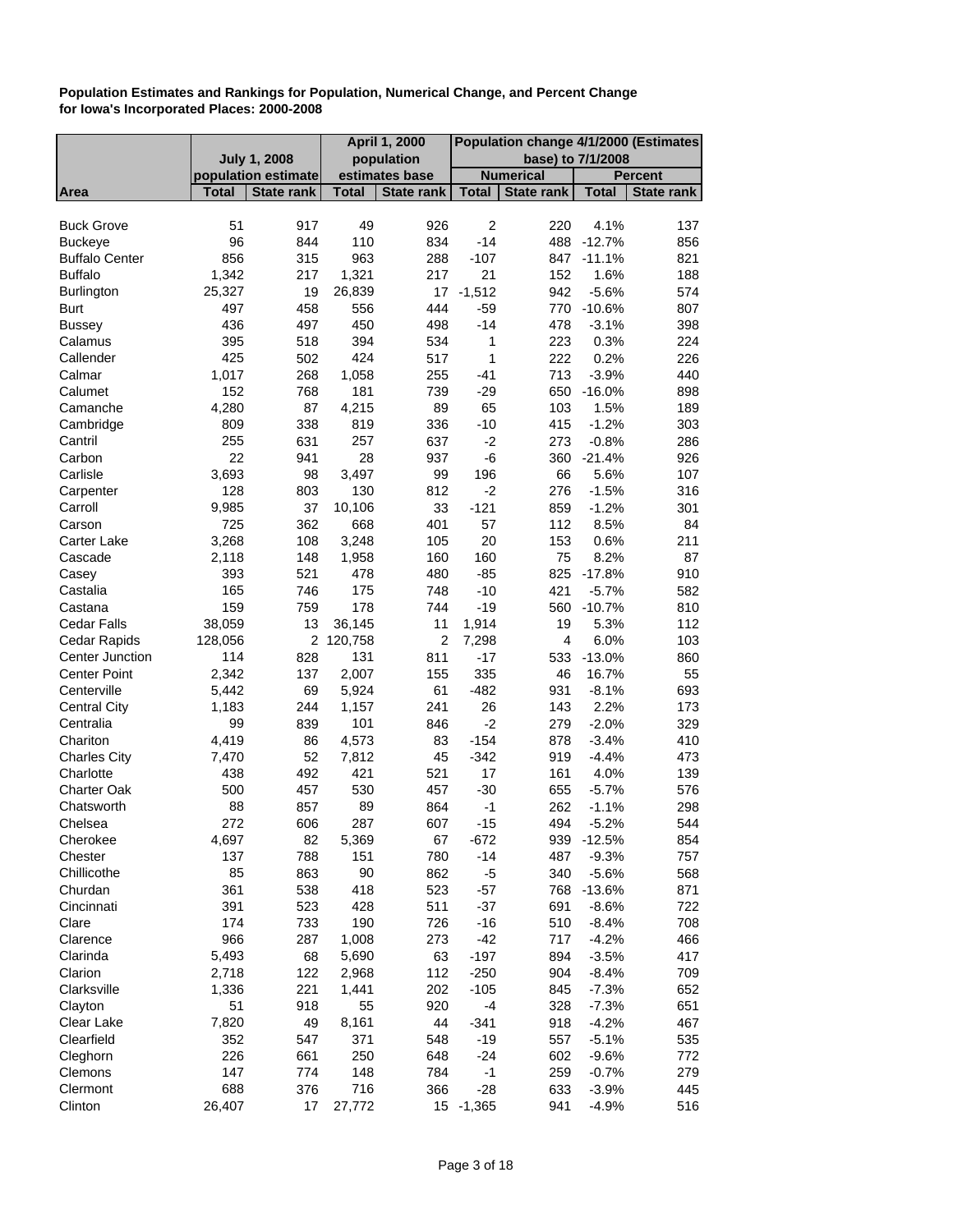|                          |              |                     | April 1, 2000 |                   | Population change 4/1/2000 (Estimates |                   |              |                   |
|--------------------------|--------------|---------------------|---------------|-------------------|---------------------------------------|-------------------|--------------|-------------------|
|                          |              | <b>July 1, 2008</b> |               | population        |                                       | base) to 7/1/2008 |              |                   |
|                          |              | population estimate |               | estimates base    |                                       | <b>Numerical</b>  |              | <b>Percent</b>    |
| Area                     | <b>Total</b> | <b>State rank</b>   | Total         | <b>State rank</b> | <b>Total</b>                          | <b>State rank</b> | <b>Total</b> | <b>State rank</b> |
|                          |              |                     |               |                   |                                       |                   |              |                   |
| Clio                     | 71           | 889                 | 91            | 861               | $-20$                                 | 570               | $-22.0%$     | 931               |
| Clive                    | 15,234       | 25                  | 12,855        | 26                | 2,379                                 | 16                | 18.5%        | 51                |
| Clutier                  | 222          | 666                 | 229           | 675               | $-7$                                  | 364               | $-3.1%$      | 390               |
| Coburg                   | 29           | 933                 | 31            | 935               | $-2$                                  | 290               | $-6.5%$      | 618               |
| Coggon                   | 714          | 367                 | 745           | 360               | $-31$                                 | 661               | $-4.2%$      | 465               |
| Coin                     | 198          | 699                 | 252           | 642               | $-54$                                 | 760               | $-21.4%$     | 927               |
| Colesburg                | 376          | 528                 | 412           | 526               | $-36$                                 | 683               | $-8.7%$      | 728               |
| Colfax                   | 2,212        | 144                 | 2,223         | 143               | $-11$                                 | 425               | $-0.5%$      | 262               |
| <b>College Springs</b>   | 227          | 660                 | 246           | 655               | $-19$                                 | 559               | $-7.7%$      | 677               |
| Collins                  | 481          | 468                 | 499           | 469               | $-18$                                 | 538               | $-3.6%$      | 421               |
| Colo                     | 876          | 308                 | 868           | 320               | 8                                     | 186               | 0.9%         | 201               |
| <b>Columbus City</b>     | 349          | 551                 | 376           | 542               | $-27$                                 | 628               | $-7.2%$      | 643               |
| <b>Columbus Junction</b> | 1,827        | 168                 | 1,900         | 162               | $-73$                                 | 805               | $-3.8%$      | 438               |
| Colwell                  | 74           | 882                 | 76            | 887               | $-2$                                  | 282               | $-2.6%$      | 365               |
| Conesville               | 439          | 491                 | 424           | 516               | 15                                    | 164               | 3.5%         | 147               |
| Conrad                   | 992          | 273                 | 1,055         | 256               | $-63$                                 | 784               | $-6.0%$      | 598               |
| Conway                   | 58           | 907                 | 63            | 903               | -5                                    | 346               | $-7.9%$      | 683               |
| Coon Rapids              | 1,256        | 230                 | 1,305         | 220               | $-49$                                 | 737               | $-3.8%$      | 432               |
| Coppock                  | 64           | 898                 | 57            | 917               | $\overline{7}$                        | 193               | 12.3%        | 64                |
| Coralville               | 18,478       | 23                  | 15,123        | 24                | 3,355                                 | 12                | 22.2%        | 44                |
| Corning                  | 1,600        | 185                 | 1,783         | 173               | $-183$                                | 890               | $-10.3%$     | 797               |
| Correctionville          | 846          | 321                 | 851           | 323               | -5                                    | 329               | $-0.6%$      | 273               |
| Corwith                  | 313          | 573                 | 350           | 563               | $-37$                                 |                   | 692 -10.6%   | 804               |
| Corydon                  | 1,459        | 199                 | 1,591         | 188               | $-132$                                | 867               | $-8.3%$      | 703               |
| Cotter                   | 47           | 924                 | 48            | 927               | $-1$                                  | 267               | $-2.1%$      | 339               |
| Coulter                  | 250          | 636                 | 262           | 634               | $-12$                                 | 448               | $-4.6%$      | 489               |
| <b>Council Bluffs</b>    | 59,536       | 7                   | 58,268        | 7                 | 1,268                                 | 23                | 2.2%         | 174               |
| Craig                    | 96           | 845                 | 102           | 843               | -6                                    | 358               | $-5.9%$      | 591               |
| Crawfordsville           | 301          | 579                 | 295           | 597               | 6                                     | 197               | 2.0%         | 178               |
| Crescent                 | 512          | 453                 | 537           | 449               | $-25$                                 | 608               | $-4.7%$      | 495               |
| Cresco                   | 3,730        | 97                  | 3,905         | 94                | $-175$                                | 889               | $-4.5%$      | 480               |
| Creston                  | 7,594        | 51                  | 7,597         | 48                | $-3$                                  | 295               | 0.0%         | 247               |
| Cromwell                 | 120          | 819                 | 120           | 827               | $\mathbf 0$                           | 240               | 0.0%         | 240               |
| <b>Crystal Lake</b>      | 259          | 624                 | 285           | 611               | $-26$                                 | 622               | $-9.1%$      | 746               |
| Cumberland               | 255          | 632                 | 281           | 615               | $-26$                                 | 623               | $-9.3%$      | 754               |
| Cumming                  | 309          | 576                 | 162           | 764               | 147                                   | 78                | 90.7%        | 5                 |
| Curlew                   | 57           | 909                 | 62            | 905               | -5                                    | 347               | $-8.1%$      | 689               |
| Cushing                  | 237          | 650                 | 246           | 654               | -9                                    | 406               | $-3.7%$      | 426               |
| Cylinder                 | 98           | 842                 | 110           | 833               | $-12$                                 | 457               | $-10.9%$     | 816               |
| Dakota City              | 824          | 330                 | 911           | 303               | $-87$                                 | 829               | $-9.5%$      | 770               |
| <b>Dallas Center</b>     | 1,734        | 172                 | 1,595         | 186               | 139                                   | 79                | 8.7%         | 82                |
| Dana                     | 76           | 877                 | 84            | 875               | -8                                    | 396               | $-9.5%$      | 768               |
|                          | 327          |                     | 384           |                   |                                       | 769               | $-14.8%$     |                   |
| Danbury                  |              | 563                 |               | 539               | $-57$                                 |                   |              | 890               |
| Danville                 | 854          | 317                 | 914           | 302               | $-60$                                 | 772               | $-6.6%$      | 623               |
| Davenport                | 100,827      | 3                   | 98,359        | 3                 | 2,468                                 | 15                | 2.5%         | 168               |
| Davis City               | 253          | 635                 | 275           | 624               | $-22$                                 | 584               | $-8.0%$      | 686               |
| Dawson                   | 163          | 749                 | 155           | 773               | 8                                     | 188               | 5.2%         | 118               |
| Dayton                   | 817          | 333                 | 884           | 314               | $-67$                                 | 792               | $-7.6%$      | 665               |
| De Soto                  | 1,242        | 234                 | 1,009         | 272               | 233                                   | 56                | 23.1%        | 41                |
| De Witt                  | 5,260        | 71                  | 5,049         | 77                | 211                                   | 59                | 4.2%         | 134               |
| Decatur City             | 189          | 710                 | 199           | 718               | $-10$                                 | 418               | $-5.0%$      | 529               |
| Decorah                  | 7,906        | 48                  | 8,172         | 43                | $-266$                                | 908               | $-3.3%$      | 406               |
| Dedham                   | 229          | 658                 | 280           | 618               | $-51$                                 | 747               | $-18.2%$     | 914               |
| Deep River               | 272          | 607                 | 288           | 605               | $-16$                                 | 506               | $-5.6%$      | 569               |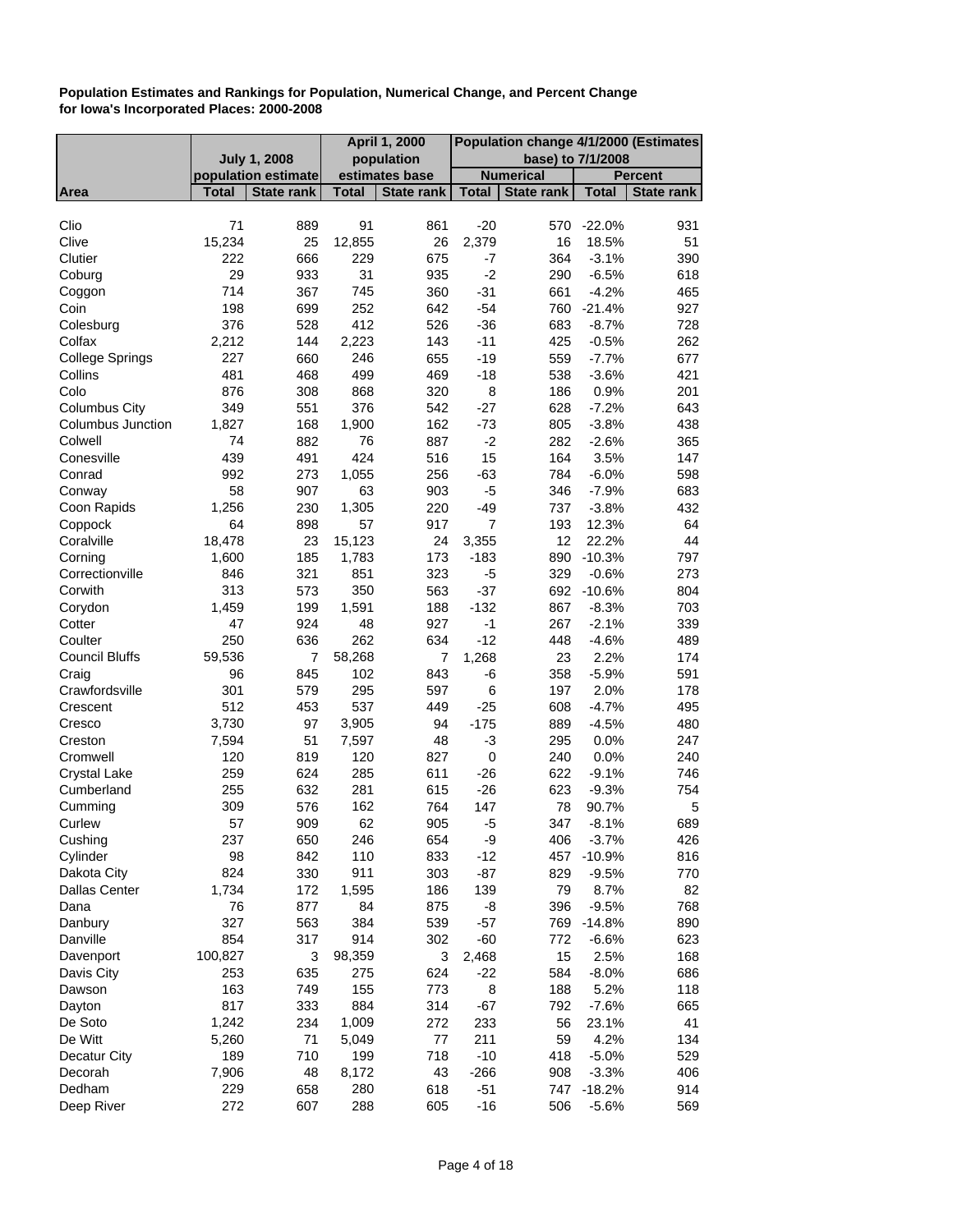|                    |              |                     |              | <b>April 1, 2000</b> | Population change 4/1/2000 (Estimates |                   |              |                |
|--------------------|--------------|---------------------|--------------|----------------------|---------------------------------------|-------------------|--------------|----------------|
|                    |              | <b>July 1, 2008</b> |              | population           |                                       | base) to 7/1/2008 |              |                |
|                    |              | population estimate |              | estimates base       |                                       | <b>Numerical</b>  |              | <b>Percent</b> |
| Area               | <b>Total</b> | <b>State rank</b>   | <b>Total</b> | <b>State rank</b>    | <b>Total</b>                          | <b>State rank</b> | <b>Total</b> | State rank     |
|                    |              |                     |              |                      |                                       |                   |              |                |
| Defiance           | 314          | 572                 | 346          | 564                  | $-32$                                 | 669               | $-9.2%$      | 753            |
| Delaware           | 181          | 723                 | 188          | 728                  | $-7$                                  | 365               | $-3.7%$      | 429            |
| Delhi              | 493          | 460                 | 458          | 494                  | 35                                    | 129               | 7.6%         | 88             |
| Delmar             | 488          | 463                 | 514          | 462                  | $-26$                                 | 619               | $-5.1%$      | 531            |
| <b>Deloit</b>      | 280          | 600                 | 288          | 604                  | -8                                    | 382               | $-2.8%$      | 373            |
| Delphos            | 25           | 940                 | 25           | 940                  | $\boldsymbol{0}$                      | 245               | 0.0%         | 245            |
| Delta              | 394          | 519                 | 410          | 527                  | $-16$                                 | 505               | $-3.9%$      | 444            |
| Denison            | 7,184        | 55                  | 7,339        | 49                   | $-155$                                | 879               | $-2.1%$      | 341            |
| Denver             | 1,635        | 181                 | 1,627        | 182                  | 8                                     | 184               | 0.5%         | 214            |
| Derby              | 132          | 797                 | 131          | 809                  | $\mathbf{1}$                          | 227               | 0.8%         | 206            |
| Des Moines         | 197,052      | 1                   | 198,682      | 1                    | $-1,630$                              | 943               | $-0.8%$      | 287            |
| Dexter             | 887          | 306                 | 689          | 381                  | 198                                   | 65                | 28.7%        | 32             |
| Diagonal           | 298          | 583                 | 312          | 583                  | $-14$                                 | 481               | $-4.5%$      | 482            |
| <b>Dickens</b>     | 187          | 713                 | 202          | 712                  | $-15$                                 | 498               | $-7.4%$      | 660            |
| <b>Dike</b>        | 1,142        | 250                 | 944          | 296                  | 198                                   | 64                | 21.0%        | 46             |
| Dixon              | 254          | 634                 | 276          | 622                  | $-22$                                 | 583               | $-8.0%$      | 685            |
| <b>Dolliver</b>    | 61           | 902                 | 77           | 886                  | $-16$                                 | 516               | $-20.8%$     | 924            |
| Donahue            | 294          | 589                 | 293          | 600                  | 1                                     | 225               | 0.3%         | 220            |
| Donnellson         | 874          | 310                 | 963          | 287                  | $-89$                                 | 832               | $-9.2%$      | 752            |
| Doon               | 522          | 447                 | 533          | 455                  | $-11$                                 | 428               | $-2.1%$      | 337            |
| Dougherty          | 76           | 878                 | 80           | 882                  | $-4$                                  | 325               | $-5.0%$      | 524            |
| Dow City           | 456          | 478                 | 503          | 466                  | $-47$                                 | 732               | $-9.3%$      | 760            |
| Dows               | 555          | 430                 | 675          | 396                  | $-120$                                | 858               | $-17.8%$     | 909            |
| <b>Drakesville</b> | 217          | 672                 | 185          | 733                  | 32                                    | 135               | 17.3%        | 54             |
| Dubuque            | 57,250       | 8                   | 57,686       | 8                    | $-436$                                | 927               | $-0.8%$      | 285            |
| Dumont             | 633          | 401                 | 676          | 393                  | $-43$                                 | 720               | $-6.4%$      | 614            |
| Duncombe           | 456          | 479                 | 474          | 482                  | $-18$                                 | 539               | $-3.8%$      | 436            |
| Dundee             | 167          | 744                 | 179          | 741                  | $-12$                                 | 453               | $-6.7%$      | 631            |
| Dunkerton          | 812          | 336                 | 749          | 358                  | 63                                    | 107               | 8.4%         | 85             |
| Dunlap             | 1,089        | 254                 | 1,139        | 245                  | $-50$                                 | 741               | $-4.4%$      | 474            |
| Durango            | 22           | 942                 | 24           | 942                  | $-2$                                  | 292               | $-8.3%$      | 704            |
| Durant             | 1,713        | 173                 | 1,677        | 179                  | 36                                    | 128               | 2.1%         | 175            |
| <b>Dyersville</b>  | 4,204        | 88                  | 4,035        | 92                   | 169                                   | 72                | 4.2%         | 132            |
| Dysart             | 1,277        | 226                 | 1,303        | 221                  | $-26$                                 | 616               | $-2.0%$      | 332            |
| Eagle Grove        | 3,310        | 106                 | 3,712        | 95                   | $-402$                                | 925               | $-10.8%$     | 813            |
| Earlham            | 1,347        | 215                 | 1,298        | 225                  | 49                                    | 117               | 3.8%         | 145            |
| Earling            | 431          | 500                 | 471          | 483                  | $-40$                                 | 709               | $-8.5%$      | 717            |
| Earlville          | 831          | 327                 | 900          | 307                  | $-69$                                 | 797               | $-7.7%$      | 671            |
| Early              | 520          | 450                 | 605          | 419                  | $-85$                                 | 824               | $-14.0%$     | 876            |
| East Peru          | 138          | 787                 | 153          | 778                  | $-15$                                 | 501               | $-9.8%$      | 780            |
| Eddyville          | 1,072        | 257                 | 1,064        | 253                  | 8                                     | 185               | 0.8%         | 207            |
| Edgewood           | 870          | 311                 | 923          | 300                  | $-53$                                 | 754               | $-5.7%$      | 584            |
| Elberon            | 231          | 655                 | 245          | 656                  | $-14$                                 | 482               | $-5.7%$      | 583            |
| Eldon              | 973          | 284                 | 998          | 275                  | $-25$                                 | 607               | $-2.5%$      | 360            |
| Eldora             | 2,734        | 121                 | 3,035        | 110                  | $-301$                                | 916               | $-9.9%$      | 785            |
| Eldridge           | 4,880        | 77                  | 4,159        | 90                   | 721                                   | 31                | 17.3%        | 53             |
| Elgin              | 619          | 405                 | 676          | 394                  | $-57$                                 | 767               | $-8.4%$      | 711            |
| Elk Horn           | 609          | 408                 | 649          | 407                  | $-40$                                 | 708               | $-6.2%$      | 605            |
| Elk Run Heights    | 1,079        | 256                 | 1,052        | 258                  | 27                                    | 142               | 2.6%         | 167            |
| Elkader            | 1,346        | 216                 | 1,465        | 201                  | $-119$                                | 856               | $-8.1%$      | 691            |
| Elkhart            | 473          | 473                 | 362          | 556                  | 111                                   | 85                | 30.7%        | 30             |
| Elkport            | 101          | 836                 | 88           | 868                  | 13                                    | 174               | 14.8%        | 58             |
| Elliott            | 362          | 537                 | 402          | 531                  | $-40$                                 | 711               | $-10.0%$     | 786            |
| Ellston            | 55           | 913                 | 57           | 918                  | $-2$                                  | 286               | $-3.5%$      | 419            |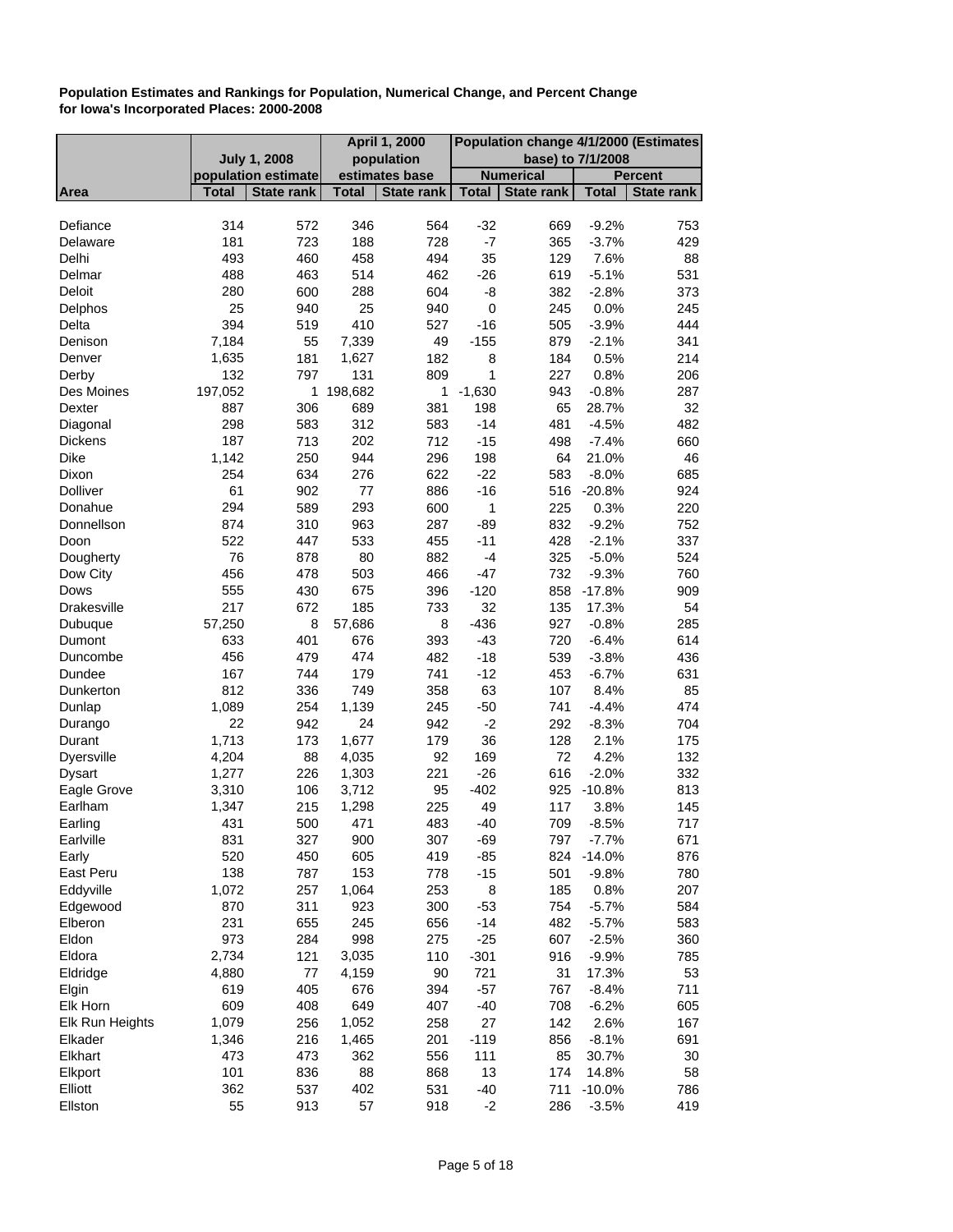|                      |                     |                     |              | <b>April 1, 2000</b> | Population change 4/1/2000 (Estimates |                   |                   |                |
|----------------------|---------------------|---------------------|--------------|----------------------|---------------------------------------|-------------------|-------------------|----------------|
|                      | <b>July 1, 2008</b> |                     |              | population           |                                       | base) to 7/1/2008 |                   |                |
|                      |                     | population estimate |              | estimates base       |                                       | <b>Numerical</b>  |                   | <b>Percent</b> |
| Area                 | <b>Total</b>        | <b>State rank</b>   | <b>Total</b> | <b>State rank</b>    | <b>Total</b>                          | <b>State rank</b> | <b>Total</b>      | State rank     |
| Ellsworth            | 514                 | 452                 | 531          | 456                  | $-17$                                 | 522               | $-3.2%$           | 401            |
|                      |                     |                     |              |                      |                                       |                   |                   |                |
| Elma<br>Ely          | 569<br>1,514        | 424<br>194          | 598<br>1,149 | 424<br>244           | $-29$<br>365                          | 644<br>44         | $-4.8%$<br>31.8%  | 510<br>29      |
|                      |                     |                     |              |                      |                                       |                   |                   |                |
| Emerson              | 490                 | 461                 | 480          | 478<br>93            | 10                                    | 179<br>920        | 2.1%              | 176<br>721     |
| Emmetsburg           | 3,616               | 101                 | 3,958        |                      | $-342$                                |                   | $-8.6%$           |                |
| Epworth              | 1,620               | 183                 | 1,428        | 204                  | 192                                   | 67                | 13.4%<br>$-10.1%$ | 61             |
| <b>Essex</b>         | 795                 | 348                 | 884          | 315                  | $-89$                                 | 833               |                   | 793            |
| Estherville          | 6,291               | 60                  | 6,656        | 55                   | $-365$                                | 922               | $-5.5%$           | 566            |
| Evansdale            | 5,056               | 73                  | 4,526        | 84                   | 530                                   | 36                | 11.7%             | 65             |
| Everly               | 636                 | 399                 | 647          | 409                  | $-11$                                 | 426               | $-1.7%$           | 322            |
| Exira                | 722                 | 363                 | 810          | 339                  | $-88$                                 | 831               | $-10.9%$          | 815            |
| Exline               | 164                 | 747                 | 191          | 725                  | $-27$                                 | 631               | $-14.1%$          | 877            |
| Fairbank             | 991                 | 275                 | 1,041        | 262                  | $-50$                                 | 742               | $-4.8%$           | 506            |
| Fairfax              | 1,875               | 164                 | 889          | 310                  | 986                                   |                   | 26 110.9%         | 3              |
| Fairfield            | 9,218               | 41                  | 9,509        | 36                   | $-291$                                | 912               | $-3.1%$           | 391            |
| Farley               | 1,391               | 210                 | 1,334        | 215                  | 57                                    | 111               | 4.3%              | 131            |
| Farmersburg          | 273                 | 605                 | 300          | 591                  | $-27$                                 | 629               | $-9.0%$           | 740            |
| Farmington           | 718                 | 365                 | 756          | 354                  | $-38$                                 | 697               | $-5.0%$           | 530            |
| Farnhamville         | 358                 | 541                 | 430          | 509                  | $-72$                                 |                   | 803 -16.7%        | 903            |
| Farragut             | 457                 | 477                 | 509          | 463                  | $-52$                                 | 751               | $-10.2%$          | 796            |
| Fayette              | 1,258               | 228                 | 1,300        | 223                  | $-42$                                 | 716               | $-3.2%$           | 404            |
| Fenton               | 263                 | 618                 | 317          | 581                  | $-54$                                 | 759               | $-17.0%$          | 904            |
| Ferguson             | 123                 | 814                 | 126          | 821                  | $-3$                                  | 299               | $-2.4%$           | 352            |
| Fertile              | 352                 | 548                 | 360          | 558                  | -8                                    | 381               | $-2.2%$           | 346            |
| Floris               | 152                 | 769                 | 153          | 777                  | $-1$                                  | 258               | $-0.7%$           | 277            |
| Floyd                | 337                 | 556                 | 361          | 557                  | $-24$                                 | 600               | $-6.6%$           | 629            |
| Fonda                | 562                 | 429                 | 648          | 408                  | $-86$                                 | 827               | $-13.3%$          | 863            |
| Fontanelle           | 635                 | 400                 | 692          | 380                  | $-57$                                 | 766               | $-8.2%$           | 695            |
| <b>Forest City</b>   | 4,098               | 93                  | 4,362        | 86                   | $-264$                                | 907               | $-6.1%$           | 601            |
| Fort Atkinson        | 361                 | 539                 | 389          | 537                  | $-28$                                 | 639               | $-7.2%$           | 645            |
| Fort Dodge           | 25,180              | 20                  | 25,136       | 20                   | 44                                    | 121               | 0.2%              | 228            |
| Fort Madison         | 10,897              | 34                  | 10,715       | 31                   | 182                                   | 69                | 1.7%              | 184            |
| Fostoria             | 242                 | 639                 | 230          | 673                  | 12                                    | 175               | 5.2%              | 113            |
| Franklin             | 124                 | 811                 | 136          | 800                  | $-12$                                 | 456               | $-8.8%$           | 732            |
| Fraser               | 117                 | 823                 | 137          | 798                  | $-20$                                 | 567               | $-14.6%$          | 884            |
| Fredericksburg       | 878                 | 307                 | 984          | 281                  | $-106$                                | 846               | $-10.8%$          | 812            |
| Frederika            | 191                 | 706                 | 199          | 717                  | -8                                    | 387               | $-4.0%$           | 451            |
| Fredonia             | 218                 | 670                 | 251          | 644                  | $-33$                                 |                   | 673 -13.1%        | 861            |
| Fremont              | 687                 | 377                 | 704          | 376                  | $-17$                                 | 520               | $-2.4%$           | 354            |
| Fruitland            | 945                 | 293                 | 703          | 377                  | 242                                   | 55                | 34.4%             | 26             |
| Galt                 | 28                  | 934                 | $30\,$       | 936                  | $-2$                                  | 291               | $-6.7%$           | 630            |
| Galva                | 296                 | 586                 | 368          | 552                  | $-72$                                 |                   | 804 -19.6%        | 921            |
| Garber               | 74                  | 883                 | 103          | 842                  | $-29$                                 |                   | 652 -28.2%        | 940            |
| Garden Grove         | 235                 | 652                 | 250          | 647                  | $-15$                                 | 496               | $-6.0%$           | 599            |
| Garnavillo           | 686                 | 379                 | 754          | 356                  | $-68$                                 | 795               | $-9.0%$           | 741            |
| Garner               | 2,932               | 113                 | 2,922        | 113                  | 10                                    | 177               | 0.3%              | 219            |
| Garrison             | 401                 | 513                 | 413          | 525                  | $-12$                                 | 446               | $-2.9%$           | 379            |
| Garwin               | 535                 | 440                 | 565          | 439                  | $-30$                                 | 654               | $-5.3%$           | 551            |
| Geneva               | 171                 | 735                 | 171          | 753                  | 0                                     | 237               | 0.0%              | 237            |
| George               | 970                 | 286                 | 1,051        | 260                  | $-81$                                 | 816               | $-7.7%$           | 676            |
| Gibson               | 72                  | 888                 | 92           | 859                  | $-20$                                 |                   | 569 -21.7%        | 929            |
| Gilbert              | 1,050               | 261                 | 987          | 279                  | 63                                    | 105               | 6.4%              | 100            |
| Gilbertville         | 798                 | 346                 | 767          | 351                  | 31                                    | 137               | 4.0%              | 138            |
| <b>Gillett Grove</b> | 46                  | 926                 | 55           | 921                  | -9                                    |                   | 413 -16.4%        | 901            |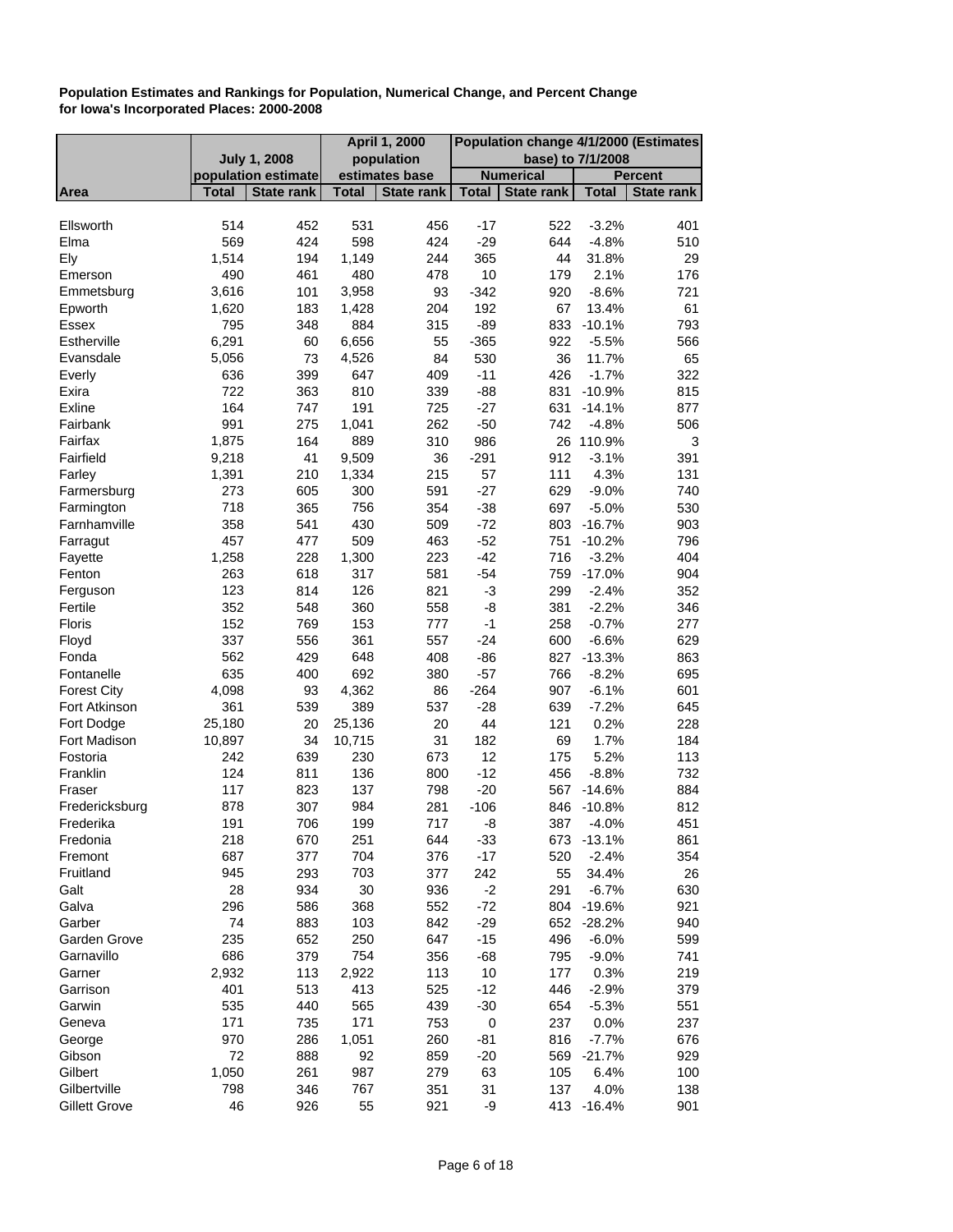|                       |                     |                   | <b>April 1, 2000</b> |                   | Population change 4/1/2000 (Estimates |                   |              |                |
|-----------------------|---------------------|-------------------|----------------------|-------------------|---------------------------------------|-------------------|--------------|----------------|
|                       | <b>July 1, 2008</b> |                   |                      | population        |                                       | base) to 7/1/2008 |              |                |
|                       | population estimate |                   |                      | estimates base    |                                       | <b>Numerical</b>  |              | <b>Percent</b> |
| Area                  | <b>Total</b>        | <b>State rank</b> | <b>Total</b>         | <b>State rank</b> | <b>Total</b>                          | <b>State rank</b> | <b>Total</b> | State rank     |
|                       |                     |                   |                      |                   |                                       |                   |              |                |
| Gilman                | 570                 | 423               | 600                  | 423               | $-30$                                 | 653               | $-5.0%$      | 527            |
| <b>Gilmore City</b>   | 489                 | 462               | 556                  | 445               | $-67$                                 | 793               | $-12.1%$     | 845            |
| Gladbrook             | 990                 | 276               | 1,015                | 270               | $-25$                                 | 606               | $-2.5%$      | 358            |
| Glenwood              | 5,646               | 67                | 5,358                | 69                | 288                                   | 50                | 5.4%         | 110            |
| Glidden               | 1,227               | 239               | 1,253                | 230               | $-26$                                 | 617               | $-2.1%$      | 338            |
| Goldfield             | 607                 | 409               | 680                  | 389               | $-73$                                 |                   | 806 -10.7%   | 811            |
| Goodell               | 143                 | 779               | 174                  | 751               | $-31$                                 |                   | 665 -17.8%   | 911            |
| Goose Lake            | 234                 | 653               | 232                  | 668               | $\boldsymbol{2}$                      | 216               | 0.9%         | 203            |
| Gowrie                | 1,012               | 269               | 1,038                | 264               | $-26$                                 | 618               | $-2.5%$      | 359            |
| Graettinger           | 831                 | 328               | 900                  | 308               | $-69$                                 | 798               | $-7.7%$      | 672            |
| Graf                  | 75                  | 881               | 73                   | 892               | $\overline{\mathbf{c}}$               | 218               | 2.7%         | 164            |
| Grafton               | 283                 | 596               | 290                  | 603               | $-7$                                  | 363               | $-2.4%$      | 353            |
| <b>Grand Junction</b> | 848                 | 319               | 964                  | 286               | $-116$                                | 854               | $-12.0%$     | 844            |
| <b>Grand Mound</b>    | 645                 | 394               | 676                  | 392               | $-31$                                 | 663               | $-4.6%$      | 490            |
| <b>Grand River</b>    | 191                 | 707               | 225                  | 683               | $-34$                                 |                   | 678 -15.1%   | 893            |
| Grandview             | 597                 | 412               | 600                  | 422               | -3                                    | 296               | $-0.5%$      | 264            |
| Granger               | 1,054               | 260               | 583                  | 433               | 471                                   | 39                | 80.8%        | 10             |
| Grant                 | 92                  | 851               | 102                  | 844               | $-10$                                 | 423               | $-9.8%$      | 779            |
| Granville             | 321                 | 567               | 325                  | 575               | $-4$                                  | 315               | $-1.2%$      | 304            |
| Gravity               | 200                 | 694               | 218                  | 689               | $-18$                                 | 548               | $-8.3%$      | 698            |
| Gray                  | 74                  | 884               | 82                   | 881               | -8                                    | 397               | $-9.8%$      | 776            |
| Greeley               | 257                 | 628               | 276                  | 621               | $-19$                                 | 558               | $-6.9%$      | 636            |
| Greene                | 976                 | 282               | 1,099                | 249               | $-123$                                | 861               | $-11.2%$     | 824            |
| Greenfield            | 1,888               | 162               | 2,129                | 148               | $-241$                                | 903               | $-11.3%$     | 829            |
| Greenville            | 85                  | 864               | 93                   | 857               | -8                                    | 395               | $-8.6%$      | 720            |
| Grimes                | 8,419               | 46                | 5,098                | 75                | 3,321                                 | 14                | 65.1%        | 13             |
| Grinnell              | 9,167               | 42                | 9,105                | 38                | 62                                    | 108               | 0.7%         | 209            |
| Griswold              | 951                 | 290               | 1,039                | 263               | $-88$                                 | 830               | $-8.5%$      | 714            |
| <b>Grundy Center</b>  | 2,519               | 129               | 2,596                | 122               | $-77$                                 | 812               | $-3.0%$      | 381            |
| Gruver                | 97                  | 843               | 106                  | 837               | -9                                    | 409               | $-8.5%$      | 716            |
| Guernsey              | 66                  | 895               | 70                   | 897               | $-4$                                  | 327               | $-5.7%$      | 580            |
| <b>Guthrie Center</b> | 1,517               | 192               | 1,668                | 180               | $-151$                                | 877               | $-9.1%$      | 743            |
| Guttenberg            | 1,913               | 161               | 1,987                | 156               | $-74$                                 | 808               | $-3.7%$      | 430            |
| Halbur                | 211                 | 683               | 202                  | 710               | 9                                     | 182               | 4.5%         | 127            |
| Hamburg               | 1,155               | 247               | 1,240                | 232               | $-85$                                 | 823               | $-6.9%$      | 635            |
| Hamilton              | 137                 | 789               | 144                  | 793               | -7                                    | 371               | $-4.9%$      | 512            |
| Hampton               | 4,134               | 92                | 4,218                | 88                | $-84$                                 | 822               | $-2.0%$      | 331            |
| Hancock               | 198                 | 700               | 207                  | 704               | -9                                    | 407               | $-4.3%$      | 472            |
| Hanlontown            | 228                 | 659               | 229                  | 674               | $-1$                                  | 253               | $-0.4%$      | 261            |
| Hansell               | 96                  | 846               | 96                   | 855               | $\pmb{0}$                             | 242               |              | 242            |
| Harcourt              | 317                 |                   | 340                  |                   |                                       |                   | 0.0%         |                |
|                       |                     | 569               |                      | 566               | $-23$                                 | 592               | $-6.8%$      | 634            |
| Hardy                 | 88                  | 858               | 57                   | 916               | 31                                    | 139               | 54.4%        | 18             |
| Harlan                | 4,986               | 74                | 5,282                | 70                | $-296$                                | 915               | $-5.6%$      | 572            |
| Harper                | 114                 | 829               | 134                  | 805               | $-20$                                 | 568               | $-14.9%$     | 891            |
| <b>Harpers Ferry</b>  | 312                 | 574               | 330                  | 571               | $-18$                                 | 542               | $-5.5%$      | 563            |
| Harris                | 179                 | 726               | 200                  | 716               | $-21$                                 | 579               | $-10.5%$     | 803            |
| Hartford              | 779                 | 350               | 759                  | 353               | 20                                    | 154               | 2.6%         | 166            |
| Hartley               | 1,502               | 195               | 1,733                | 176               | $-231$                                | 900               | $-13.3%$     | 864            |
| Hartwick              | 78                  | 873               | 83                   | 879               | -5                                    | 343               | $-6.0%$      | 600            |
| Harvey                | 264                 | 617               | 277                  | 619               | $-13$                                 | 467               | $-4.7%$      | 497            |
| Hastings              | 169                 | 739               | 214                  | 697               | $-45$                                 | 728               | $-21.0%$     | 925            |
| Havelock              | 169                 | 740               | 177                  | 745               | -8                                    | 389               | $-4.5%$      | 483            |
| Haverhill             | 163                 | 750               | 170                  | 756               | $-7$                                  | 367               | $-4.1%$      | 462            |
| Hawarden              | 2,403               | 135               | 2,478                | 128               | $-75$                                 | 810               | $-3.0%$      | 385            |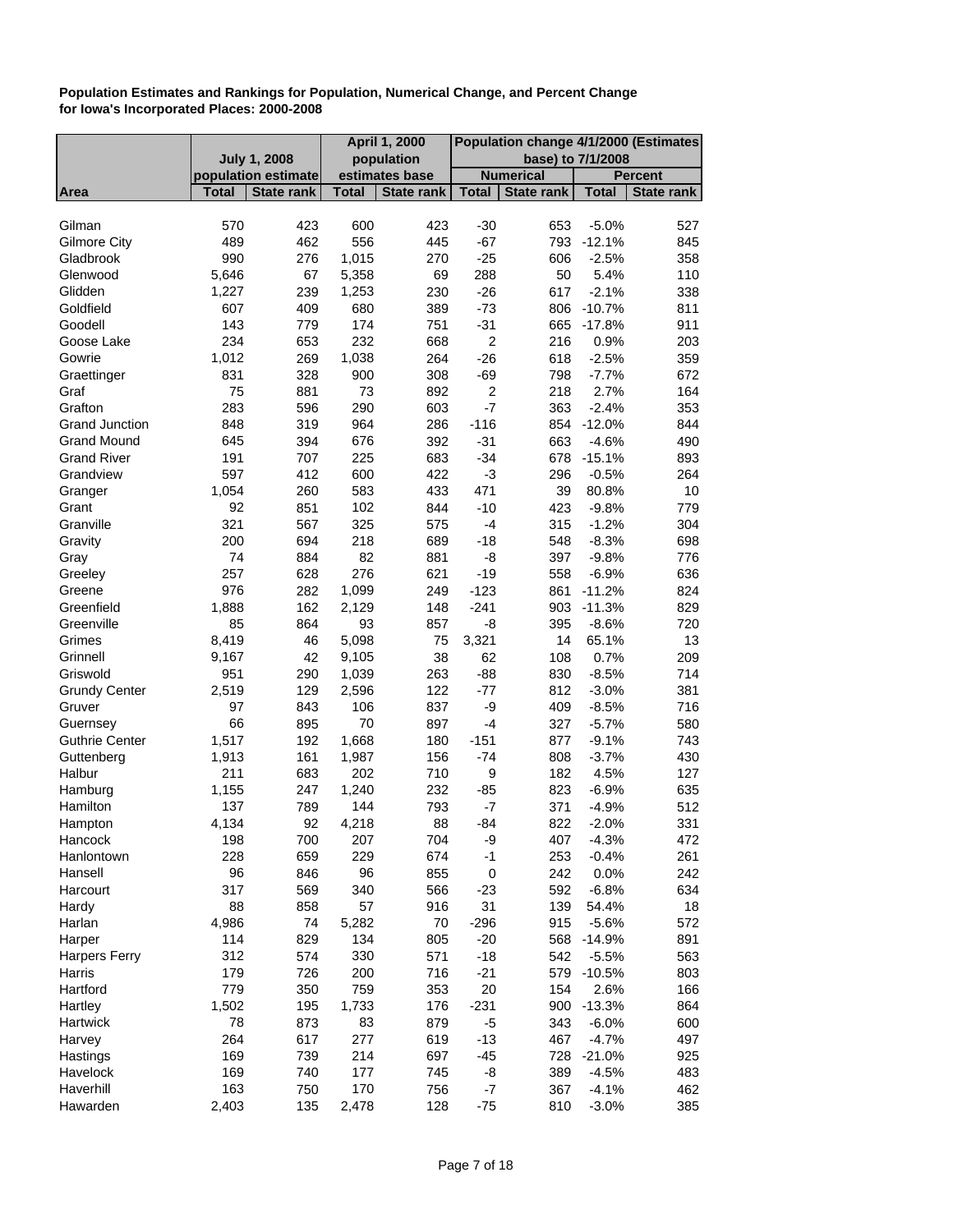|                     |                |                     |                | April 1, 2000     | Population change 4/1/2000 (Estimates |                   |                    |                   |
|---------------------|----------------|---------------------|----------------|-------------------|---------------------------------------|-------------------|--------------------|-------------------|
|                     |                | <b>July 1, 2008</b> |                | population        |                                       | base) to 7/1/2008 |                    |                   |
|                     |                | population estimate |                | estimates base    |                                       | <b>Numerical</b>  |                    | <b>Percent</b>    |
| Area                | <b>Total</b>   | <b>State rank</b>   | <b>Total</b>   | <b>State rank</b> | <b>Total</b>                          | State rank        | <b>Total</b>       | <b>State rank</b> |
|                     |                |                     |                |                   |                                       |                   |                    |                   |
| Hawkeye             | 440            | 490                 | 489            | 475               | $-49$                                 |                   | 740 -10.0%         | 791               |
| Hayesville          | 61             | 903                 | 64             | 902               | $-3$                                  | 306               | $-4.7%$            | 496               |
| Hazleton            | 901            | 302                 | 950            | 291               | $-49$                                 | 739               | $-5.2%$            | 537               |
| Hedrick             | 804            | 343                 | 837            | 330               | $-33$<br>$-1$                         | 672               | $-3.9%$            | 448               |
| Henderson           | 170            | 737                 | 171            | 754               |                                       | 256               | $-0.6%$            | 272               |
| Hepburn             | 27             | 938                 | 39             | 931               | $-12$                                 | 460               | $-30.8%$           | 943               |
| Hiawatha<br>Hills   | 6,688          | 57                  | 6,480          | 56                | 208                                   | 60                | 3.2%<br>2.1%       | 159               |
| Hillsboro           | 693<br>200     | 373                 | 679<br>205     | 390<br>707        | 14<br>$-5$                            | 169<br>333        |                    | 177               |
|                     |                | 695                 |                |                   |                                       |                   | $-2.4%$            | 356               |
| Hinton<br>Holland   | 847<br>256     | 320                 | 808<br>250     | 340               | 39                                    | 126<br>198        | 4.8%<br>2.4%       | 123<br>172        |
|                     |                | 629                 |                | 646               | 6                                     |                   |                    |                   |
| Holstein            | 1,371<br>354   | 212                 | 1,470          | 200               | $-99$                                 | 842               | $-6.7%$            | 632               |
| <b>Holy Cross</b>   |                | 545                 | 339<br>681     | 567               | 15                                    | 165               | 4.4%               | 128               |
| Hopkinton           | 641<br>240     | 398                 | 253            | 386<br>640        | $-40$                                 | 707<br>468        | $-5.9%$<br>$-5.1%$ | 589               |
| Hornick<br>Hospers  |                | 642                 | 672            |                   | $-13$                                 |                   |                    | 536               |
|                     | 666<br>126     | 390                 |                | 398               | $-6$<br>$-4$                          | 351               | $-0.9%$            | 292<br>394        |
| Houghton            | 817            | 807                 | 130<br>885     | 813               |                                       | 321               | $-3.1%$            |                   |
| Hubbard<br>Hudson   |                | 334                 |                | 313               | $-68$<br>69                           | 794<br>99         | $-7.7%$            | 674               |
| Hull                | 2,186<br>2,028 | 145                 | 2,117<br>1,960 | 150               | 68                                    |                   | 3.3%<br>3.5%       | 156<br>151        |
| Humboldt            | 4,198          | 153<br>89           | 4,452          | 159<br>85         | $-254$                                | 100<br>905        | $-5.7%$            | 579               |
| Humeston            | 522            | 448                 | 543            | 447               | $-21$                                 | 573               |                    |                   |
|                     |                |                     |                | 137               | 514                                   | 37                | $-3.9%$<br>22.2%   | 439<br>43         |
| Huxley<br>Ida Grove | 2,830<br>2,056 | 115                 | 2,316          | 135               | $-294$                                | 914               | $-12.5%$           |                   |
| Imogene             | 57             | 151<br>910          | 2,350<br>66    | 900               | -9                                    | 412               | $-13.6%$           | 853<br>870        |
| Independence        | 6,119          | 61                  | 6,014          | 59                | 105                                   | 88                | 1.7%               | 181               |
| Indianola           | 14,361         | 27                  | 12,998         | 25                | 1,363                                 | 21                | 10.5%              | 70                |
| Inwood              | 843            | 322                 | 875            | 317               | $-32$                                 | 666               | $-3.7%$            | 425               |
| Ionia               | 260            | 623                 | 277            | 620               | $-17$                                 | 528               | $-6.1%$            | 604               |
| <b>Iowa City</b>    | 67,831         | 5                   | 62,220         | 6                 | 5,611                                 | 10                | 9.0%               | 79                |
| <b>Iowa Falls</b>   | 4,965          | 75                  | 5,193          | 72                | $-228$                                | 898               | $-4.4%$            | 475               |
| Ireton              | 584            | 418                 | 585            | 431               | $-1$                                  | 248               | $-0.2%$            | 251               |
| Irwin               | 353            | 546                 | 372            | 545               | $-19$                                 | 556               | $-5.1%$            | 534               |
| Jackson Junction    | 63             | 899                 | 60             | 909               | 3                                     | 211               | 5.0%               | 120               |
| Jamaica             | 223            | 663                 | 237            | 664               | $-14$                                 | 483               | $-5.9%$            | 593               |
| Janesville          | 837            | 325                 | 829            | 334               | 8                                     | 187               | 1.0%               | 199               |
| Jefferson           | 4,144          | 91                  | 4,626          | 82                | $-482$                                | 932               | $-10.4%$           | 800               |
| Jesup               | 2,315          | 139                 | 2,212          | 144               | 103                                   | 89                | 4.7%               | 126               |
| Jewell Junction     | 1,144          | 249                 | 1,239          | 233               | $-95$                                 | 837               | $-7.7%$            | 673               |
| Johnston            | 15,691         | 24                  | 8,649          | 41                | 7,042                                 | 6                 | 81.4%              | 9                 |
| Joice               | 230            | 657                 | 231            | 670               | -1                                    | 252               | $-0.4%$            | 260               |
| Jolley              | 31             | 932                 | 54             | 923               | $-23$                                 |                   | 594 -42.6%         | 945               |
| Kalona              | 2,516          | 130                 | 2,293          | 138               | 223                                   | 58                | 9.7%               | 76                |
| Kamrar              | 211            | 684                 | 229            | 676               | $-18$                                 | 547               | $-7.9%$            | 680               |
| Kanawha             | 657            | 391                 | 739            | 362               | $-82$                                 | 820               | $-11.1%$           | 819               |
| Kellerton           | 330            | 560                 | 372            | 547               | $-42$                                 | 719               | -11.3%             | 828               |
| Kelley              | 340            | 555                 | 300            | 590               | 40                                    | 125               | 13.3%              | 62                |
| Kellogg             | 601            | 411                 | 606            | 418               | -5                                    | 330               | $-0.8%$            | 288               |
| Kensett             | 267            | 613                 | 280            | 616               | $-13$                                 | 466               | $-4.6%$            | 494               |
| Keokuk              | 10,387         | 35                  | 11,427         | 28                | $-1,040$                              | 940               | $-9.1%$            | 744               |
| Keomah Village      | 94             | 848                 | 97             | 852               | -3                                    | 304               | $-3.1%$            | 396               |
| Keosauqua           | 1,070          | 258                 | 1,066          | 252               | 4                                     | 204               | 0.4%               | 217               |
| Keota               | 890            | 304                 | 1,025          | 267               | $-135$                                | 870               | $-13.2%$           | 862               |
| Keswick             | 283            | 597                 | 295            | 598               | $-12$                                 | 447               | $-4.1%$            | 457               |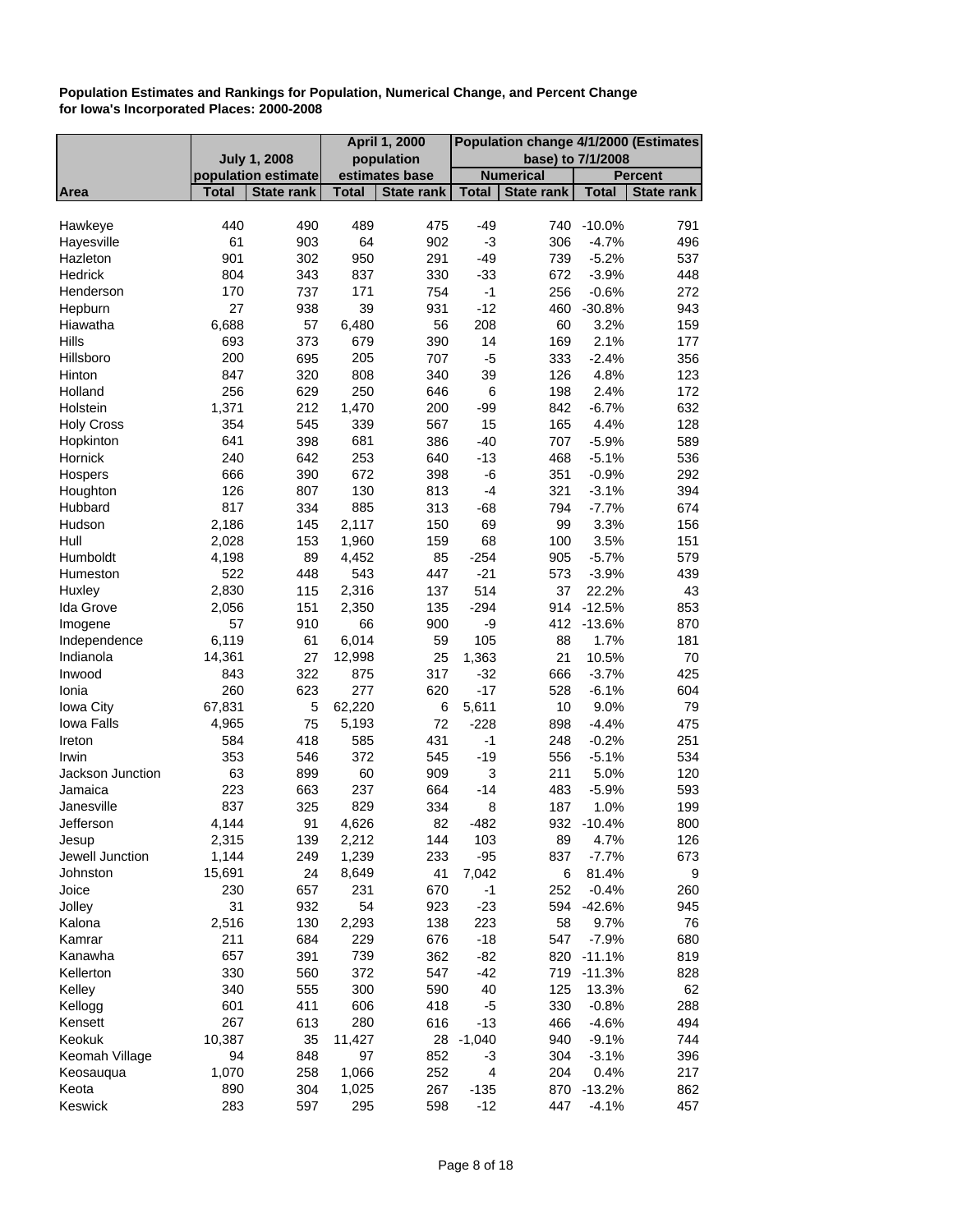|               |              |                     |              | <b>April 1, 2000</b> | Population change 4/1/2000 (Estimates |                   |              |                   |
|---------------|--------------|---------------------|--------------|----------------------|---------------------------------------|-------------------|--------------|-------------------|
|               |              | <b>July 1, 2008</b> |              | population           |                                       | base) to 7/1/2008 |              |                   |
|               |              | population estimate |              | estimates base       |                                       | <b>Numerical</b>  |              | <b>Percent</b>    |
| Area          | <b>Total</b> | <b>State rank</b>   | <b>Total</b> | <b>State rank</b>    | <b>Total</b>                          | <b>State rank</b> | <b>Total</b> | <b>State rank</b> |
|               |              |                     |              |                      |                                       |                   |              |                   |
| Keystone      | 668          | 389                 | 687          | 384                  | $-19$                                 | 555               | $-2.8%$      | 371               |
| Kimballton    | 296          | 587                 | 342          | 565                  | $-46$                                 | 731               | $-13.5%$     | 866               |
| Kingsley      | 1,241        | 235                 | 1,245        | 231                  | $-4$                                  | 310               | $-0.3%$      | 255               |
| Kinross       | 76           | 879                 | 80           | 883                  | $-4$                                  | 326               | $-5.0%$      | 525               |
| Kirkman       | 71           | 890                 | 76           | 888                  | -5                                    | 344               | $-6.6%$      | 624               |
| Kirkville     | 212          | 681                 | 214          | 694                  | $-2$                                  | 274               | $-0.9%$      | 294               |
| Kiron         | 255          | 633                 | 273          | 625                  | $-18$                                 | 544               | $-6.6%$      | 626               |
| Klemme        | 531          | 443                 | 593          | 427                  | $-62$                                 | 779               | $-10.5%$     | 802               |
| Knierim       | 51           | 919                 | 70           | 898                  | $-19$                                 | 563               | $-27.1%$     | 938               |
| Knoxville     | 7,254        | 53                  | 7,731        | 46                   | $-477$                                | 929               | $-6.2%$      | 607               |
| La Motte      | 271          | 608                 | 272          | 627                  | $-1$                                  | 250               | $-0.4%$      | 257               |
| La Porte City | 2,238        | 143                 | 2,275        | 139                  | $-37$                                 | 686               | $-1.6%$      | 318               |
| Lacona        | 349          | 552                 | 360          | 559                  | $-11$                                 | 431               | $-3.1%$      | 388               |
| Ladora        | 286          | 592                 | 287          | 606                  | $-1$                                  | 249               | $-0.3%$      | 256               |
| Lake City     | 1,618        | 184                 | 1,787        | 172                  | $-169$                                | 886               | $-9.5%$      | 765               |
| Lake Mills    | 1,977        | 158                 | 2,140        | 147                  | $-163$                                | 885               | $-7.6%$      | 669               |
| Lake Park     | 973          | 285                 | 1,023        | 268                  | $-50$                                 | 743               | $-4.9%$      | 515               |
| Lake View     | 1,196        | 241                 | 1,278        | 228                  | $-82$                                 | 818               | $-6.4%$      | 616               |
| Lakeside      | 509          | 456                 | 484          | 477                  | 25                                    | 147               | 5.2%         | 116               |
| Lakota        | 240          | 643                 | 255          | 638                  | $-15$                                 | 495               | $-5.9%$      | 592               |
| Lambs Grove   | 208          | 688                 | 225          | 681                  | $-17$                                 | 530               | $-7.6%$      | 664               |
| Lamoni        | 2,450        | 132                 | 2,444        | 131                  | 6                                     | 194               | 0.2%         | 225               |
| Lamont        | 485          | 466                 | 503          | 465                  | $-18$                                 | 537               | $-3.6%$      | 420               |
| Lanesboro     | 129          | 800                 | 152          | 779                  | $-23$                                 |                   | 593 -15.1%   | 894               |
| Lansing       | 959          | 288                 | 1,012        | 271                  | $-53$                                 | 753               | $-5.2%$      | 546               |
| Larchwood     | 773          | 352                 | 788          | 345                  | $-15$                                 | 489               | $-1.9%$      | 326               |
| Larrabee      | 127          | 805                 | 149          | 783                  | $-22$                                 |                   | 587 -14.8%   | 888               |
| Latimer       | 537          | 439                 | 535          | 454                  | $\overline{2}$                        | 213               | 0.4%         | 218               |
| Laurel        | 266          | 615                 | 266          | 631                  | $\pmb{0}$                             | 232               | 0.0%         | 232               |
| Laurens       | 1,260        | 227                 | 1,476        | 199                  | $-216$                                | 896               | $-14.6%$     | 886               |
| Lawler        | 418          | 506                 | 461          | 492                  | $-43$                                 | 721               | $-9.3%$      | 759               |
| Lawton        | 768          | 353                 | 697          | 378                  | 71                                    | 98                | 10.2%        | 73                |
| Le Claire     | 2,994        | 111                 | 2,847        | 115                  | 147                                   | 77                | 5.2%         | 117               |
| Le Grand      | 975          | 283                 | 883          | 316                  | 92                                    | 91                | 10.4%        | 71                |
| Le Mars       | 9,127        | 43                  | 9,237        | 37                   | $-110$                                | 849               | $-1.2%$      | 299               |
| Le Roy        | 8            | 947                 | 13           | 945                  | -5                                    | 350               | $-38.5%$     | 944               |
| Ledyard       | 129          | 801                 | 147          | 786                  | $-18$                                 | 550               | $-12.2%$     | 848               |
| Lehigh        | 451          | 482                 | 497          | 471                  | $-46$                                 | 730               | $-9.3%$      | 755               |
| Leighton      | 168          | 741                 | 153          | 776                  | 15                                    | 166               | 9.8%         | 75                |
| Leland        | 258          | 627                 | 258          | 636                  | 0                                     | 233               | 0.0%         | 233               |
| Lenox         | 1,244        | 233                 | 1,401        | 206                  | $-157$                                | 881               | $-11.2%$     | 825               |
| Leon          | 1,884        | 163                 | 1,983        | 157                  | $-99$                                 | 840               | $-5.0%$      | 522               |
| Lester        | 239          | 647                 | 251          | 643                  | $-12$                                 | 449               | $-4.8%$      | 503               |
| Letts         | 381          | 527                 | 392          | 535                  | $-11$                                 | 430               |              | 374               |
|               | 401          | 514                 | 438          |                      |                                       |                   | $-2.8%$      |                   |
| Lewis         | 296          |                     | 325          | 503                  | $-37$<br>$-29$                        | 690               | $-8.4%$      | 712               |
| Libertyville  |              | 588                 |              | 577                  |                                       | 647               | $-8.9%$      | 735               |
| Lidderdale    | 175          | 731                 | 186          | 732                  | $-11$                                 | 435               | $-5.9%$      | 595               |
| Lime Springs  | 474          | 471                 | 496          | 472                  | $-22$                                 | 581               | $-4.4%$      | 479               |
| Lincoln       | 156          | 765                 | 182          | 738                  | $-26$                                 | 624               | $-14.3%$     | 879               |
| Linden        | 275          | 603                 | 226          | 680                  | 49                                    | 118               | 21.7%        | 45                |
| Lineville     | 225          | 662                 | 273          | 626                  | $-48$                                 | 735               | $-17.6%$     | 906               |
| Linn Grove    | 211          | 685                 | 211          | 700                  | $\pmb{0}$                             | 234               | 0.0%         | 234               |
| Lisbon        | 2,029        | 152                 | 1,898        | 163                  | 131                                   | 81                | 6.9%         | 97                |
| Liscomb       | 271          | 609                 | 272          | 628                  | $-1$                                  | 251               | $-0.4%$      | 258               |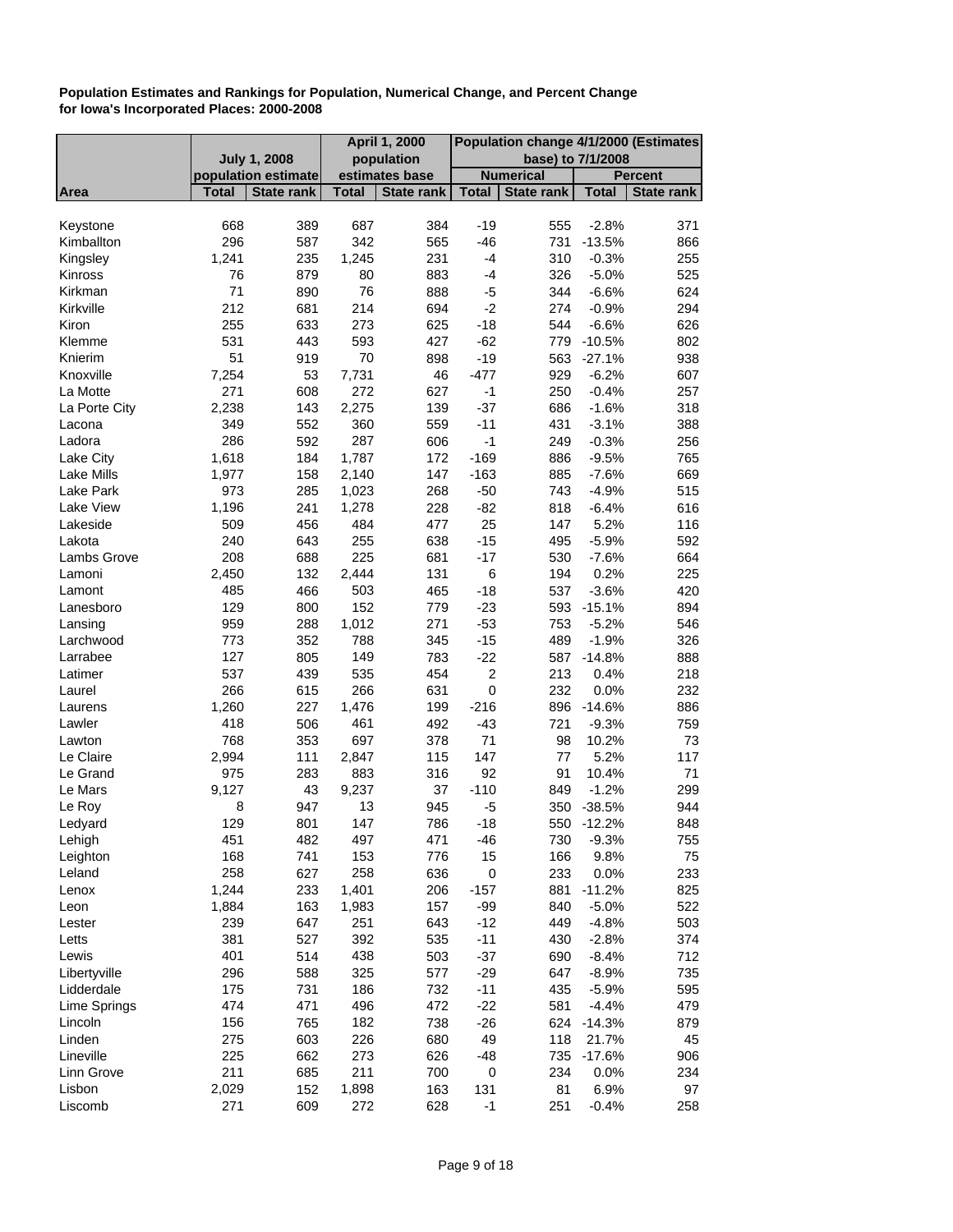|                      |              |                     |              | April 1, 2000     | Population change 4/1/2000 (Estimates |                   |                    |                   |
|----------------------|--------------|---------------------|--------------|-------------------|---------------------------------------|-------------------|--------------------|-------------------|
|                      |              | <b>July 1, 2008</b> |              | population        |                                       |                   | base) to 7/1/2008  |                   |
|                      |              | population estimate |              | estimates base    |                                       | <b>Numerical</b>  |                    | <b>Percent</b>    |
| Area                 | Total        | State rank          | <b>Total</b> | <b>State rank</b> | <b>Total</b>                          | <b>State rank</b> | <b>Total</b>       | <b>State rank</b> |
|                      |              |                     |              |                   |                                       |                   |                    |                   |
| Little Rock          | 451          | 483                 | 489          | 474               | $-38$                                 | 698               | $-7.8%$            | 678               |
| <b>Little Sioux</b>  | 196          | 701                 | 217          | 692               | $-21$                                 | 578               | $-9.7%$            | 775               |
| Livermore            | 361          | 540                 | 431          | 507               | $-70$                                 | 801               | $-16.2%$           | 899               |
| Lockridge<br>Logan   | 259<br>1,411 | 625<br>209          | 275<br>1,545 | 623<br>192        | $-16$<br>$-134$                       | 507<br>868        | $-5.8%$<br>$-8.7%$ | 586<br>723        |
| Lohrville            | 350          | 550                 | 431          | 508               | $-81$                                 |                   | 817 -18.8%         | 916               |
| Lone Rock            | 146          | 776                 | 157          | 772               | $-11$                                 | 436               | $-7.0%$            | 641               |
| Lone Tree            |              |                     |              | 243               | 33                                    | 132               |                    | 162               |
| Long Grove           | 1,184<br>758 | 243<br>355          | 1,151<br>597 | 425               | 161                                   | 74                | 2.9%<br>27.0%      | 35                |
| Lorimor              | 399          | 515                 | 427          | 513               | $-28$                                 | 638               | $-6.6%$            | 622               |
| <b>Lost Nation</b>   | 461          | 475                 | 497          | 470               | $-36$                                 | 681               | $-7.2%$            | 647               |
| Lovilia              | 528          | 444                 | 583          | 435               | $-55$                                 | 762               | $-9.4%$            | 764               |
| Low Moor             | 222          | 667                 | 240          | 663               | $-18$                                 | 545               | $-7.5%$            | 663               |
| Lowden               | 804          | 344                 | 794          | 344               | 10                                    | 178               | 1.3%               | 192               |
| Lu Verne             | 234          | 654                 | 299          | 594               | $-65$                                 | 789               | $-21.7%$           | 930               |
| Luana                | 240          | 644                 | 249          | 650               | -9                                    | 405               | $-3.6%$            | 422               |
| Lucas                | 245          | 637                 | 243          | 659               | $\overline{2}$                        | 215               | 0.8%               | 205               |
| Luther               | 146          | 777                 | 158          | 771               | $-12$                                 | 454               | $-7.6%$            | 666               |
| Luxemburg            | 240          | 645                 | 246          | 653               | -6                                    | 353               | $-2.4%$            | 357               |
| Luzerne              | 99           | 840                 | 105          | 839               | -6                                    | 357               | $-5.7%$            | 581               |
| Lynnville            | 373          | 530                 | 366          | 553               | $\overline{7}$                        | 190               | 1.9%               | 179               |
| Lytton               | 261          | 621                 | 305          | 586               | $-44$                                 | 727               | $-14.4%$           | 882               |
| Macedonia            | 311          | 575                 | 325          | 576               | $-14$                                 | 480               | $-4.3%$            | 469               |
| Macksburg            | 129          | 802                 | 142          | 795               | $-13$                                 | 472               | $-9.2%$            | 748               |
| Madrid               | 2,391        | 136                 | 2,264        | 141               | 127                                   | 82                | 5.6%               | 106               |
| Magnolia             | 187          | 714                 | 200          | 715               | $-13$                                 | 469               | $-6.5%$            | 619               |
| Maharishi Vedic City | 122          | 816                 | (X)          | <b>NA</b>         | <b>NA</b>                             | <b>NA</b>         | <b>NA</b>          | <b>NA</b>         |
| Malcom               | 300          | 581                 | 352          | 562               | $-52$                                 |                   | 752 -14.8%         | 889               |
| Mallard              | 267          | 614                 | 298          | 595               | $-31$                                 | 664               | $-10.4%$           | 799               |
| Maloy                | 21           | 943                 | 28           | 938               | $-7$                                  | 376               | $-25.0%$           | 936               |
| Malvern              | 1,323        | 222                 | 1,256        | 229               | 67                                    | 101               | 5.3%               | 111               |
| Manchester           | 4,876        | 78                  | 5,257        | 71                | $-381$                                | 923               | $-7.2%$            | 648               |
| Manilla              | 808          | 340                 | 839          | 328               | $-31$                                 | 660               | $-3.7%$            | 427               |
| Manly                | 1,338        | 220                 | 1,342        | 214               | $-4$                                  | 309               | $-0.3%$            | 254               |
| Manning              | 1,490        | 196                 | 1,490        | 196               | 0                                     | 229               | 0.0%               | 229               |
| Manson               | 1,657        | 178                 | 1,893        | 164               | $-236$                                | 901               | $-12.5%$           | 852               |
| Mapleton             | 1,149        | 248                 | 1,416        | 205               | $-267$                                | 909               | $-18.9%$           | 917               |
| Maquoketa            | 5,908        | 63                  | 6,112        | 58                | $-204$                                | 895               | $-3.3%$            | 409               |
| Marathon             | 293          | 590                 | 302          | 589               | -9                                    | 403               | $-3.0%$            | 382               |
| Marble Rock          | 326          | 564                 | 326          | 574               | 0                                     | 231               | 0.0%               | 231               |
| Marcus               | 1,037        | 266                 | 1,139        | 246               | $-102$                                | 844               | $-9.0%$            | 738               |
| Marengo              | 2,522        | 128                 | 2,535        | 127               | $-13$                                 | 461               | $-0.5%$            | 265               |
| Marion               | 32,821       | 14                  | 26,294       | 18                | 6,527                                 | 7                 | 24.8%              | 39                |
| Marne                | 141          | 783                 | 149          | 782               | -8                                    | 392               | $-5.4%$            | 556               |
| Marquette            | 438          | 493                 | 421          | 522               | 17                                    | 162               | 4.0%               | 140               |
| Marshalltown         | 25,850       | 18                  | 26,009       | 19                | $-159$                                | 882               | $-0.6%$            | 275               |
| Martelle             | 256          | 630                 | 280          | 617               | $-24$                                 | 601               | $-8.6%$            | 719               |
| Martensdale          | 460          | 476                 | 467          | 486               | $-7$                                  | 362               | $-1.5%$            | 313               |
| Martinsburg          | 117          | 824                 | 126          | 822               | -9                                    | 408               | $-7.1%$            | 642               |
| Marysville           | 51           | 920                 | 54           | 922               | $-3$                                  | 307               | $-5.6%$            | 567               |
| <b>Mason City</b>    | 27,337       | 16                  | 29,172       |                   | 13 -1,835                             | 944               | $-6.3%$            | 611               |
| Masonville           | 101          | 837                 | 104          | 840               | -3                                    | 302               | $-2.9%$            | 378               |
| Massena              | 397          | 517                 | 414          | 524               | $-17$                                 | 525               | $-4.1%$            | 461               |
| Matlock              | 82           | 870                 | 83           | 878               | $-1$                                  | 263               | $-1.2%$            | 302               |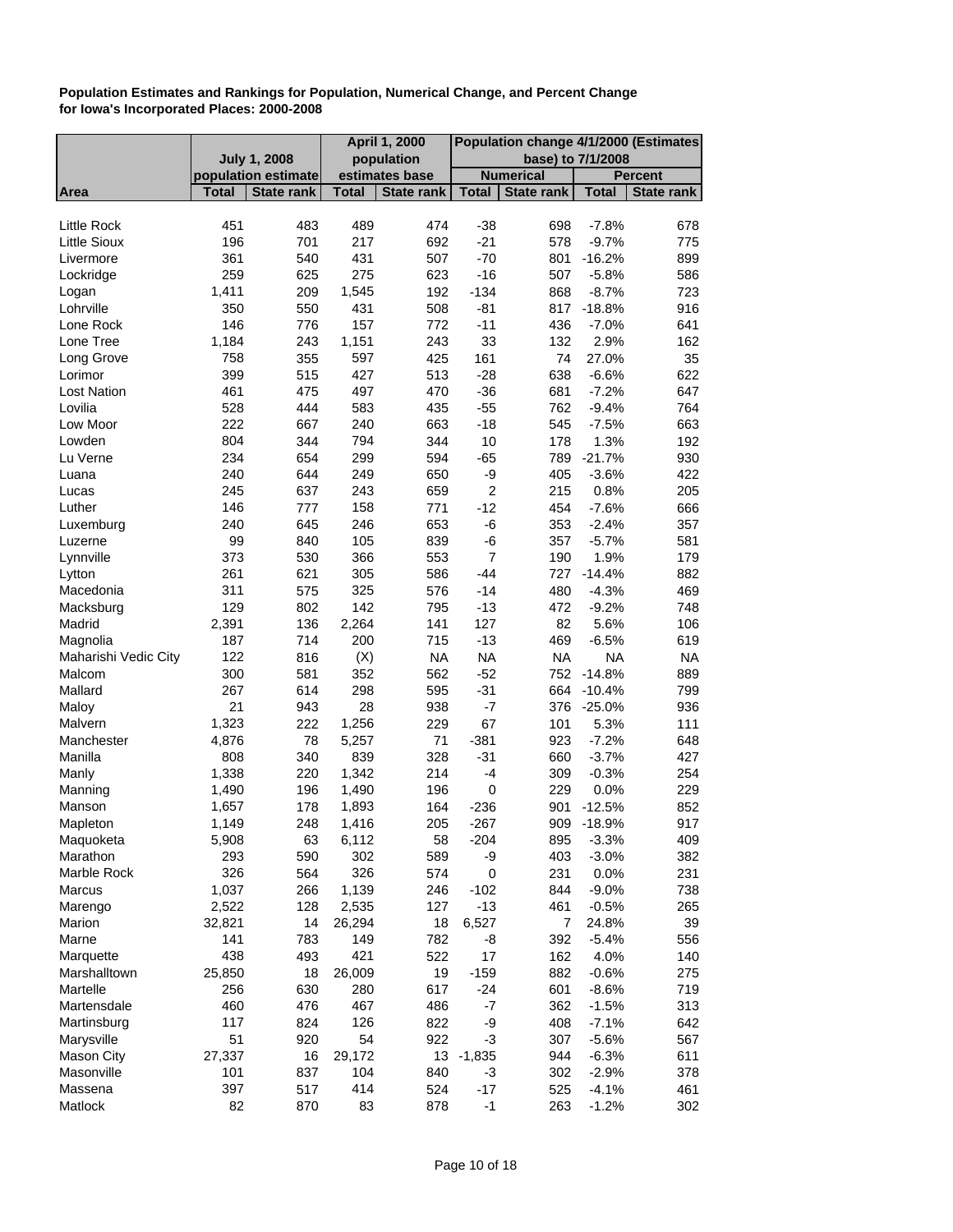|                       |                     |                   |              | <b>April 1, 2000</b> | Population change 4/1/2000 (Estimates |                   |              |                |
|-----------------------|---------------------|-------------------|--------------|----------------------|---------------------------------------|-------------------|--------------|----------------|
|                       | <b>July 1, 2008</b> |                   |              | population           |                                       | base) to 7/1/2008 |              |                |
|                       | population estimate |                   |              | estimates base       |                                       | <b>Numerical</b>  |              | <b>Percent</b> |
| <b>Area</b>           | <b>Total</b>        | <b>State rank</b> | <b>Total</b> | <b>State rank</b>    | <b>Total</b>                          | <b>State rank</b> | <b>Total</b> | State rank     |
|                       |                     |                   |              |                      |                                       |                   |              |                |
| Maurice               | 261                 | 622               | 254          | 639                  | $\overline{7}$                        | 191               | 2.8%         | 163            |
| Maxwell               | 840                 | 324               | 807          | 342                  | 33                                    | 133               | 4.1%         | 136            |
| Maynard               | 456                 | 480               | 500          | 468                  | $-44$                                 | 725               | $-8.8%$      | 730            |
| Maysville             | 163                 | 751               | 163          | 762                  | 0                                     | 238               | 0.0%         | 238            |
| McCallsburg           | 336                 | 557               | 318          | 579                  | 18                                    | 160               | 5.7%         | 105            |
| McCausland            | 300                 | 580               | 299          | 592                  | 1                                     | 224               | 0.3%         | 221            |
| McClelland            | 124                 | 812               | 129          | 815                  | $-5$                                  | 337               | $-3.9%$      | 441            |
| McGregor              | 831                 | 329               | 871          | 319                  | $-40$                                 | 705               | $-4.6%$      | 491            |
| McIntire              | 140                 | 785               | 173          | 752                  | $-33$                                 |                   | 674 -19.1%   | 919            |
| Mechanicsville        | 1,109               | 253               | 1,173        | 238                  | $-64$                                 | 785               | $-5.5%$      | 564            |
| Mediapolis            | 1,584               | 186               | 1,644        | 181                  | $-60$                                 | 771               | $-3.6%$      | 424            |
| Melbourne             | 808                 | 341               | 794          | 343                  | 14                                    | 168               | 1.8%         | 180            |
| Melcher-Dallas        | 1,237               | 236               | 1,298        | 226                  | $-61$                                 | 774               | $-4.7%$      | 499            |
| Melrose               | 119                 | 821               | 130          | 814                  | $-11$                                 | 438               | $-8.5%$      | 713            |
| Melvin                | 231                 | 656               | 243          | 660                  | $-12$                                 | 450               | $-4.9%$      | 520            |
| Menlo                 | 351                 | 549               | 365          | 554                  | $-14$                                 | 479               | $-3.8%$      | 437            |
| Meriden               | 168                 | 742               | 184          | 735                  | $-16$                                 | 511               | $-8.7%$      | 726            |
| Merrill               | 739                 | 358               | 754          | 355                  | $-15$                                 | 490               | $-2.0%$      | 330            |
| Meservey              | 223                 | 664               | 252          | 641                  | $-29$                                 |                   | 649 -11.5%   | 836            |
| Middletown            | 540                 | 437               | 535          | 453                  | 5                                     | 202               | 0.9%         | 200            |
| <b>Miles</b>          | 441                 | 489               | 462          | 489                  | $-21$                                 | 574               | $-4.5%$      | 488            |
| Milford               | 2,472               | 131               | 2,474        | 129                  | $-2$                                  | 269               | $-0.1%$      | 249            |
| Millersburg           | 187                 | 715               | 184          | 734                  | 3                                     | 208               | 1.6%         | 187            |
| Millerton             | 41                  | 928               | 48           | 928                  | $-7$                                  |                   | 375 -14.6%   | 883            |
| Millville             | 21                  | 944               | 23           | 943                  | $-2$                                  | 293               | $-8.7%$      | 725            |
| Milo                  | 821                 | 331               | 839          | 327                  | $-18$                                 | 535               | $-2.1%$      | 342            |
| Milton                | 494                 | 459               | 550          | 446                  | $-56$                                 | 765               | $-10.2%$     | 795            |
| Minburn               | 469                 | 474               | 391          | 536                  | 78                                    | 95                | 19.9%        | 48             |
| Minden                | 553                 | 431               | 564          | 440                  | $-11$                                 | 427               | $-2.0%$      | 328            |
| Mingo                 | 263                 | 619               | 269          | 630                  | $-6$                                  | 352               | $-2.2%$      | 347            |
| Missouri Valley       | 2,751               | 119               | 2,992        | 111                  | $-241$                                | 902               | $-8.1%$      | 688            |
| Mitchell              | 147                 | 775               | 155          | 775                  | -8                                    | 391               | $-5.2%$      | 538            |
| Mitchellville         | 2,152               | 146               | 1,715        | 177                  | 437                                   | 40                | 25.5%        | 36             |
| Modale                | 281                 | 599               | 303          | 588                  | $-22$                                 | 582               | $-7.3%$      | 650            |
| Mondamin              | 388                 | 524               | 423          | 519                  | $-35$                                 | 679               | $-8.3%$      | 700            |
| Monmouth              | 176                 | 730               | 180          | 740                  | $-4$                                  | 317               | $-2.2%$      | 345            |
|                       | 1,424               | 206               | 1,550        | 191                  | $-126$                                | 863               | $-8.1%$      | 692            |
| Monona                |                     |                   |              |                      |                                       |                   |              |                |
| Monroe                | 1,826               | 169               | 1,808        | 170                  | 18                                    | 158               | 1.0%         | 198            |
| Montezuma             | 1,362               | 213               | 1,440        | 203                  | $-78$                                 | 813               | $-5.4%$      | 560            |
| Monticello            | 3,653               | 99                | 3,607        | 98                   | 46                                    | 120               | 1.3%         | 191            |
| Montour               | 277                 | 601               | 285          | 610                  | -8                                    | 383               | $-2.8%$      | 375            |
| Montrose              | 918                 | 298               | 957          | 289                  | $-39$                                 | 700               | $-4.1%$      | 458            |
| Moorhead              | 196                 | 702               | 232          | 669                  | $-36$                                 | 685               | $-15.5%$     | 897            |
| Moorland              | 182                 | 722               | 197          | 719                  | $-15$                                 | 499               | $-7.6%$      | 668            |
| Moravia               | 684                 | 383               | 713          | 369                  | $-29$                                 | 643               | $-4.1%$      | 456            |
| Morley                | 91                  | 852               | 88           | 869                  | $\ensuremath{\mathsf{3}}$             | 209               | 3.4%         | 153            |
| Morning Sun           | 843                 | 323               | 872          | 318                  | $-29$                                 | 642               | $-3.3%$      | 408            |
| Morrison              | 86                  | 861               | 97           | 854                  | $-11$                                 | 440               | $-11.3%$     | 830            |
| Moulton               | 597                 | 413               | 658          | 403                  | $-61$                                 | 775               | $-9.3%$      | 756            |
| Mount Auburn          | 161                 | 756               | 160          | 765                  | 1                                     | 226               | 0.6%         | 210            |
| Mount Ayr             | 1,711               | 174               | 1,822        | 168                  | $-111$                                | 852               | $-6.1%$      | 602            |
| Mount Pleasant        | 8,775               | 45                | 8,751        | 40                   | 24                                    | 149               | 0.3%         | 223            |
| <b>Mount Sterling</b> | 37                  | 930               | 40           | 930                  | $-3$                                  | 308               | $-7.5%$      | 662            |
| <b>Mount Union</b>    | 125                 | 810               | 132          | 806                  | -7                                    | 373               | $-5.3%$      | 550            |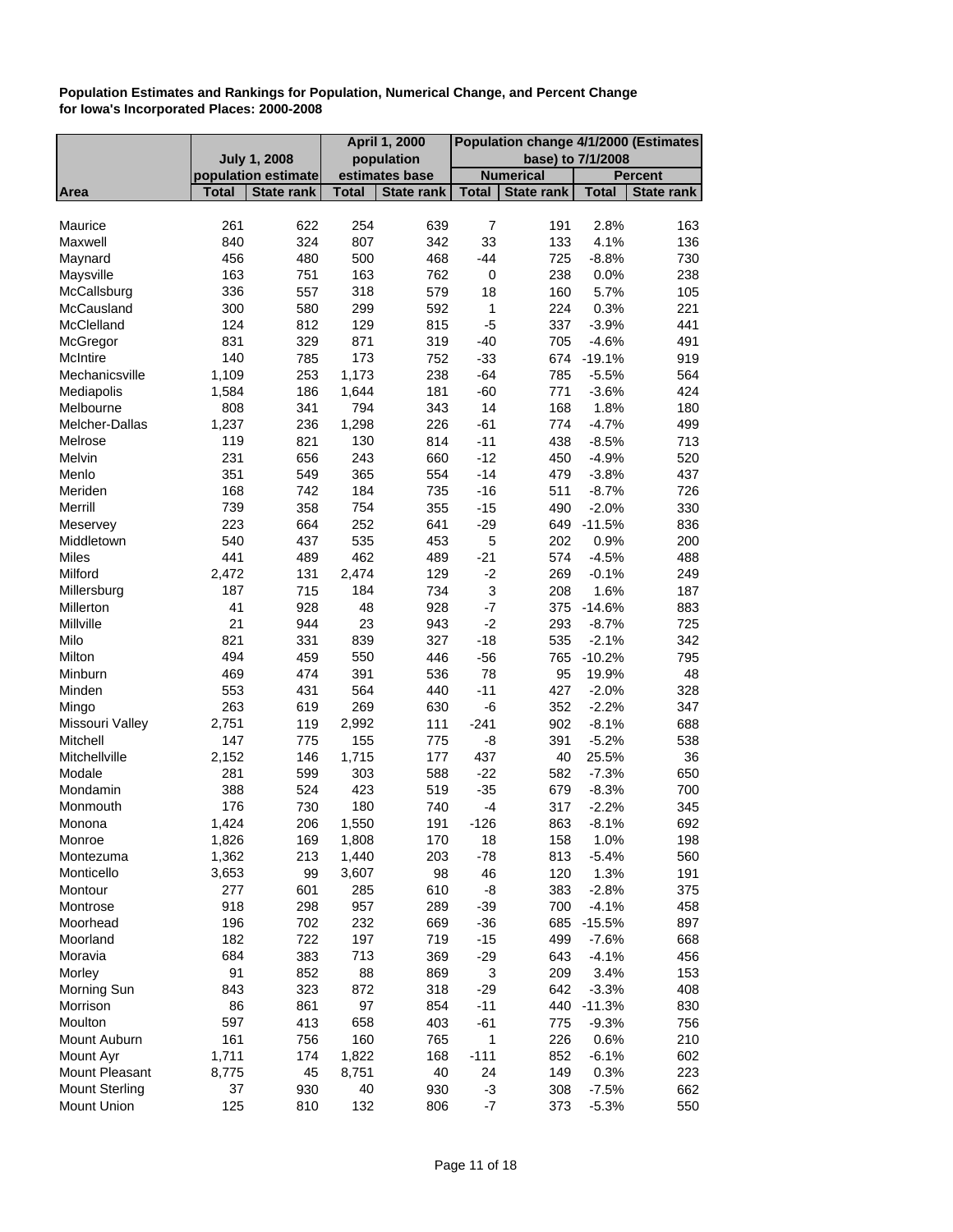|                     |              |                     |              | <b>April 1, 2000</b> | Population change 4/1/2000 (Estimates |                   |                     |                |
|---------------------|--------------|---------------------|--------------|----------------------|---------------------------------------|-------------------|---------------------|----------------|
|                     |              | <b>July 1, 2008</b> |              | population           |                                       | base) to 7/1/2008 |                     |                |
|                     |              | population estimate |              | estimates base       |                                       | <b>Numerical</b>  |                     | <b>Percent</b> |
| Area                | <b>Total</b> | <b>State rank</b>   | <b>Total</b> | <b>State rank</b>    | <b>Total</b>                          | <b>State rank</b> | <b>Total</b>        | State rank     |
|                     |              |                     |              |                      |                                       |                   |                     |                |
| <b>Mount Vernon</b> | 4,158        | 90                  | 3,390        | 102                  | 768                                   | 30                | 22.7%               | 42             |
| Moville             | 1,473        | 197                 | 1,583        | 189                  | $-110$                                | 850               | $-6.9%$             | 638            |
| Murray              | 796          | 347                 | 766          | 352                  | 30                                    | 141               | 3.9%                | 141            |
| Muscatine           | 22,504       | 22                  | 22,697       | 22                   | $-193$                                | 893               | $-0.9%$             | 289            |
| <b>Mystic</b>       | 579          | 420                 | 588          | 429                  | -9                                    | 402               | $-1.5%$             | 315            |
| Nashua              | 1,517        | 193                 | 1,618        | 184                  | $-101$                                | 843               | $-6.2%$<br>$-12.7%$ | 609            |
| Nemaha              | 89           | 855                 | 102          | 845                  | $-13$                                 | 474               |                     | 857            |
| Neola<br>Nevada     | 837          | 326                 | 845          | 324<br>54            | -8                                    | 379<br>140        | $-0.9%$             | 295<br>215     |
|                     | 6,688        | 58                  | 6,658        |                      | 30                                    |                   | 0.5%                |                |
| New Albin           | 510          | 454                 | 527          | 459                  | $-17$                                 | 523               | $-3.2%$             | 403            |
| New Hampton         | 3,400        | 104                 | 3,692        | 97                   | $-292$                                | 913               | $-7.9%$             | 682            |
| New Hartford        | 613          | 406                 | 659          | 402                  | $-46$                                 | 729               | $-7.0%$             | 640            |
| New Liberty         | 134          | 792                 | 121          | 825                  | 13                                    | 173               | 10.7%               | 68             |
| New London          | 1,841        | 167                 | 1,937        | 161                  | $-96$                                 | 838               | $-5.0%$             | 521            |
| New Market          | 394          | 520                 | 456          | 496                  | $-62$                                 | 781               | $-13.6%$            | 869            |
| New Providence      | 213          | 678                 | 227          | 678                  | $-14$                                 | 484               | $-6.2%$             | 606            |
| New Sharon          | 1,299        | 224                 | 1,301        | 222                  | $-2$                                  | 270               | $-0.2%$             | 250            |
| New Vienna          | 402          | 512                 | 400          | 532                  | $\overline{2}$                        | 214               | 0.5%                | 213            |
| New Virginia        | 487          | 465                 | 469          | 484                  | 18                                    | 159               | 3.8%                | 143            |
| Newell              | 869          | 312                 | 887          | 311                  | $-18$                                 | 534               | $-2.0%$             | 335            |
| Newhall             | 951          | 291                 | 886          | 312                  | 65                                    | 104               | 7.3%                | 92             |
| Newton              | 15,042       | 26                  | 15,579       | 23                   | $-537$                                | 935               | $-3.4%$             | 413            |
| <b>Nichols</b>      | 357          | 543                 | 374          | 543                  | $-17$                                 | 526               | $-4.5%$             | 487            |
| Nodaway             | 121          | 818                 | 132          | 807                  | $-11$                                 | 437               | $-8.3%$             | 706            |
| Nora Springs        | 1,445        | 201                 | 1,532        | 194                  | $-87$                                 | 828               | $-5.7%$             | 577            |
| North Buena Vista   | 94           | 849                 | 124          | 824                  | $-30$                                 | 659               | $-24.2%$            | 934            |
| North English       | 989          | 278                 | 991          | 277                  | $-2$                                  | 271               | $-0.2%$             | 252            |
| North Liberty       | 11,561       | 31                  | 5,367        | 68                   | 6,194                                 |                   | 8 115.4%            | $\overline{c}$ |
| North Washington    | 103          | 835                 | 118          | 829                  | $-15$                                 | 502               | $-12.7%$            | 855            |
| Northboro           | 55           | 914                 | 60           | 910                  | $-5$                                  | 348               | $-8.3%$             | 705            |
| Northwood           | 2,012        | 155                 | 2,050        | 153                  | $-38$<br>1,937                        | 695               | $-1.9%$             | 325            |
| Norwalk             | 8,821        | 44                  | 6,884        | 52                   |                                       | 17                | 28.1%               | 33             |
| Norway              | 597          | 414                 | 601          | 421                  | $-4$                                  | 313               | $-0.7%$<br>$-2.8%$  | 278            |
| Numa                | 106          | 834                 | 109          | 836                  | -3                                    | 301               |                     | 369            |
| Oakland Acres       | 161          | 757                 | 166          | 758                  | -5                                    | 335               | $-3.0%$             | 384            |
| Oakland             | 1,417        | 208                 | 1,487        | 198                  | $-70$                                 | 800               | $-4.7%$             | 500            |
| Oakville            | 413          | 509                 | 439          | 501                  | $-26$                                 | 620               | $-5.9%$             | 596            |
| Ocheyedan           | 488          | 464                 | 536          | 451                  | $-48$                                 | 734               | $-9.0%$             | 737            |
| Odebolt             | 1,005        | 270                 | 1,153        | 242                  | $-148$                                | 876               | $-12.8%$            | 858            |
| Oelwein             | 6,082        | 62                  | 6,692        | 53                   | $-610$                                | 937               | $-9.1%$             | 745            |
| Ogden               | 1,974        | 159                 | 2,023        | 154                  | $-49$                                 | 736               | $-2.4%$             | 355            |
| Okoboji             | 861          | 313                 | 820          | 335                  | 41                                    | 123               | 5.0%                | 119            |
| Olds                | 238          | 648                 | 249          | 651                  | $-11$                                 | 432               | $-4.4%$             | 477            |
| Olin                | 703          | 370                 | 716          | 365                  | $-13$                                 | 464               | $-1.8%$             | 324            |
| Ollie               | 162          | 753                 | 224          | 684                  | $-62$                                 | 782               | $-27.7%$            | 939            |
| Onawa               | 2,746        | 120                 | 3,091        | 109                  | $-345$                                | 921               | $-11.2%$            | 822            |
| Onslow              | 213          | 679                 | 223          | 685                  | $-10$                                 | 417               | $-4.5%$             | 481            |
| Orange City         | 5,891        | 64                  | 5,582        | 64                   | 309                                   | 49                | 5.5%                | 108            |
| Orchard             | 86           | 862                 | 88           | 870                  | $-2$                                  | 281               | $-2.3%$             | 349            |
| Orient              | 373          | 531                 | 402          | 530                  | $-29$                                 | 646               | $-7.2%$             | 646            |
| Orleans             | 602          | 410                 | 583          | 434                  | 19                                    | 156               | 3.3%                | 157            |
| Osage               | 3,427        | 103                 | 3,451        | 100                  | $-24$                                 | 595               | $-0.7%$             | 281            |
| Osceola             | 4,714        | 81                  | 4,659        | 81                   | 55                                    | 113               | 1.2%                | 194            |
| Oskaloosa           | 11,069       | 32                  | 10,938       | 30                   | 131                                   | 80                | 1.2%                | 193            |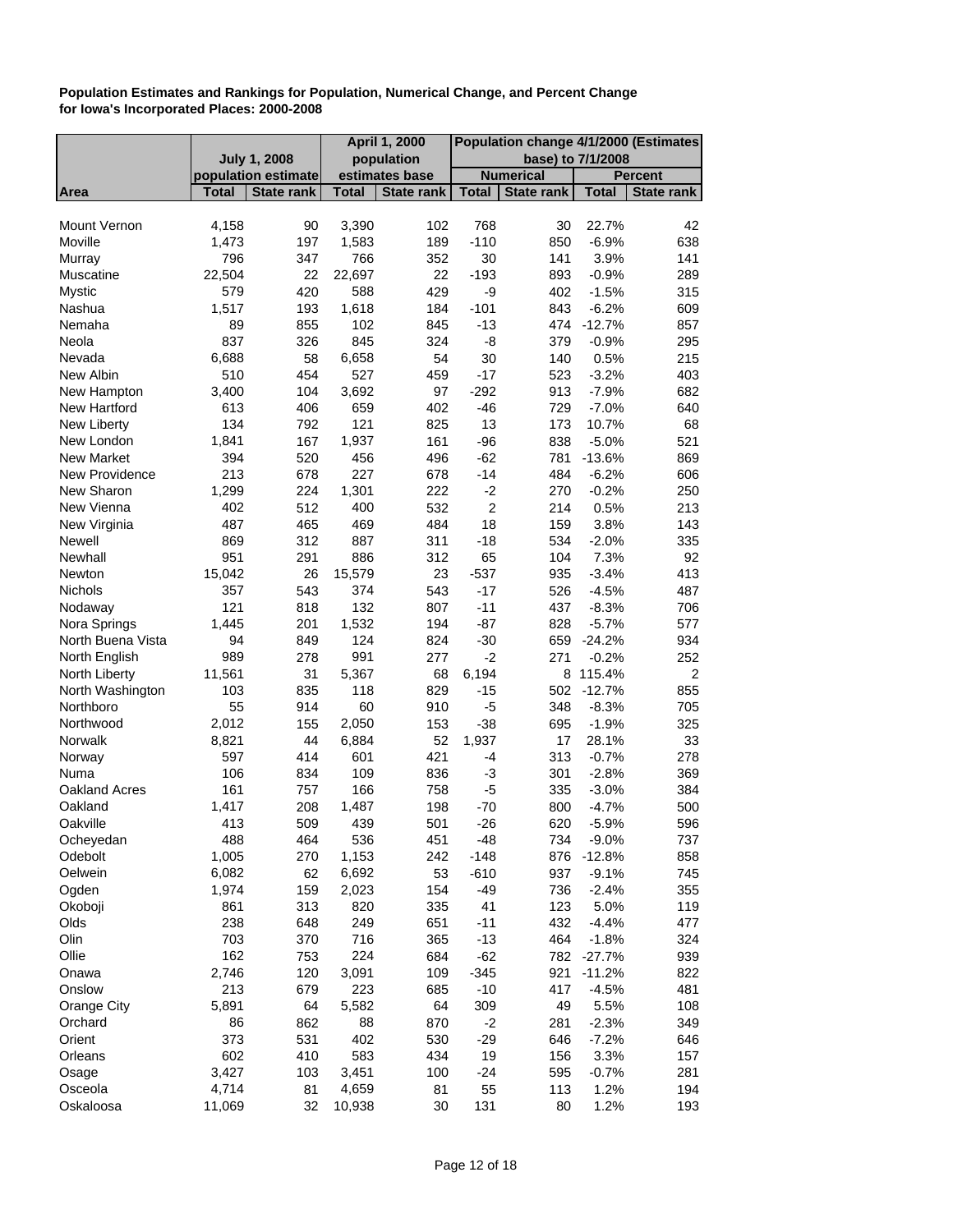|                       |                     |                   | April 1, 2000 |                   | Population change 4/1/2000 (Estimates |                   |              |                |
|-----------------------|---------------------|-------------------|---------------|-------------------|---------------------------------------|-------------------|--------------|----------------|
|                       | <b>July 1, 2008</b> |                   |               | population        |                                       | base) to 7/1/2008 |              |                |
|                       | population estimate |                   |               | estimates base    |                                       | <b>Numerical</b>  |              | <b>Percent</b> |
| Area                  | <b>Total</b>        | <b>State rank</b> | <b>Total</b>  | <b>State rank</b> | <b>Total</b>                          | State rank        | <b>Total</b> | State rank     |
|                       |                     |                   |               |                   |                                       |                   |              |                |
| Ossian                | 811                 | 337               | 853           | 322               | $-42$                                 | 718               | $-4.9%$      | 518            |
| Osterdock             | 49                  | 923               | 50            | 925               | $-1$                                  | 266               | $-2.0%$      | 333            |
| Otho                  | 535                 | 441               | 571           | 438               | $-36$                                 | 680               | $-6.3%$      | 612            |
| Oto                   | 144                 | 778               | 145           | 788               | -1                                    | 260               | $-0.7%$      | 280            |
| Ottosen               | 45                  | 927               | 61            | 908               | $-16$                                 | 518               | $-26.2%$     | 937            |
| Ottumwa               | 24,342              | 21                | 24,998        | 21                | $-656$                                | 938               | $-2.6%$      | 364            |
| Owasa                 | 36                  | 931               | 38            | 932               | $-2$                                  | 289               | $-5.3%$      | 548            |
| Oxford                | 693                 | 374               | 705           | 375               | $-12$                                 | 445               | $-1.7%$      | 323            |
| Oxford Junction       | 544                 | 435               | 573           | 437               | $-29$                                 | 645               | $-5.1%$      | 533            |
| Oyens                 | 119                 | 822               | 132           | 808               | $-13$                                 | 473               | $-9.8%$      | 781            |
| Pacific Junction      | 510                 | 455               | 507           | 464               | $\ensuremath{\mathsf{3}}$             | 207               | 0.6%         | 212            |
| Packwood              | 212                 | 682               | 223           | 686               | $-11$                                 | 433               | $-4.9%$      | 519            |
| Palmer                | 175                 | 732               | 214           | 696               | $-39$                                 | 704               | $-18.2%$     | 915            |
| Palo                  | 875                 | 309               | 614           | 415               | 261                                   | 52                | 42.5%        | 20             |
| Panama                | 187                 | 716               | 212           | 699               | $-25$                                 | 613               | $-11.8%$     | 841            |
| Panora                | 1,161               | 246               | 1,175         | 237               | $-14$                                 | 476               | $-1.2%$      | 300            |
| Panorama Park         | 128                 |                   | 111           |                   | 17                                    | 163               |              | 57             |
|                       |                     | 804               |               | 831               |                                       |                   | 15.3%        |                |
| Parkersburg           | 1,861               | 166               | 1,889         | 165               | $-28$                                 | 632               | $-1.5%$      | 312            |
| Parnell               | 214                 | 675               | 220           | 688               | -6                                    | 354               | $-2.7%$      | 368            |
| Paton                 | 240                 | 646               | 265           | 633               | $-25$                                 | 609               | $-9.4%$      | 763            |
| Patterson             | 132                 | 798               | 126           | 820               | 6                                     | 199               | 4.8%         | 124            |
| Paullina              | 989                 | 279               | 1,124         | 248               | $-135$                                | 869               | $-12.0%$     | 843            |
| Pella                 | 10,208              | 36                | 9,832         | 35                | 376                                   | 43                | 3.8%         | 144            |
| Peosta                | 1,187               | 242               | 651           | 405               | 536                                   | 35                | 82.3%        | 8              |
| Perry                 | 9,569               | 39                | 7,633         | 47                | 1,936                                 | 18                | 25.4%        | 37             |
| Persia                | 329                 | 561               | 363           | 555               | $-34$                                 | 677               | $-9.4%$      | 761            |
| Peterson              | 342                 | 554               | 372           | 546               | $-30$                                 | 657               | $-8.1%$      | 690            |
| Pierson               | 348                 | 553               | 371           | 549               | $-23$                                 | 591               | $-6.2%$      | 608            |
| Pilot Mound           | 200                 | 696               | 214           | 695               | $-14$                                 | 485               | $-6.5%$      | 620            |
| Pioneer               | 19                  | 945               | 21            | 944               | $-2$                                  | 294               | $-9.5%$      | 767            |
| Pisgah                | 298                 | 584               | 316           | 582               | $-18$                                 | 543               | $-5.7%$      | 578            |
| Plainfield            | 427                 | 501               | 438           | 502               | $-11$                                 | 429               | $-2.5%$      | 361            |
| Plano                 | 56                  | 911               | 58            | 913               | $-2$                                  | 284               | $-3.4%$      | 414            |
| <b>Pleasant Hill</b>  | 8,414               | 47                | 5,070         | 76                | 3,344                                 | 13                | 66.0%        | 12             |
| <b>Pleasant Plain</b> | 124                 | 813               | 131           | 810               | -7                                    | 374               | $-5.3%$      | 554            |
| Pleasanton            | 28                  | 935               | 37            | 933               | -9                                    | 414               | $-24.3%$     | 935            |
| Pleasantville         | 1,580               | 187               | 1,539         | 193               | 41                                    | 122               | 2.7%         | 165            |
| Plover                | 84                  | 866               | 95            | 856               | $-11$                                 | 441               | $-11.6%$     | 839            |
| Plymouth              | 413                 | 510               | 429           | 510               | $-16$                                 | 504               | $-3.7%$      | 431            |
| Pocahontas            | 1,799               | 171               | 1,970         | 158               | $-171$                                | 887               | $-8.7%$      | 724            |
| Polk City             | 3,201               | 109               | 2,344         | 136               | 857                                   | 28                | 36.6%        | 24             |
| Pomeroy               | 613                 | 407               | 710           | 371               | $-97$                                 | 839               | $-13.7%$     | 872            |
| Popejoy               | 78                  | 874               | 78            | 884               | $\pmb{0}$                             | 243               | 0.0%         | 243            |
| Portsmouth            | 200                 | 697               | 225           | 682               |                                       |                   | 612 -11.1%   | 820            |
|                       |                     |                   |               |                   | $-25$                                 |                   |              |                |
| Postville             | 2,306               | 140               | 2,273         | 140               | 33                                    | 131               | 1.5%         | 190            |
| <b>Prairie City</b>   | 1,436               | 202               | 1,365         | 210               | 71                                    | 97                | 5.2%         | 115            |
| Prairieburg           | 170                 | 738               | 175           | 747               | $-5$                                  | 334               | $-2.9%$      | 376            |
| Prescott              | 245                 | 638               | 266           | 632               | $-21$                                 | 577               | $-7.9%$      | 681            |
| Preston               | 920                 | 297               | 949           | 293               | $-29$                                 | 641               | $-3.1%$      | 389            |
| Primghar              | 809                 | 339               | 891           | 309               | $-82$                                 | 819               | $-9.2%$      | 751            |
| Princeton             | 953                 | 289               | 946           | 294               | $\overline{7}$                        | 189               | 0.7%         | 208            |
| <b>Promise City</b>   | 100                 | 838               | 105           | 838               | -5                                    | 339               | $-4.8%$      | 502            |
| Protivin              | 304                 | 577               | 317           | 580               | $-13$                                 | 465               | $-4.1%$      | 460            |
| Pulaski               | 268                 | 611               | 249           | 649               | 19                                    | 157               | 7.6%         | 89             |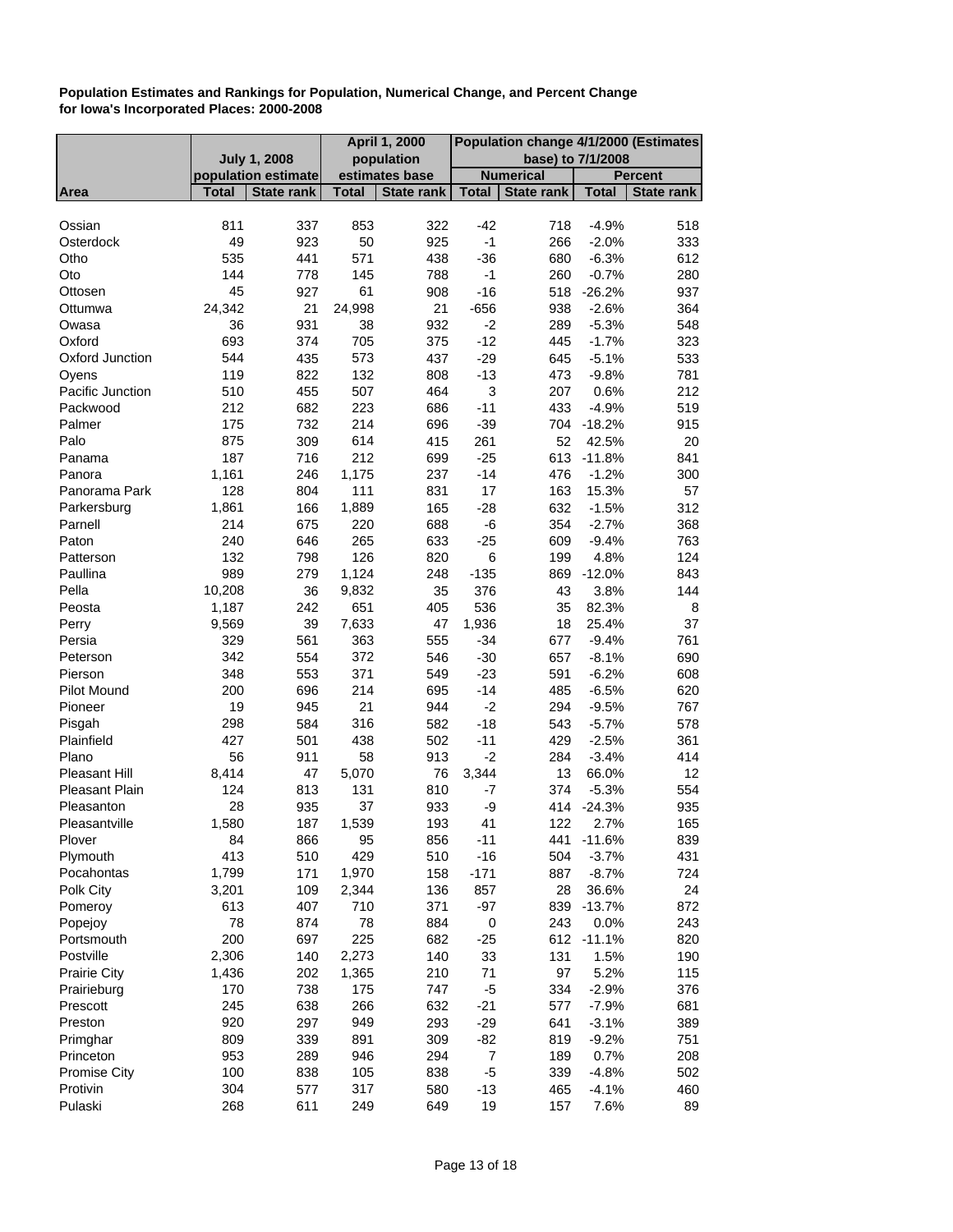|                     |                     |                   | <b>April 1, 2000</b> |                   | Population change 4/1/2000 (Estimates |                   |                       |                |
|---------------------|---------------------|-------------------|----------------------|-------------------|---------------------------------------|-------------------|-----------------------|----------------|
|                     | <b>July 1, 2008</b> |                   |                      | population        |                                       | base) to 7/1/2008 |                       |                |
|                     | population estimate |                   |                      | estimates base    |                                       | <b>Numerical</b>  |                       | <b>Percent</b> |
| <b>Area</b>         | <b>Total</b>        | <b>State rank</b> | <b>Total</b>         | <b>State rank</b> | <b>Total</b>                          | <b>State rank</b> | <b>Total</b>          | State rank     |
|                     | 546                 |                   | 574                  |                   |                                       |                   |                       |                |
| Quasqueton          | 329                 | 433<br>562        | 368                  | 436<br>551        | $-28$<br>$-39$                        | 635<br>702        | $-4.9%$<br>$-10.6%$   | 513            |
| Quimby<br>Radcliffe |                     |                   |                      |                   |                                       |                   |                       | 805            |
|                     | 563                 | 427               | 607                  | 417               | $-44$                                 | 724               | $-7.2%$               | 649            |
| Rake                | 207                 | 689               | 227                  | 679               | $-20$                                 | 566               | $-8.8%$               | 731            |
| Ralston             | 79                  | 872               | 98                   | 850               | $-19$                                 | 561               | $-19.4%$              | 920            |
| Randalia            | 69<br>142           | 892<br>780        | 84                   | 876<br>785        | $-15$                                 | 356               | 503 -17.9%<br>$-4.1%$ | 912<br>455     |
| Randall             |                     |                   | 148                  |                   | $-6$                                  |                   |                       |                |
| Randolph            | 168                 | 743               | 209                  | 703               | $-41$                                 | 715               | $-19.6%$              | 922            |
| Rathbun             | 84                  | 867               | 88                   | 871               | $-4$                                  | 324               | $-4.5%$               | 486            |
| Raymond             | 686                 | 380               | 537                  | 448               | 149                                   | 76                | 27.7%                 | 34             |
| Readlyn             | 762                 | 354               | 786                  | 346               | $-24$                                 | 596               | $-3.1%$               | 387            |
| Reasnor             | 188                 | 711               | 194                  | 721               | -6                                    | 355               | $-3.1%$               | 397            |
| <b>Red Oak</b>      | 5,683               | 66                | 6,197                | 57                | $-514$                                | 934               | $-8.3%$               | 702            |
| Redding             | 69                  | 893               | 78                   | 885               | -9                                    | 411               | $-11.5%$              | 837            |
| Redfield            | 1,041               | 265               | 833                  | 332               | 208                                   | 61                | 25.0%                 | 38             |
| Reinbeck            | 1,652               | 180               | 1,751                | 175               | $-99$                                 | 841               | $-5.7%$               | 575            |
| Rembrandt           | 223                 | 665               | 228                  | 677               | $-5$                                  | 332               | $-2.2%$               | 344            |
| Remsen              | 1,654               | 179               | 1,762                | 174               | $-108$                                | 848               | $-6.1%$               | 603            |
| Renwick             | 262                 | 620               | 306                  | 585               | $-44$                                 |                   | 726 -14.4%            | 881            |
| Rhodes              | 299                 | 582               | 294                  | 599               | 5                                     | 203               | 1.7%                  | 183            |
| Riceville           | 806                 | 342               | 840                  | 326               | $-34$                                 | 675               | $-4.0%$               | 454            |
| Richland            | 563                 | 428               | 587                  | 430               | $-24$                                 | 598               | $-4.1%$               | 459            |
| Rickardsville       | 181                 | 724               | 191                  | 724               | $-10$                                 | 419               | $-5.2%$               | 545            |
| <b>Ricketts</b>     | 134                 | 793               | 144                  | 794               | $-10$                                 | 422               | $-6.9%$               | 637            |
| Ridgeway            | 284                 | 594               | 293                  | 601               | -9                                    | 404               | $-3.1%$               | 393            |
| Rinard              | 62                  | 901               | 72                   | 895               | $-10$                                 | 424               | $-13.9%$              | 874            |
| Ringsted            | 418                 | 507               | 436                  | 504               | $-18$                                 | 540               | $-4.1%$               | 464            |
| Rippey              | 276                 | 602               | 319                  | 578               | $-43$                                 |                   | 722 -13.5%            | 867            |
| Riverdale           | 595                 | 415               | 656                  | 404               | $-61$                                 | 776               | $-9.3%$               | 758            |
| Riverside           | 982                 | 281               | 928                  | 299               | 54                                    | 114               | 5.8%                  | 104            |
| Riverton            | 275                 | 604               | 304                  | 587               | $-29$                                 | 648               | $-9.5%$               | 769            |
| Robins              | 2,869               | 114               | 1,806                | 171               | 1,063                                 | 24                | 58.9%                 | 15             |
| <b>Rock Falls</b>   | 154                 | 767               | 170                  | 757               | $-16$                                 | 513               | $-9.4%$               | 762            |
| <b>Rock Rapids</b>  | 2,437               | 133               | 2,573                | 123               | $-136$                                | 871               | $-5.3%$               | 549            |
| <b>Rock Valley</b>  | 2,945               | 112               | 2,702                | 119               | 243                                   | 53                | 9.0%                  | 81             |
| Rockford            | 888                 | 305               | 907                  | 304               | $-19$                                 | 553               | $-2.1%$               | 340            |
| Rockwell            | 992                 | 274               | 989                  | 278               | 3                                     | 205               | 0.3%                  | 222            |
| Rockwell City       | 1,988               | 156               | 2,264                | 142               | $-276$                                | 911               | -12.2%                | 847            |
| Rodman              | 51                  | 921               | 56                   | 919               | $-5$                                  | 349               | $-8.9%$               | 736            |
| Rodney              | 58                  | 908               | 74                   | 891               | $-16$                                 | 517               | $-21.6%$              | 928            |
| Roland              | 1,317               | 223               | 1,324                | 216               | -7                                    | 361               | $-0.5%$               | 267            |
| Rolfe               | 581                 | 419               | 675                  | 395               | $-94$                                 |                   | 836 -13.9%            | 875            |
| Rome                | 113                 | 830               | 113                  | 830               | $\pmb{0}$                             | 241               | 0.0%                  | 241            |
| Rose Hill           | 205                 | 690               | 205                  | 706               | 0                                     | 235               | 0.0%                  | 235            |
| Rossie              | 56                  | 912               | 58                   | 914               | $-2$                                  | 285               | $-3.4%$               | 415            |
| Rowan               | 194                 | 703               | 218                  | 690               | $-24$                                 |                   | 604 -11.0%            | 817            |
| Rowley              | 286                 | 593               | 290                  | 602               | $-4$                                  | 316               | $-1.4%$               | 308            |
| Royal               | 424                 | 503               | 479                  | 479               | $-55$                                 | 763               | $-11.5%$              | 835            |
| Rudd                | 399                 | 516               | 431                  | 506               | $-32$                                 | 668               | $-7.4%$               | 659            |
| Runnells            | 392                 | 522               | 352                  | 561               | 40                                    | 124               | 11.4%                 | 67             |
| Russell             | 564                 | 426               | 559                  | 441               | 5                                     | 201               | 0.9%                  | 202            |
| Ruthven             | 687                 | 378               | 711                  | 370               | $-24$                                 | 597               | $-3.4%$               | 412            |
| Rutland             | 123                 | 815               | 145                  | 792               | $-22$                                 | 588               | $-15.2%$              | 896            |
| Ryan                | 369                 | 533               | 410                  | 528               | $-41$                                 |                   | 714 -10.0%            | 787            |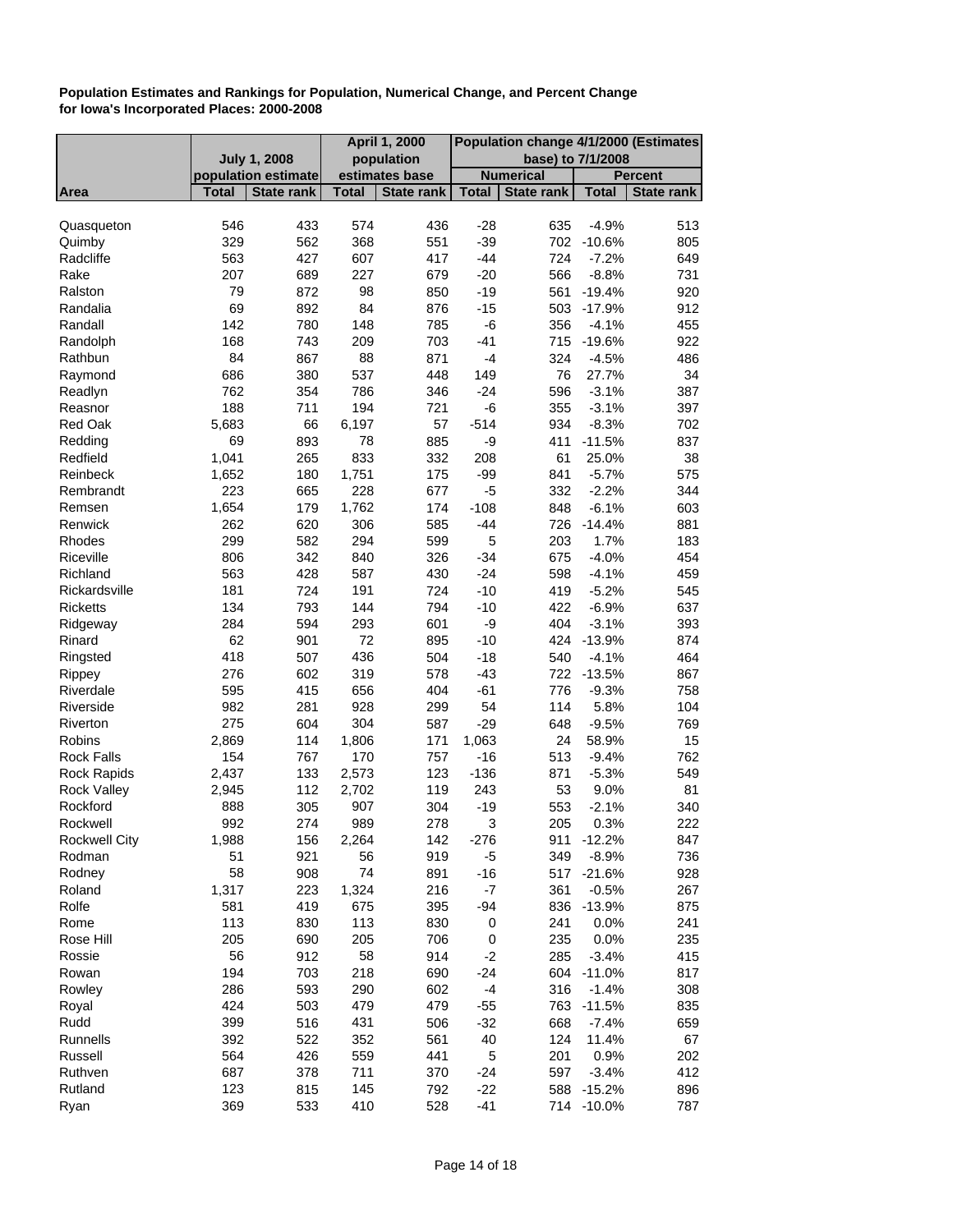|                     | April 1, 2000<br>Population change 4/1/2000 (Estimates |                     |              |                   |                           |                   |              |                   |
|---------------------|--------------------------------------------------------|---------------------|--------------|-------------------|---------------------------|-------------------|--------------|-------------------|
|                     |                                                        | <b>July 1, 2008</b> |              | population        |                           | base) to 7/1/2008 |              |                   |
|                     |                                                        | population estimate |              | estimates base    |                           | <b>Numerical</b>  |              | <b>Percent</b>    |
| Area                | Total                                                  | State rank          | <b>Total</b> | <b>State rank</b> | <b>Total</b>              | <b>State rank</b> | <b>Total</b> | <b>State rank</b> |
|                     |                                                        |                     |              |                   |                           |                   |              |                   |
| Sabula              | 649                                                    | 393                 | 670          | 400               | $-21$                     | 572               | $-3.1%$      | 399               |
| Sac City            | 2,140                                                  | 147                 | 2,368        | 133               | $-228$                    | 899               | $-9.6%$      | 774               |
| Sageville           | 191                                                    | 708                 | 203          | 709               | $-12$                     | 451               | $-5.9%$      | 594               |
| Salem               | 449                                                    | 485                 | 464          | 488               | $-15$                     | 491               | $-3.2%$      | 405               |
| Salix               | 383                                                    | 526                 | 370          | 550               | 13                        | 172               | 3.5%         | 149               |
| Sanborn             | 1,287                                                  | 225                 | 1,353        | 211               | $-66$                     | 791               | $-4.9%$      | 514               |
| Sandyville          | 60                                                     | 905                 | 61           | 907               | $-1$                      | 265               | $-1.6%$      | 320               |
| Scarville           | 89                                                     | 856                 | 97           | 853               | -8                        | 394               | $-8.2%$      | 697               |
| Schaller            | 701                                                    | 372                 | 779          | 347               | $-78$                     |                   | 814 -10.0%   | 790               |
| Schleswig           | 816                                                    | 335                 | 833          | 333               | $-17$                     | 519               | $-2.0%$      | 336               |
| Scranton            | 522                                                    | 449                 | 604          | 420               | $-82$                     | 821               | $-13.6%$     | 868               |
| Searsboro           | 151                                                    | 770                 | 155          | 774               | $-4$                      | 318               | $-2.6%$      | 362               |
| Sergeant Bluff      | 4,011                                                  | 94                  | 3,321        | 104               | 690                       | 32                | 20.8%        | 47                |
| Seymour             | 738                                                    | 359                 | 810          | 338               | $-72$                     | 802               | $-8.9%$      | 733               |
| Shambaugh           | 171                                                    | 736                 | 188          | 729               | $-17$                     | 531               | $-9.0%$      | 742               |
| <b>Shannon City</b> | 73                                                     | 885                 | 70           | 896               | $\ensuremath{\mathsf{3}}$ | 210               | 4.3%         | 130               |
| Sharpsburg          | 90                                                     | 854                 | 98           | 849               | -8                        | 393               | $-8.2%$      | 694               |
| Sheffield           | 990                                                    | 277                 | 930          | 298               | 60                        | 109               | 6.5%         | 99                |
| Shelby              | 644                                                    | 396                 | 696          | 379               | $-52$                     | 750               | $-7.5%$      | 661               |
| Sheldahl            | 319                                                    | 568                 | 336          | 568               | $-17$                     | 527               | $-5.1%$      | 532               |
| Sheldon             | 4,757                                                  | 80                  | 4,914        | 78                | $-157$                    | 880               | $-3.2%$      | 400               |
| Shell Rock          | 1,235                                                  | 237                 | 1,298        | 227               | $-63$                     | 783               | $-4.9%$      | 511               |
| Shellsburg          | 1,004                                                  | 271                 | 938          | 297               | 66                        | 102               | 7.0%         | 96                |
| Shenandoah          | 4,944                                                  | 76                  | 5,546        | 65                | $-602$                    | 936               | $-10.9%$     | 814               |
| Sherrill            | 186                                                    | 719                 | 186          | 731               | $\mathbf 0$               | 236               | 0.0%         | 236               |
| Shueyville          | 525                                                    | 446                 | 250          | 645               | 275                       |                   | 51 110.0%    | 4                 |
| Sibley              | 2,612                                                  | 125                 | 2,796        | 117               | $-184$                    | 891               | $-6.6%$      | 625               |
| Sidney              | 1,175                                                  | 245                 | 1,300        | 224               | $-125$                    | 862               | $-9.6%$      | 773               |
| Sigourney           | 2,090                                                  | 150                 | 2,209        | 145               | $-119$                    | 855               | $-5.4%$      | 557               |
| <b>Silver City</b>  | 268                                                    | 612                 | 259          | 635               | 9                         | 181               | 3.5%         | 150               |
| Sioux Center        | 6,581                                                  | 59                  | 6,002        | 60                | 579                       | 34                | 9.6%         | 77                |
| Sioux City          | 82,807                                                 | 4                   | 85,013       | 4                 | $-2,206$                  | 946               | $-2.6%$      | 363               |
| Sioux Rapids        | 706                                                    | 369                 | 720          | 363               | $-14$                     | 477               | $-1.9%$      | 327               |
| Slater              | 1,388                                                  | 211                 | 1,306        | 219               | 82                        | 94                | 6.3%         | 102               |
| Sloan               | 1,019                                                  | 267                 | 1,032        | 265               | $-13$                     | 463               | $-1.3%$      | 305               |
| Smithland           | 213                                                    | 680                 | 221          | 687               | -8                        | 385               | $-3.6%$      | 423               |
| Soldier             | 185                                                    | 720                 | 207          | 705               | $-22$                     | 585               | $-10.6%$     | 808               |
| Solon               | 1,668                                                  | 176                 | 1,177        | 236               | 491                       | 38                | 41.7%        | 22                |
| Somers              | 136                                                    | 790                 | 165          | 761               | $-29$                     | 651               | $-17.6%$     | 905               |
| South English       | 205                                                    | 691                 | 213          | 698               | -8                        | 386               | $-3.8%$      | 433               |
| Spencer             | 10,986                                                 | 33                  | 11,317       | 29                | $-331$                    | 917               | $-2.9%$      | 380               |
| Spillville          | 371                                                    | 532                 | 386          | 538               | $-15$                     | 492               | $-3.9%$      | 443               |
| Spirit Lake         | 4,692                                                  | 83                  | 4,261        | 87                | 431                       | 41                | 10.1%        | 74                |
| Spragueville        | 84                                                     | 868                 | 89           | 866               | -5                        | 341               | $-5.6%$      | 573               |
| Spring Hill         | 91                                                     | 853                 | 92           | 858               | $-1$                      | 261               | $-1.1%$      | 297               |
| Springbrook         | 184                                                    | 721                 | 182          | 736               | $\boldsymbol{2}$          | 217               | 1.1%         | 196               |
| Springville         | 1,047                                                  | 263                 | 1,091        | 251               | $-44$                     | 723               | $-4.0%$      | 453               |
| St Ansgar           | 1,056                                                  | 259                 | 1,031        | 266               | 25                        | 145               | 2.4%         | 171               |
| St Anthony          | 187                                                    | 717                 | 109          | 835               | 78                        | 96                | 71.6%        | 11                |
| <b>St Charles</b>   | 672                                                    | 388                 | 619          | 413               | 53                        | 115               | 8.6%         | 83                |
| <b>St Donatus</b>   | 155                                                    | 766                 | 140          | 797               | 15                        | 167               | 10.7%        | 69                |
| St Lucas            | 163                                                    | 752                 | 178          | 742               | $-15$                     | 500               | $-8.4%$      | 710               |
| St Marys            | 127                                                    | 806                 | 134          | 804               | $-7$                      | 372               | $-5.2%$      | 542               |
| St Olaf             | 120                                                    | 820                 | 136          | 801               | $-16$                     | 515               | $-11.8%$     | 840               |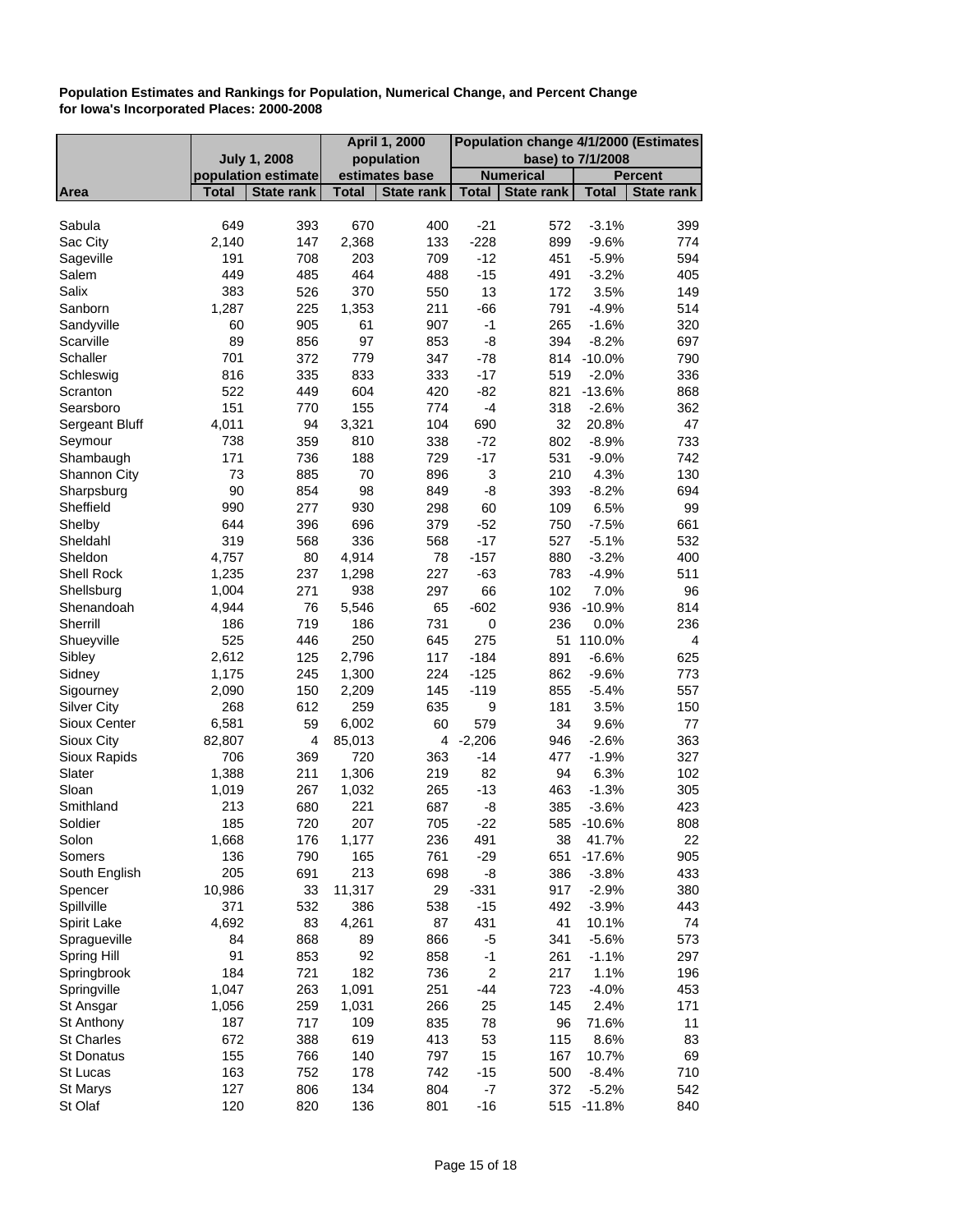|                           |                     |                     |              | April 1, 2000     | Population change 4/1/2000 (Estimates |                   |                   |                   |
|---------------------------|---------------------|---------------------|--------------|-------------------|---------------------------------------|-------------------|-------------------|-------------------|
|                           | <b>July 1, 2008</b> |                     |              | population        |                                       |                   | base) to 7/1/2008 |                   |
|                           |                     | population estimate |              | estimates base    |                                       | <b>Numerical</b>  |                   | <b>Percent</b>    |
| Area                      | <b>Total</b>        | <b>State rank</b>   | <b>Total</b> | <b>State rank</b> | <b>Total</b>                          | <b>State rank</b> | <b>Total</b>      | <b>State rank</b> |
|                           |                     |                     |              |                   |                                       |                   |                   |                   |
| St Paul                   | 116                 | 826                 | 118          | 828               | $-2$                                  | 278               | $-1.7%$           | 321               |
| Stacyville                | 449                 | 486                 | 469          | 485               | $-20$                                 | 564               | $-4.3%$           | 468               |
| Stanhope                  | 437                 | 496                 | 488          | 476               | $-51$                                 | 746               | $-10.5%$          | 801               |
| Stanley                   | 126                 | 808                 | 128          | 816               | $-2$                                  | 277               | $-1.6%$           | 317               |
| Stanton                   | 683                 | 386                 | 714          | 368               | $-31$                                 | 662               | $-4.3%$           | 471               |
| Stanwood                  | 643                 | 397                 | 680          | 388               | $-37$                                 | 689               | $-5.4%$           | 562               |
| <b>State Center</b>       | 1,341               | 219                 | 1,349        | 212               | -8                                    | 378               | $-0.6%$           | 274               |
| Steamboat Rock            | 315                 | 571                 | 336          | 569               | $-21$                                 | 575               | $-6.3%$           | 610               |
| Stockport                 | 282                 | 598                 | 284          | 612               | $-2$                                  | 272               | $-0.7%$           | 282               |
| Stockton                  | 181                 | 725                 | 182          | 737               | $-1$                                  | 255               | $-0.5%$           | 268               |
| Storm Lake                | 9,591               | 38                  | 10,076       | 34                | $-485$                                | 933               | $-4.8%$           | 508               |
| <b>Story City</b>         | 3,389               | 105                 | 3,228        | 106               | 161                                   | 73                | 5.0%              | 121               |
| Stout                     | 214                 | 676                 | 217          | 691               | -3                                    | 298               | $-1.4%$           | 309               |
| Stratford                 | 686                 | 381                 | 746          | 359               | $-60$                                 | 773               | $-8.0%$           | 687               |
| <b>Strawberry Point</b>   | 1,247               | 232                 | 1,386        | 208               | $-139$                                |                   | 872 -10.0%        | 792               |
| Struble                   | 80                  | 871                 | 85           | 874               | $-5$                                  | 342               | $-5.9%$           | 590               |
| <b>Stuart</b>             | 1,703               | 175                 | 1,712        | 178               | -9                                    | 400               | $-0.5%$           | 266               |
| Sully                     | 856                 | 316                 | 904          | 305               | $-48$                                 | 733               | $-5.3%$           | 552               |
| Sumner                    | 1,984               | 157                 | 2,106        | 151               | $-122$                                | 860               | $-5.8%$           | 585               |
| Superior                  | 126                 | 809                 | 142          | 796               | $-16$                                 | 514               | $-11.3%$          | 827               |
| Sutherland                | 632                 | 402                 | 707          | 374               | $-75$                                 | 811               | $-10.6%$          | 806               |
| Swaledale                 | 167                 | 745                 | 174          | 749               | $-7$                                  | 366               | $-4.0%$           | 452               |
| Swan                      | 84                  | 869                 | 121          | 826               | $-37$                                 | 694               | $-30.6%$          | 942               |
| Swea City                 | 569                 | 425                 | 642          | 410               | $-73$                                 |                   | 807 -11.4%        | 832               |
| Swisher                   | 851                 | 318                 | 813          | 337               | 38                                    | 127               | 4.7%              | 125               |
| Tabor                     | 928                 | 295                 | 993          | 276               | $-65$                                 | 787               | $-6.5%$           | 621               |
| Tama                      | 2,557               | 127                 | 2,731        | 118               | $-174$                                | 888               | $-6.4%$           | 615               |
| Templeton                 | 334                 | 559                 | 334          | 570               | 0                                     | 230               | 0.0%              | 230               |
| Tennant                   | 73                  | 886                 | 73           | 893               | $\pmb{0}$                             | 244               | 0.0%              | 244               |
| Terril                    | 364                 | 536                 | 404          | 529               | $-40$                                 | 710               | $-9.9%$           | 784               |
| Thayer                    | 54                  | 915                 | 66           | 901               | $-12$                                 | 459               | $-18.2%$          | 913               |
| Thompson                  | 546                 | 434                 | 596          | 426               | $-50$                                 | 745               | $-8.4%$           | 707               |
| Thor                      | 158                 | 761                 | 174          | 750               | $-16$                                 | 512               | $-9.2%$           | 750               |
| Thornburg                 | 65                  | 896                 | 84           | 877               | $-19$                                 |                   | 562 -22.6%        | 933               |
| Thornton                  | 358                 | 542                 | 422          | 520               | $-64$                                 | 786               | $-15.2%$          | 895               |
| Thurman                   | 209                 | 687                 | 236          | 665               | $-27$                                 | 630               | $-11.4%$          | 834               |
| Tiffin                    | 1,814               | 170                 | 975          | 285               | 839                                   | 29                | 86.1%             | $\overline{7}$    |
| Tingley                   | 149                 | 773                 | 171          | 755               | $-22$                                 |                   | 586 -12.9%        | 859               |
| Tipton                    | 3,012               | 110                 | 3,155        | 108               | $-143$                                | 873               | $-4.5%$           | 484               |
| Titonka                   | 515                 | 451                 | 584          | 432               | $-69$                                 | 799               | $-11.8%$          | 842               |
| Toledo                    | 2,645               | 124                 | 2,539        | 126               | 106                                   | 87                | 4.2%              | 135               |
| Toronto                   | 130                 | 799                 | 134          | 803               | $-4$                                  | 320               | $-3.0%$           | 383               |
| Traer                     | 1,568               | 188                 | 1,594        | 187               | $-26$                                 | 615               | $-1.6%$           | 319               |
| Treynor                   | 898                 | 303                 | 950          | 292               | $-52$                                 | 749               | $-5.5%$           | 565               |
| Tripoli                   | 1,258               | 229                 | 1,310        | 218               | $-52$                                 | 748               | $-4.0%$           | 450               |
| Truesdale                 | 87                  | 860                 | 91           | 860               | $-4$                                  | 323               | $-4.4%$           | 476               |
| Truro                     | 485                 | 467                 | 427          | 512               | 58                                    | 110               | 13.6%             | 60                |
| Turin                     | 67                  | 894                 | 75           | 889               | -8                                    | 398               | $-10.7%$          | 809               |
| Udell                     | 47                  | 925                 | 58           | 915               | $-11$                                 | 442               | $-19.0%$          | 918               |
| Underwood                 | 858                 | 314                 | 688          | 382               | 170                                   | 71                | 24.7%             | 40                |
| Union                     | 388                 | 525                 | 427          | 514               | $-39$                                 | 701               | $-9.1%$           | 747               |
| Unionville                | 122                 | 817                 | 127          | 819               | $-5$                                  | 338               | $-3.9%$           | 446               |
| <b>University Heights</b> | 1,050               | 262                 | 987          | 280               | 63                                    | 106               | 6.4%              | 101               |
| <b>University Park</b>    | 542                 | 436                 | 536          | 450               | 6                                     | 196               | 1.1%              | 195               |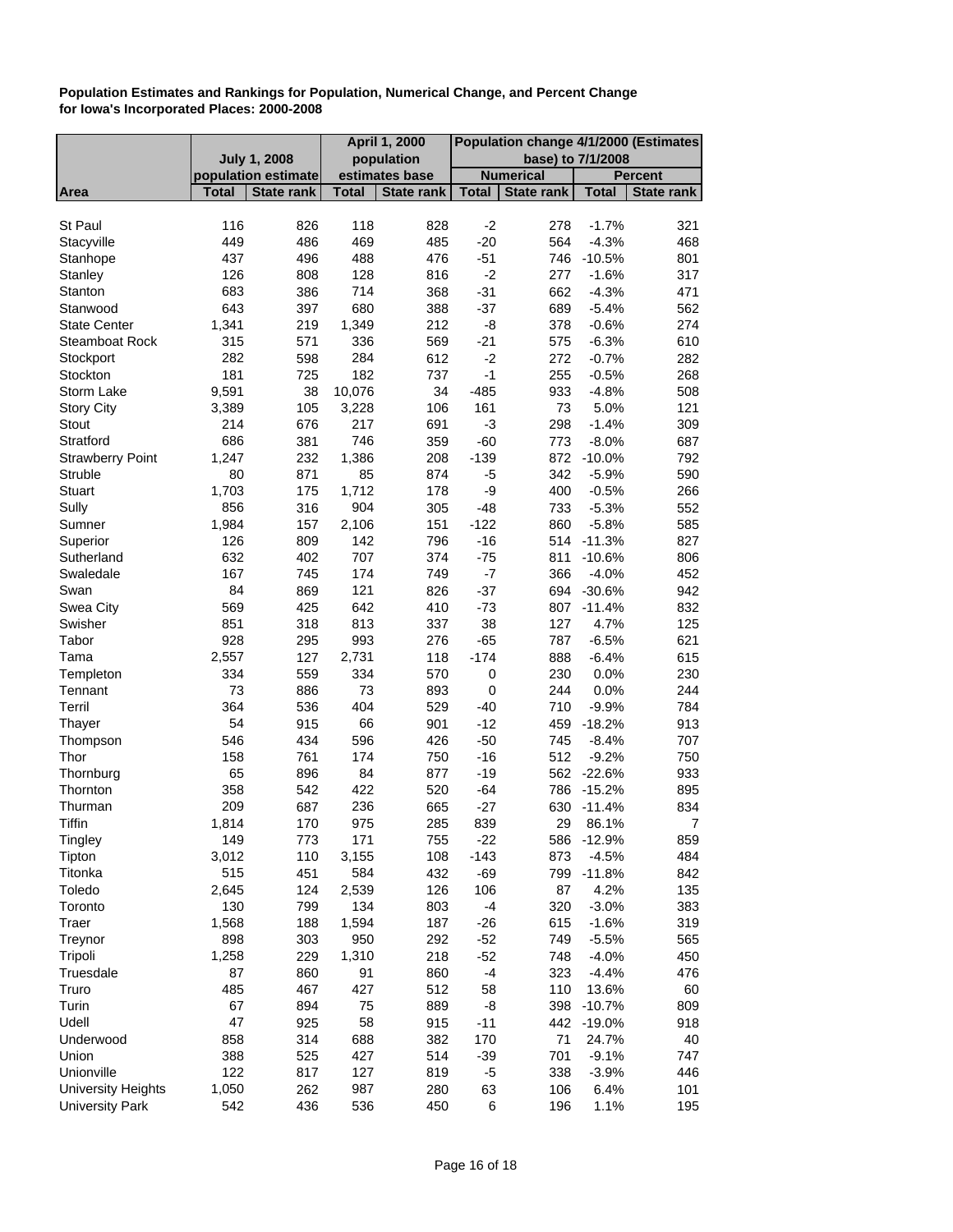|                     |              |                                                        |              | April 1, 2000     | Population change 4/1/2000 (Estimates |                  |              |                   |
|---------------------|--------------|--------------------------------------------------------|--------------|-------------------|---------------------------------------|------------------|--------------|-------------------|
|                     |              | <b>July 1, 2008</b><br>population<br>base) to 7/1/2008 |              |                   |                                       |                  |              |                   |
|                     |              | population estimate                                    |              | estimates base    |                                       | <b>Numerical</b> |              | <b>Percent</b>    |
| Area                | Total        | <b>State rank</b>                                      | <b>Total</b> | <b>State rank</b> | <b>Total</b>                          | State rank       | <b>Total</b> | <b>State rank</b> |
|                     |              |                                                        |              |                   |                                       |                  |              |                   |
| Urbana              | 1,447        | 200                                                    | 1,019        | 269               | 428                                   | 42               | 42.0%        | 21                |
| Urbandale           | 38,369       | 12                                                     | 29,072       | 14                | 9,297                                 | $\overline{2}$   | 32.0%        | 28                |
| Ute                 | 324          | 565                                                    | 378          | 541               | $-54$                                 | 758              | $-14.3%$     | 880               |
| Vail                | 435          | 499                                                    | 452          | 497               | $-17$                                 | 524              | $-3.8%$      | 434               |
| Valeria             | 60           | 906                                                    | 62           | 904               | $-2$                                  | 283              | $-3.2%$      | 402               |
| Van Horne           | 722          | 364                                                    | 716          | 364               | $\,6$                                 | 195              | 0.8%         | 204               |
| Van Meter           | 1,208        | 240                                                    | 866          | 321               | 342                                   | 45               | 39.5%        | 23                |
| Van Wert            | 214          | 677                                                    | 231          | 671               | $-17$                                 | 529              | $-7.4%$      | 656               |
| Varina              | 78           | 875                                                    | 90           | 863               | $-12$                                 | 458              | $-13.3%$     | 865               |
| Ventura             | 718          | 366                                                    | 670          | 399               | 48                                    | 119              | 7.2%         | 94                |
| Victor              | 983          | 280                                                    | 952          | 290               | 31                                    | 136              | 3.3%         | 158               |
| Villisca            | 1,233        | 238                                                    | 1,344        | 213               | $-111$                                | 853              | $-8.3%$      | 699               |
| Vincent             | 151          | 771                                                    | 158          | 770               | $-7$                                  | 368              | $-4.4%$      | 478               |
| Vining              | 50           | 922                                                    | 70           | 899               | $-20$                                 | 571              | $-28.6%$     | 941               |
| Vinton              | 5,080        | 72                                                     | 5,102        | 74                | $-22$                                 | 580              | $-0.4%$      | 259               |
| Volga               | 222          | 668                                                    | 247          | 652               | $-25$                                 | 610              | $-10.1%$     | 794               |
| Wadena              | 218          | 671                                                    | 243          | 662               | $-25$                                 | 611              | $-10.3%$     | 798               |
| Wahpeton            | 438          | 494                                                    | 462          | 490               | $-24$                                 | 599              | $-5.2%$      | 540               |
| Walcott             | 1,628        | 182                                                    | 1,528        | 195               | 100                                   | 90               | 6.5%         | 98                |
| Walford             | 1,425        | 205                                                    | 1,224        | 234               | 201                                   | 63               | 16.4%        | 56                |
| Walker              | 775          | 351                                                    | 750          | 357               | 25                                    | 146              | 3.3%         | 155               |
| Wall Lake           | 747          | 356                                                    | 841          | 325               | $-94$                                 | 835              | $-11.2%$     | 823               |
| Wallingford         | 194          | 704                                                    | 210          | 701               | $-16$                                 | 508              | $-7.6%$      | 670               |
| Walnut              | 804          | 345                                                    | 778          | 348               | 26                                    | 144              | 3.3%         | 154               |
| Wapello             | 2,013        | 154                                                    | 2,124        | 149               | $-111$                                | 851              | $-5.2%$      | 543               |
| Washington          | 7,254        | 54                                                     | 7,047        | 51                | 207                                   | 62               | 2.9%         | 160               |
| Washta              | 242          | 640                                                    | 282          | 614               | $-40$                                 |                  | 712 -14.2%   | 878               |
| Waterloo            | 66,662       | 6                                                      | 68,747       | 5                 | $-2,085$                              | 945              | $-3.0%$      | 386               |
| Waterville          | 133          | 795                                                    | 145          | 790               | $-12$                                 | 455              | $-8.3%$      | 701               |
| Waucoma             | 238          | 649                                                    | 299          | 593               | $-61$                                 | 777              | $-20.4%$     | 923               |
| Waukee              | 12,367       | 30                                                     | 5,126        | 73                | 7,241                                 |                  | 5 141.3%     | 1                 |
| Waukon              | 3,908        | 95                                                     | 4,131        | 91                | $-223$                                | 897              | $-5.4%$      | 558               |
| Waverly             | 9,298        | 40                                                     | 8,968        | 39                | 330                                   | 47               | 3.7%         | 146               |
| Wayland             | 926          | 296                                                    | 945          | 295               | $-19$                                 | 552              | $-2.0%$      | 334               |
| Webb                | 151          | 772                                                    | 165          | 760               | $-14$                                 | 486              | $-8.5%$      | 715               |
| Webster             | 107          | 833                                                    | 110          | 832               | -3                                    | 300              | $-2.7%$      | 367               |
| <b>Webster City</b> | 7,720        | 50                                                     | 8,176        | 42                | $-456$                                | 928              | $-5.6%$      | 571               |
| Weldon              | 141          | 784                                                    | 145          | 789               | $-4$                                  | 319              | $-2.8%$      | 370               |
| Wellman             | 1,427        | 204                                                    | 1,393        | 207               | 34                                    | 130              | 2.4%         | 170               |
| Wellsburg           | 679          | 387                                                    | 716          | 367               | $-37$                                 | 688              | $-5.2%$      | 539               |
| Welton              | 158          | 762                                                    | 159          | 769               | $-1$                                  | 257              | $-0.6%$      | 276               |
| Wesley              | 414          | 508                                                    | 467          | 487               | $-53$                                 | 756              | $-11.3%$     | 831               |
| West Bend           | 794          | 349                                                    | 834          | 331               | $-40$                                 | 706              | $-4.8%$      | 505               |
| West Branch         | 2,296        | 142                                                    | 2,188        | 146               | 108                                   | 86               |              | 122               |
| West Burlington     |              |                                                        |              |                   |                                       |                  | 4.9%         |                   |
|                     | 3,283<br>159 | 107                                                    | 3,161        | 107               | 122<br>$\mathbf 0$                    | 83               | 3.9%         | 142               |
| <b>West Chester</b> |              | 760                                                    | 159          | 768               |                                       | 239              | 0.0%         | 239               |
| West Des Moines     | 55,426       | 10                                                     | 46,403       | 10                | 9,023                                 | 3                | 19.4%        | 49                |
| <b>West Liberty</b> | 3,650        | 100                                                    | 3,332        | 103               | 318                                   | 48               | 9.5%         | 78                |
| West Okoboji        | 409          | 511                                                    | 432          | 505               | $-23$                                 | 590              | $-5.3%$      | 553               |
| <b>West Point</b>   | 915          | 300                                                    | 980          | 282               | $-65$                                 | 788              | $-6.6%$      | 628               |
| <b>West Union</b>   | 2,429        | 134                                                    | 2,549        | 125               | $-120$                                | 857              | $-4.7%$      | 501               |
| Westfield           | 178          | 727                                                    | 189          | 727               | $-11$                                 | 434              | $-5.8%$      | 587               |
| Westgate            | 216          | 673                                                    | 234          | 667               | $-18$                                 | 546              | $-7.7%$      | 675               |
| Westphalia          | 142          | 781                                                    | 160          | 766               | $-18$                                 | 549              | $-11.3%$     | 826               |